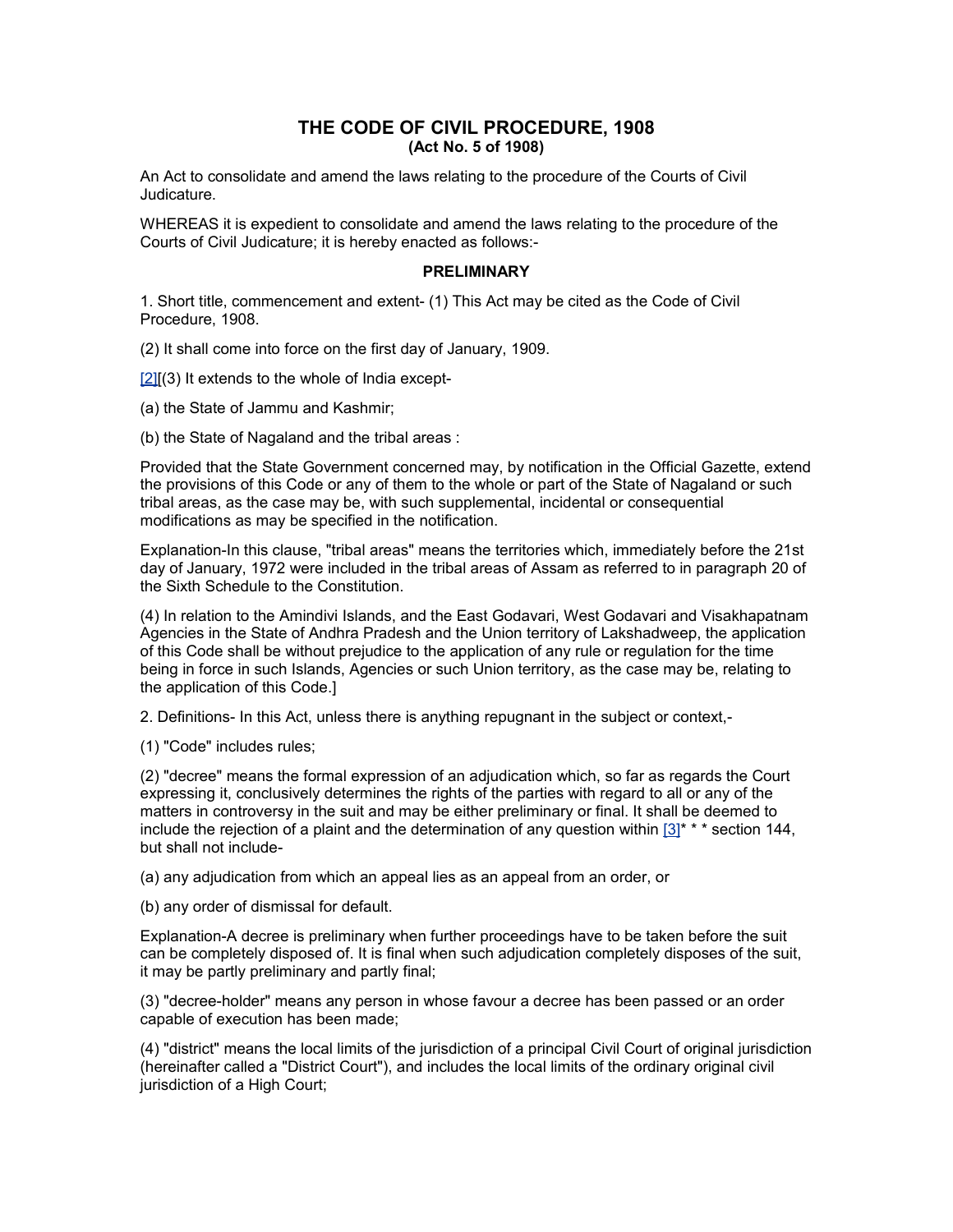(5) "foreign Court" means a Court situate outside India and not established or continued by the authority of the Central Government;

(6) "foreign judgment" means the judgment of a foreign Court;

(7) "Government Pleader" includes any officer appointed by the State Government to perform all or any of the functions expressly imposed by this Code on the Government Pleader and also any pleader acting under the directions of the Government Pleader;

(7A) "High Court" in relation to the Andaman and Nicobar Islands, means the High Court in Calcutta;

(7B) "India", except in sections 1, 29, 43, 44, 44A, 78, 79, 82, 83 and 87A, means the territory of India excluding the State of Jammu and Kashmir;

(8) "Judge" means the presiding officer of a Civil Court;

(9) "judgment" means the statement given by the judge of the grounds of a decree or order;

(10) "judgment-debtor" means any person against whom a decree has been passed or an order capable of execution has been made;

(11) "legal representative" means a person who in law represents the estate of a deceased person, and includes any person who intermeddles with the estate of the deceased and where a party sues or is sued in a representative character the person on whom the estate devolves on the death of the party so suing or sued;

(12) "means profits" of property means those profits which the person in wrongful possession of such property actually received or might with ordinary diligence have received therefrom, together with interest on such profits, but shall not include profits due to improvements made but the person in wrongful possession;

(13) "movable property" includes growing crops;

(14) "order" means the formal expression of any decision of a Civil Court which is not a decree;

(15) "pleader" means any person entitled to appear and plead for another in Court, and includes an advocate, a vakil and an attorney of a High Court;

(16) "prescribed" means prescribed by rules :

(17) "public officer" means a person falling under any of the following descriptions, namely:-

(a) every Judge;

(b) every member of [\[4\]\[](http://www.helplinelaw.com/bareact/bact.php?no=01&dsp=civil-proc-code#_edn4%23_edn4)an All-India Service];

(c) every commissioned or gazetted officer in the military, naval or air forces of the Union while serving under the Government.

(d) every officer of a Court of Justice whose duty it is, as such officer, to investigate or report on any matter of law or fact, or to make, authenticate or keep any document, or to take charge or dispose of any property, or to execute any judicial process, or to administer any oath, or to interpret, or to preserve order, in the court, and every person especially authorized by a Court of Justice to perform any of such duties:

(e) every person who holds and office by virtue of which he is empowered to place or keep any person in confinement;

(f) every officer of the Government whose duty it is, as such officer, to prevent offences to give information of offences, to bring offenders to justice, or to protect the public health, safety or convenience;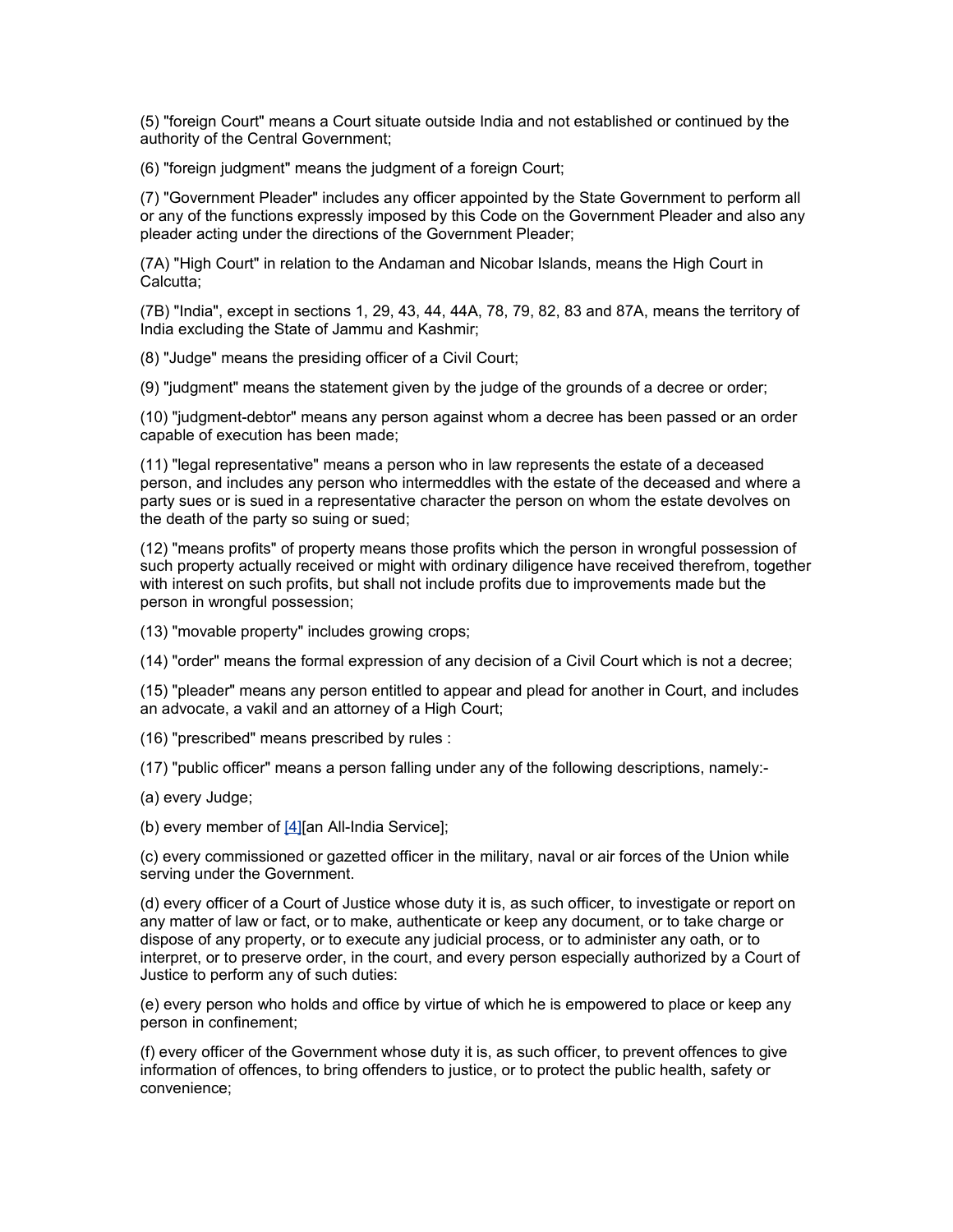(g) every officer whose duty it is, as such officer, to take, receive, keep or expend any property on behalf of the Government, or to make any survey, assessment or contract on behalf of the Government, or to execute any revenue process, or to investigate, or to report on, any matter affecting the pecuniary interests of the Government, or to make, authenticate or keep any document relating to the pecuniary interests of the Government, or to prevent the infraction of any law for the protection of the pecuniary interests of the Government; and

(h) every officer in the service or pay of the Government, or remunerated by fees or commission for the performance of any public duty;

(18) "rules" means rules and forms contained in the First Schedule or made under section 122 or section 125;

(19) "share in a corporation" shall be deemed to include stock, debenture stock, debentures or bonds; and

(20) "signed", save in the case of a judgment or decree, includes stamped.

3. Subordination of Courts- For the purposes of this Code, the District Court is subordinate to the High Court, and every Civil Court of a grade inferior to that of a District Court and every Court of Small Causes is subordinate to the High Court and District Court.

4. Savings- (1) In the absence of any specific provision to the contrary, nothing in this Code shall be deemed to limit or otherwise affect any special or local law now in force or any special jurisdiction or power conferred, or any special form of procedure prescribed, by or under any other law for the time in force.

(2) In particular and without prejudice to the generality of the proposition contained in sub-section (1) nothing in this Code shall be deemed to limit or otherwise affect any remedy which a landholder or landlord may have under any law for the time being in force for the recovery of rent of agricultural land from the produce of such land.

5. Application of the Code of Revenue Courts- (1) Where any Revenue Courts are governed by the provisions of this Code in those matters of procedure upon which any special enactment applicable to them is silent, the State Government may, by notification in the Official Gazette, declare that any portions of those provisions which are not expressly made applicable by this Code shall not apply to those Courts, or shall only apply to them with such modifications as the State Government may prescribe.

(2) "Revenue Court" in sub-section (1) means a Court having jurisdiction under any local law to entertain suits or other proceedings relating to the rent, revenue or profits of land used for agricultural purposes, but does not include a Civil Court having original jurisdiction under this Code to try such suits or proceedings as being suits or proceedings of a civil nature.

6. Pecuniary jurisdiction- Save in so far as is otherwise expressly provided, nothing herein contained shall operate to give any Court jurisdiction over suits the amount or value of the subject-matter of which exceeds the pecuniary limits (if any) of its ordinary jurisdiction.

7. Provincial Small Cause Courts- The following provisions shall not extend to Courts constituted under the Provincial Small Cause Courts Act, 1887 (9 of 1887) or under the Berar Small Cause Courts Laws, 1905, or to Courts exercising the jurisdiction of a Court of Small Causes under the said Act or Law or to Courts in any part of India to which the said Act does not extend exercising a corresponding jurisdiction that is to say,-

- (a) so much of the body of the Code as relates to-
- (i) suits excepted from the cognizance of a Court of Small Causes;
- (ii) the execution of decrees in such suits;
- (iii) the execution of decrees against immovable property ; and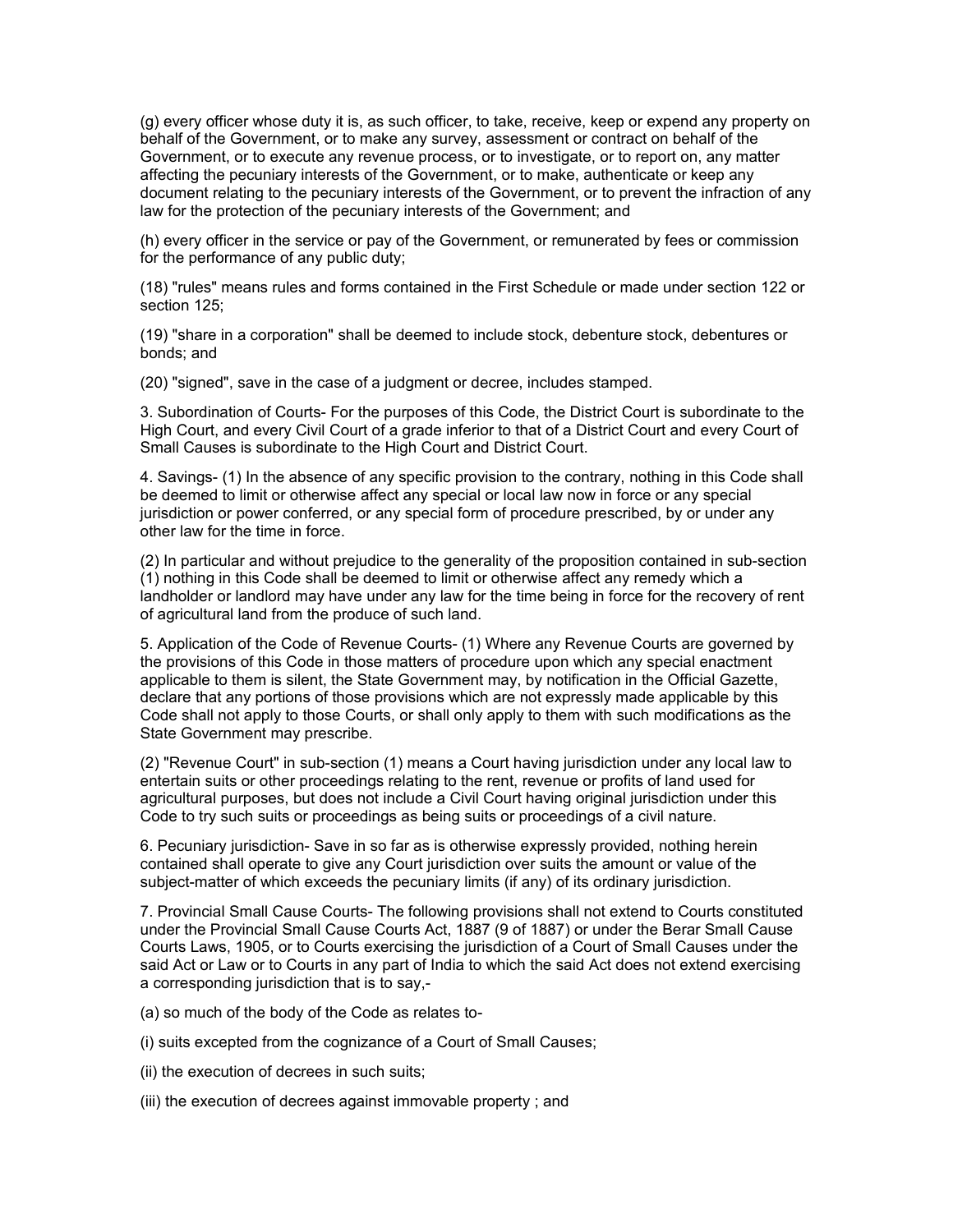(b) the following sections, that is to say,-

section 9,

sections 91 and 92,

sections 94 and 95 so far as they authorize or relate to-

(i) orders for the attachment of immovable property;

(ii) injunctions,

(iii) the appointment of a receiver of immovable property, or

(iv) the interlocutory orders referred to in clause (e) of section 94 and

sections 96 to 112 and 115.

8. Presidency Small Cause Courts- Save as provided in sections 24, 38 to 41, 75, clauses (a), (b) and (c), 76 [\[5\]\[](http://www.helplinelaw.com/bareact/bact.php?no=01&dsp=civil-proc-code#_edn5%23_edn5)77, 157 and 158], and by the Presidency Small Cause Courts Act, 1882, (15 of 1882) the provisions in the body of this Code shall not extend to any suit or proceedings in any Court of Small Causes established in the towns of Calcutta, Madras and Bombay :

### Provided that -

(1) the High Courts of Judicature at Fort William Madras and Bombay, as the case may be, may from time to time, by notifications in the Official Gazette, direct that any such provisions not inconsistent with the express provisions of the Presidency Small Cause Courts Act, 1882, (15 of 1882) and with such modifications and adaptation as may be specified in the notification, shall extend to suits or proceedings or any class of suits or proceedings in such Court:

(2) all rules heretofore made by any of the said High Courts under section 9 of the Presidency Small Cause Courts Act, 1882 ( 15 of 1882) shall be deemed to have been validly made.

### STATE AMENDMENTS

Gujarat- After the words Calcutta, Madras and Bombay the words "and in the City of Ahmedabad" shall be inserted.

[Gujarat Act No. XIX of 1961].

# **PART I-SUITS IN GENERAL**

Jurisdiction of the Courts and Res judicata

9. Courts to try all civil suits unless barred? The Courts shall (subject to the provisions herein contained) have jurisdiction to try all suits of a civil nature excepting suits of which their cognizance is either expressly or impliedly barred.

[\[6\]](http://www.helplinelaw.com/bareact/bact.php?no=02&dsp=civil-proc-code#_edn6%23_edn6) [Explanation I].?A suit in which the right to property or to an office is contested is a suit of a civil nature, notwithstanding that such right may depend entirely on the decision of questions as to religious rites or ceremonies.

[\[7\]](http://www.helplinelaw.com/bareact/bact.php?no=02&dsp=civil-proc-code#_edn7%23_edn7) [Explanation II]. For the purposes of this section, it is immaterial whether or not any fees are attached to the office referred to in Explanation I or whether or not such office is attached to a particular place.].

### STATE AMENDMENTS

Maharashtra? After section 9 insert the following section 9A.

"9A. Where at the hearing of application relating to interim relief in a suit, objection to jurisdiction is taken such issue to be decided by the court as a preliminary issue:? (1) Notwithstanding anything contained in this code or any other law for the time being in force, if at the hearing of any application for granting or setting aside an order granting any interim relief, whether by way of stay, injunction, appointment of a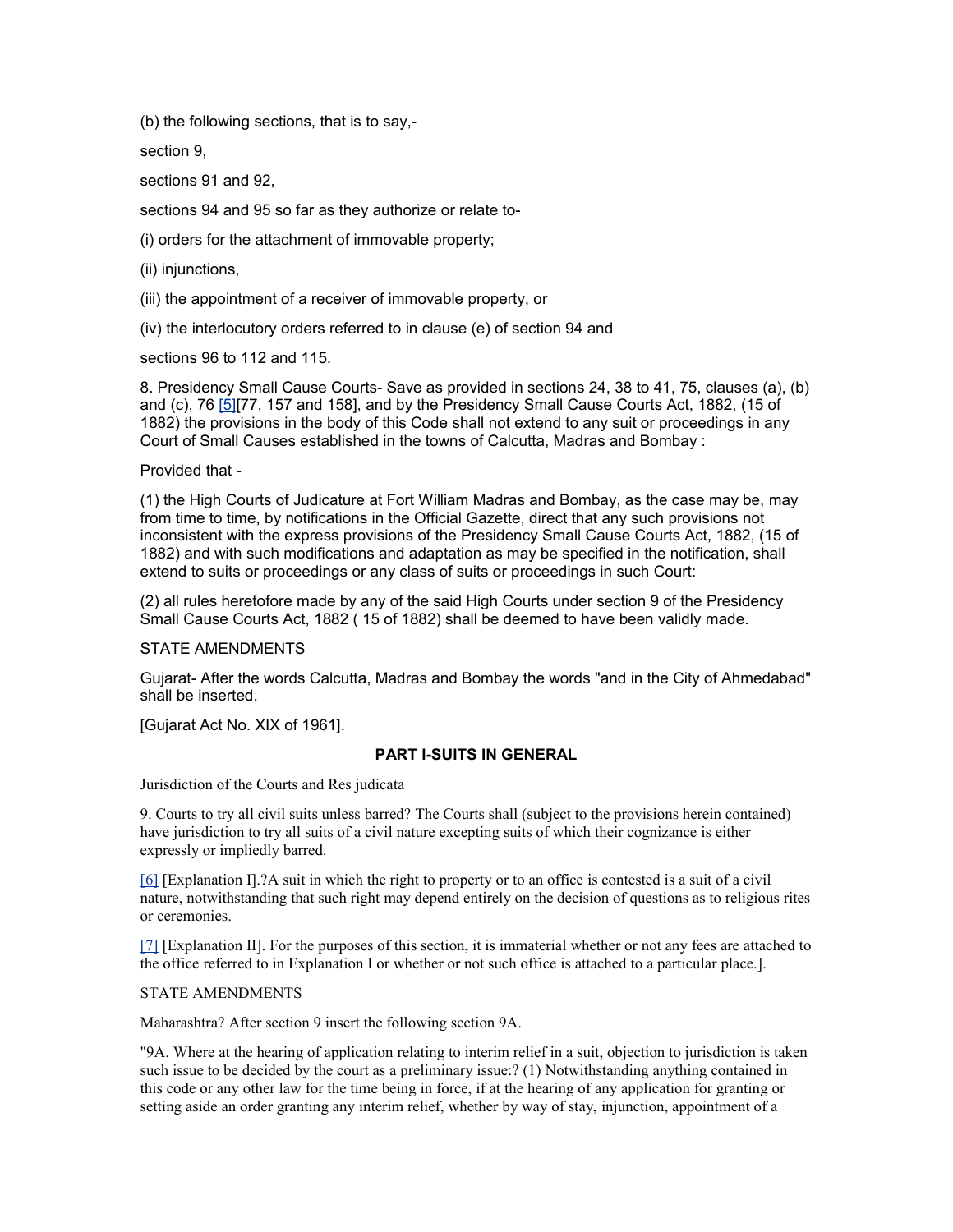receiver or otherwise, made in any suit, on objection to jurisdiction of the court to entertain such suit is taken by any of the parties to the suit the court shall proceed to determine at the hearing of such application the issue as to the jurisdiction as a preliminary issue before granting for setting aside the order granting the interim relief. Any such application shall be heard and disposed of by the court as expeditiously as possible and shall not in any case be adjourned to the hearing of the suit.

(2) Notwithstanding anything contained in sub-section (1), at the hearing of any such application the court may grant such interim relief as it may consider necessary, pending determination by it of the preliminary issue as to the jurisdiction".

[Maharashtra Act No. 65 of 1977].

10. Stay of suit? No Court shall proceed with the trial of any suit in which the matter in issue is also directly and substantially in issue in a previously instituted suit between the same parties, or between parties under whom they or any of them claim litigating under the same title where such suit is pending in the same or any other Court in India having jurisdiction to grant the relief claimed, or in any Court beyond the limits of India established or continued by the Central Government and having like jurisdiction, or before the Supreme Court.

Explanation?The pendency of a suit in a foreign Court does not preclude the Courts in India from trying a suit founded on the same cause of action.

11. Res judicata? No Court shall try any suit or issue in which the matter directly and substantially in issue has been directly and substantially in issue in a former suit between the same parties, or between parties under whom they or any of them claim, litigating under the same title, in a Court competent to try such subsequent suit or the suit in which such issue has been subsequently raised, and has been heard and finally decided by such Court.

Explanation I.?The expression "former suit" shall denote a suit which has been decided prior to the suit in question whether or not it was instituted prior thereto.

Explanation II.?For the purposes of this section, the competence of a Court shall be determined irrespective of any provisions as to a right of appeal from the decision of such Court.

Explanation III.?The matter above referred to must in the former suit have been alleged by one party and either denied or admitted, expressly or impliedly, by the other.

Explanation IV.?Any matter which might and ought to have been made ground of defence or attack in such former suit shall be deemed to have been a matter directly and substantially in issue in such suit.

Explanation V.?Any relief claimed in the plaint, which is not expressly granted by the decree, shall, for the purposes of this section, be deemed to have been refused.

Explanation VI.?Where persons litigate bona fide in respect of public right or of a private right claimed in common for themselves and others, all persons interested in such right shall, for the purposes of this section, be deemed to claim under the persons so litigating.

[\[8\]](http://www.helplinelaw.com/bareact/bact.php?no=02&dsp=civil-proc-code#_edn8%23_edn8) [Explanation VII.?The provisions of this section shall apply to a proceeding for the execution of a decree and reference in this section to any suit, issue or former suit shall be construed as references, respectively, to proceedings for the execution of the decree, question arising in such proceeding and a former proceeding for the execution of that decree.

Explanation VIII.?An issue heard and finally decided by a Court of limited jurisdiction, competent to decide such issue, shall operate as res judicata in as subsequent suit, notwithstanding that such Court of limited jurisdiction was not competent to try such subsequent suit or the suit in which such issue has been subsequently raised.]

12. Bar to further suit.? Where a plaintiff is precluded by rules from instituting a further suit in respect of any particular cause of action, he shall not be entitled to institute a suit in respect of such cause of action in any Court to which this Code applies.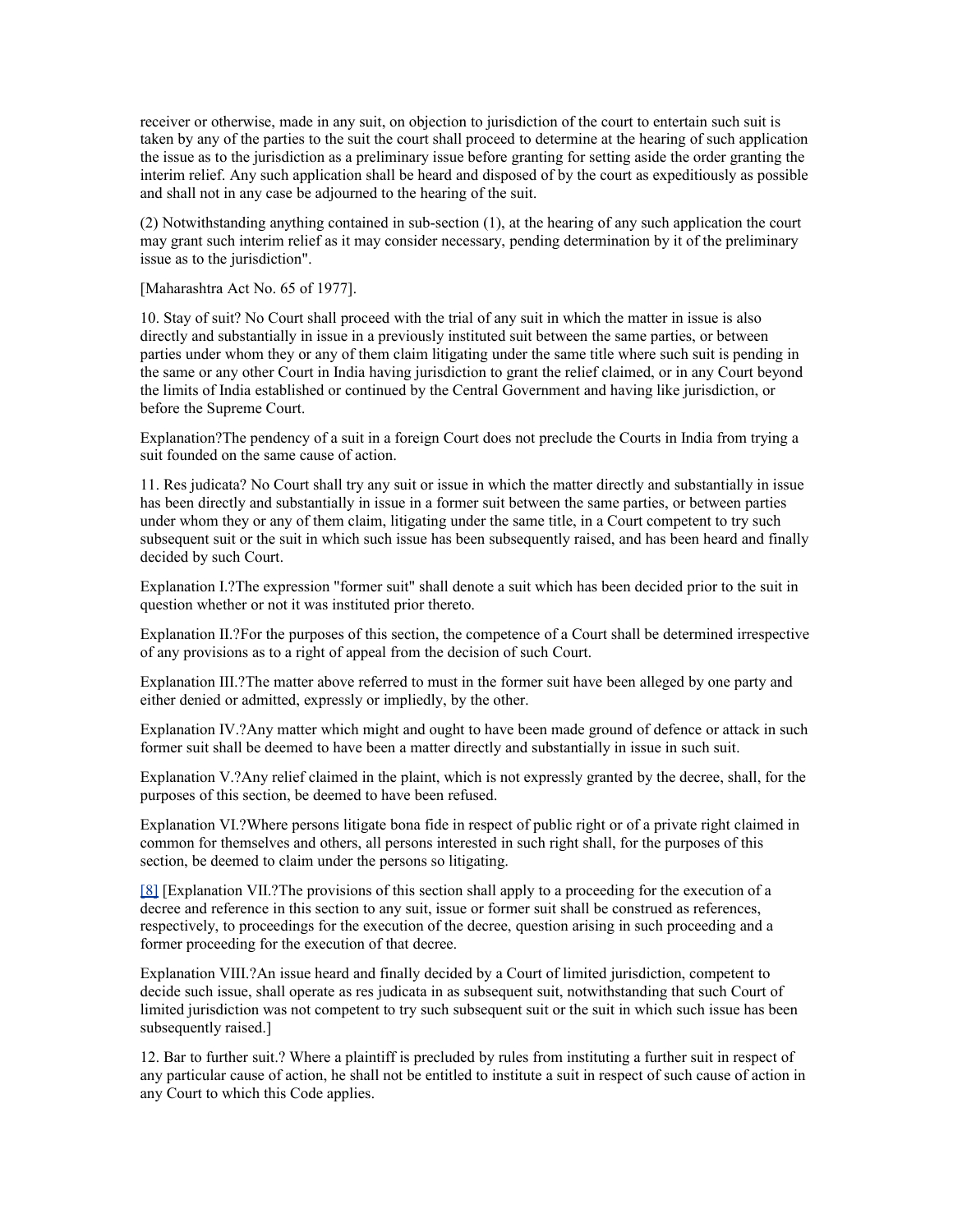13. When foreign judgment not conclusive? A foreign judgment shall be conclusive as to any matter thereby directly adjudicated upon between the same parties or between parties under whom they or any of them claim litigating under the same title except?

(a) where it has not been pronounced by a Court of competent jurisdiction;

(b) where it has not been given on the merits of the case;

(c) where it appears on the face of the proceedings to be founded on an incorrect view of international law or a refusal to recognise the law of India in cases in which such law is applicable;

(d) where the proceedings in which the judgment was obtained are opposed to natural justice;

(e) where it has been obtained by fraud;

(f) where it sustains a claim founded on a breach of any law in force in India.

14. Presumption as to foreign judgments.? The Court shall presume upon the production of any document purporting to be a certified copy of a foreign judgment that such judgment was pronounced by a Court of competent jurisdiction, unless the contrary appears on the record; but such presumption may be displaced by proving want of jurisdiction.

#### Place of suing

15. Court in which suits to be instituted? Every suit shall be instituted in the Court of the lowest grade competent to try it.

16. Suits to be instituted where subject-matter situate? Subject to the pecuniary or other limitations prescribed by any law, suits?

(a) for the recovery of immovable property with or without rent or profits,

(b) for the partition of immovable property,

(c) for foreclosure, sale or redemption in the case of a mortgage of or charge upon immovable property,

(d) for the determination of any other right to or interest in immovable property,

(e) for compensation for wrong to immovable property,

(f) for the recovery of movable property actually under distraint or attachment,

shall be instituted in the Court within the local limits of whose jurisdiction the property is situate:

Provided that a suit to obtain relief respecting, or compensation for wrong to, immovable property held by or on behalf of the defendant, may where the relief sought can be entirely obtained through his personal obedience be instituted either in the Court within the local limits of whose jurisdiction the property is situate, or in the Court within the local limits of whose jurisdiction the defendant actually and voluntarily resider, or carries on business, or personally works for gain.

Explanation.? In this section "property" means property situate in India.

17. Suits for immovable property situate within jurisdiction of different Courts? Where a suit is to obtain relief respecting, or compensation for wrong to, immovable property situate within the jurisdiction of different Court, the suit my be instituted in any Court within the local limits of whose jurisdiction any portion of the property is situate :

Provided that, in respect of the value of the subject matter of the suit, the entire claim is cognizable by such Court.

18. Place of institution of suit where local limits of jurisdiction of Courts are uncertain? (1) Where it is alleged to be uncertain within the local limits of the jurisdiction of which of two or more Courts any immovable property is situate, any one of those Courts may, if satisfied that there is ground for the alleged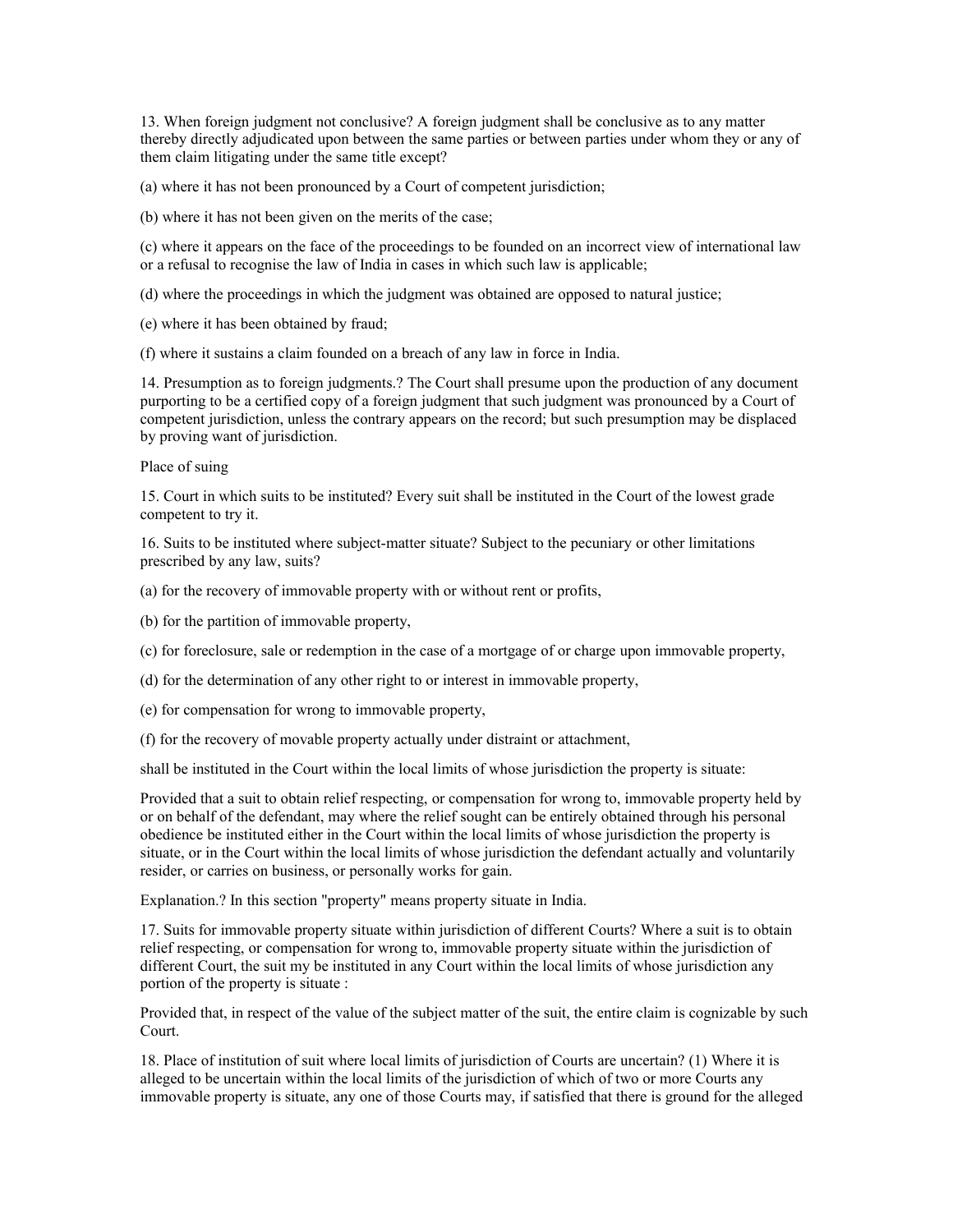uncertainty, record a statement to that effect and thereupon proceed to entertain and dispose of any suit relating to that property, and its decree in the suit shall have the same effect as if the property were situate within the local limits of its jurisdiction :

Provided that the suit is one with respect to which the Court is competent as regards the nature and value of the suit to exercise jurisdiction.

(2) Where a statement has not been recorded under sub-section (1), and objection is taken before an Appellate or Revisional Court that a decree or order in a suit relating to such property was made by a Court not having jurisdiction where the property is situate, the Appellate or Revisional Court shall not allow the objection unless in its opinion there was, at the time of the institution of the suit, no reasonable ground for uncertainty as to the Court having jurisdiction with respect thereto and there has been a consequent failure of justice.

19. Suits for compensation for wrongs to person or movable? Where a suit is for compensation for wrong done to the person or to movable property, if the wrong was done within the local limits of the jurisdiction of one Court and the defendant resides, or carries on business, or personally works for gain, within the local limits of the jurisdiction of another Court, the suit may be instituted at the option of the plaintiff in either of the said Courts.

#### Illustrations

(a) A, residing in Delhi, beats B in Calcutta. B may sue A either in Calcutta or in Delhi.

(b) A, residing in Delhi, publishes in Calcutta statements defamatory of B. B may sue A either in Calcutta or in Delhi.

20. Other suits to be instituted where defendants reside or cause of action arises? Subject to the limitations aforesaid, every suit shall be instituted in Court within the local limits of whose jurisdiction?

(a) the defendant, or each of the defendants where there are more than one, at the time of the commencement of the suit, actually and voluntarily resides, or carries on business, or personally works for gain; or

(b) any of the defendants, where there are more than one, at the time of the commencement of the suit actually and voluntarily resides, or carries on business, or personally works for gain, provided that in such case either the leave of the Court is given, or the defendants who do not reside, or carry on business, or personally work for gain, as aforesaid, acquiesce in such institution; or

(c) the cause of action, wholly or in part, arises.

### $[9]$  [\* \* \* \*]

[\[10\]](http://www.helplinelaw.com/bareact/bact.php?no=02&dsp=civil-proc-code#_edn10%23_edn10) [Explanation].?A corporation shall be deemed to carry on business at its sole or principal office in India or, in respect of any cause of action arising at any place where it has also a subordinate office, at such place.

#### Illustrations

(a) A is a tradesman in Calcutta, B carries on business in Delhi. B, by his agent in Calcutta, buys goods of A and requests A to deliver them to the East Indian Railway Company. A delivers the goods accordingly in Calcutta. A may sue B for the price of the goods either in Calcutta, where the cause of action has arisen or in Delhi, where B carries on business.

(b) A resides at Simla, B at Calcutta and C at Delhi A, B and C being together at Benaras, B and C make a joint promissory note payable on demand, and deliver it to A. A may sue B and C at Benaras, where the cause of action arose. He may also sue them at Calcutta, where B resides, or at Delhi, where C resides; but in each of these cases, if the non-resident defendant object, the suit cannot proceed without the leave of the Court.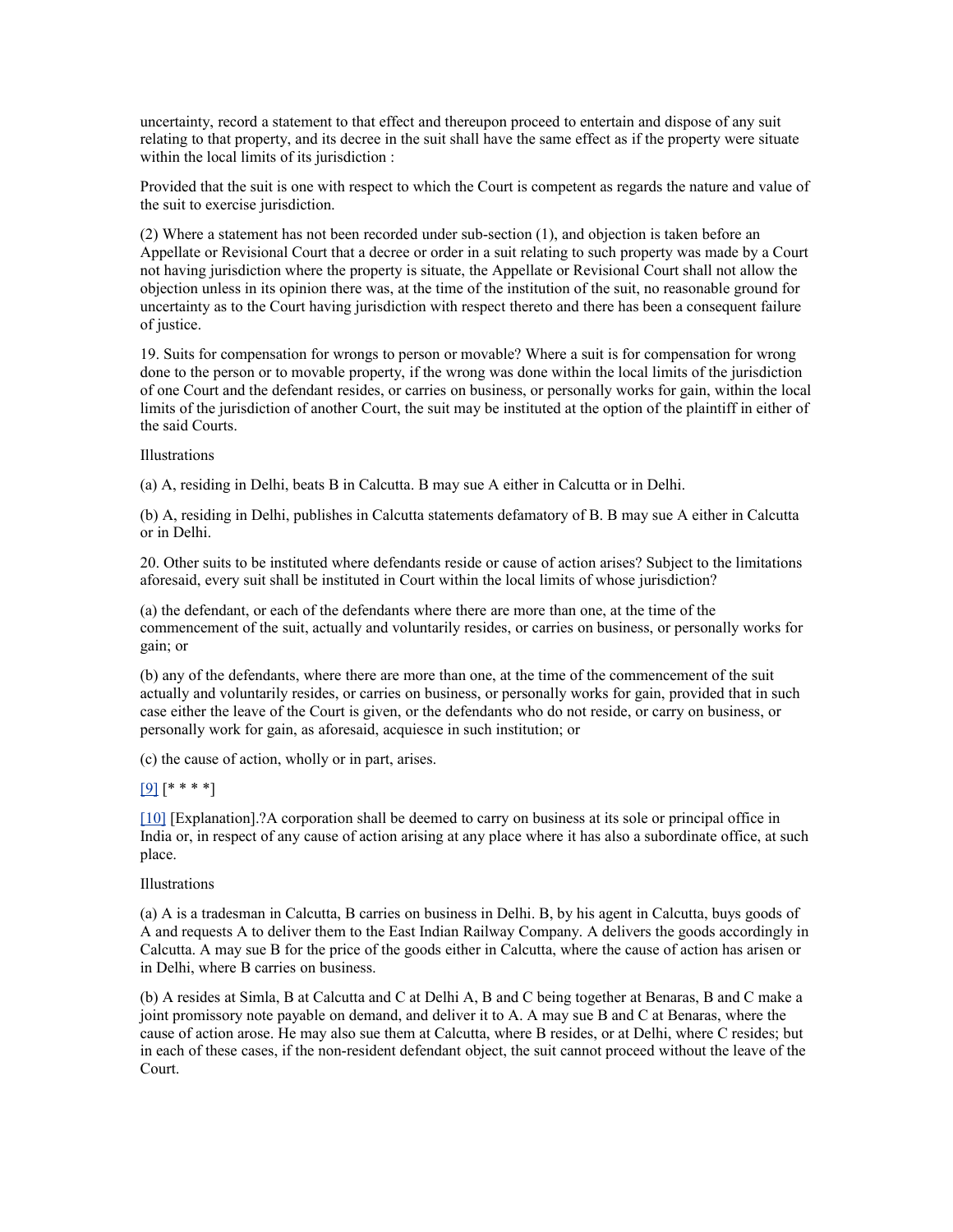21. Objections to jurisdiction?  $[11][(1)]$  No objection as to the place of suing shall be allowed by any appellate or Revisional Court unless such objection was taken in the Court of first instance at the earliest possible opportunity and in all cases where issues or settled at or before such settlement, and unless there has been a consequent failure of justice.

[\[12\]](http://www.helplinelaw.com/bareact/bact.php?no=02&dsp=civil-proc-code#_edn12%23_edn12) [2) No objection as to the competence of a Court with reference to the pecuniary limits of its jurisdiction shall be allowed by any Appellate or Revisional Court unless such objection was taken in the Court of first instance at the earliest possible opportunity, and in all cases where issues are settled, at or before such settlement, and unless there has been a consequent failure of justice.

(3) No objection as to the competence of the executing Court with reference to the local limits of its jurisdiction shall be allowed by any Appellate or Revisional Court unless such objection was taken in the executing Court at the earliest possible opportunity, and unless there has been a consequent failure of justice.]

[\[13\]\[](http://www.helplinelaw.com/bareact/bact.php?no=02&dsp=civil-proc-code#_edn13%23_edn13)21A. Bar on suit to set aside decree on objection as to place of suing? No suit shall lie challenging the validity of a decree passed in a former suit between the same parties, or between the parties under whom they or any of them claim, litigating under the same title, on any ground based on an objection as to the place of suing.

Explanation.?The expression "former suit" means a suit which has been decided prior to the decision in the suit in which the validity of the decree is questioned, whether or not the previously decided suit was instituted prior to the suit in which the validity of such decree is questioned].

22. Power to transfer suits which may be instituted in more than one Court? Where a suit may be instituted in any one of two or more Courts and is instituted in one of such Courts, any defendant, after notice to the other parties, may, at the earliest possible opportunity and in all cases where issues are settled at or before such settlement, apply to have the suit transferred to another Court, and the Court to which such application is made, after considering the objections of the other parties (if any), shall determine in which of the several Courts having jurisdiction the suit shall proceed.

23. To what Court application lies.? (1) Where the several Courts having jurisdiction are subordinate to the same Appellate Court, an application under section 22 shall be made to the Appellate Court.

(2) Where such Courts are subordinate to different Appellate Courts but to the same High Court, the application shall be made to the said High Court.

(3) Where such Courts are subordinate to different High Courts, the application shall be made the High Court within the local limits of whose jurisdiction the Court in which the suit is brought is situate.

24. General power of transfer and withdrawal? (1) On the application of any of the parties and after notice to the parties and after hearing such of them as desired to be heard, or of its own motion without such notice, the High Court or the District Court may at any stage?

(a) transfer any suit, appeal or other proceeding pending before it for trial or disposal to any Court subordinate to it and competent to try or dispose of the same, or

(b) withdraw any suit, appeal or other proceeding pending in any Court subordinate to it, and?

(i) try or dispose of the same; or

(ii) transfer the same for trial or disposal to any Court subordinate to it and competent to try or dispose of the same; or

(iii) retransfer the same for trial or disposal to the Court from which it was withdrawn

(2) Where any suit or proceeding has been transferred or withdrawn under sub-section (1), the Court which [\[14\]\[](http://www.helplinelaw.com/bareact/bact.php?no=02&dsp=civil-proc-code#_edn14%23_edn14)is thereafter to try or dispose of such suit or proceeding] may, subject to any special directions in the case of any order of transfer, either retry it or proceed from the point at which it was transferred or withdrawn.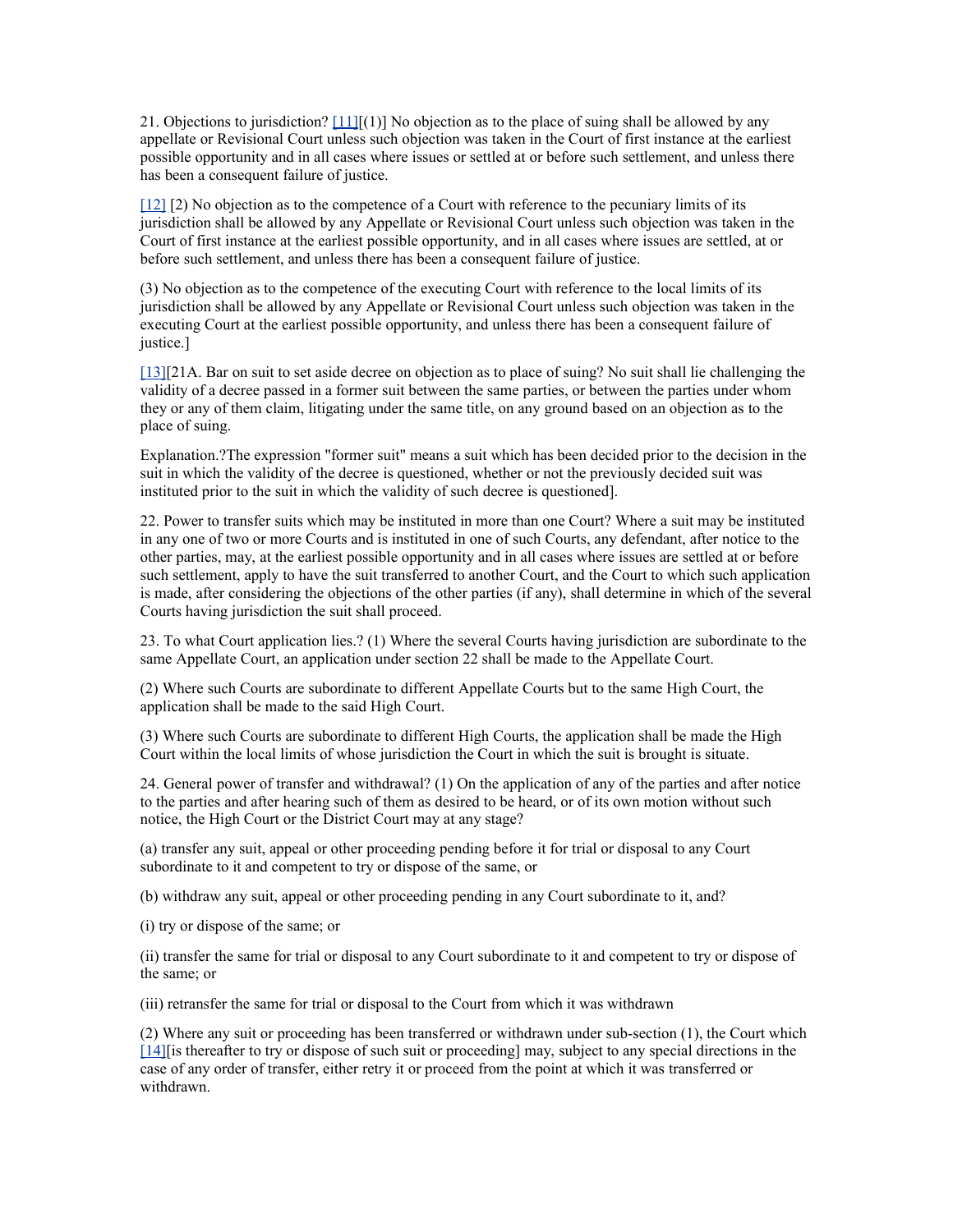[\[15\]](http://www.helplinelaw.com/bareact/bact.php?no=02&dsp=civil-proc-code#_edn15%23_edn15)  $(3)$  For the purposes of this section,?

(a) Courts of Additional and Assistant Judges shall be deemed to be subordinate to the District Court;

(b) "proceeding" includes a proceeding for the execution of a decree or order.]

(4) the Court trying any suit transferred or withdrawn under this section from a Court of Small Causes shall, for the purposes of such suit, be deemed to be a Court of Small Causes.

[\[16\]](http://www.helplinelaw.com/bareact/bact.php?no=02&dsp=civil-proc-code#_edn16%23_edn16) [(5) A suit or proceeding may be transferred under this section from a Court which has no jurisdiction to try it.]

[\[17\]\[](http://www.helplinelaw.com/bareact/bact.php?no=02&dsp=civil-proc-code#_edn17%23_edn17)25. Power of Supreme Court to transfer suits, etc.? (1) On the application of a party, and after notice to the parties, and after hearing such of them as desire to be heard, the Supreme Court may, at any stage, if satisfied that an order under this section is expedient for the ends of justice, direct that any suit, appeal or other proceeding be transferred from a High Court or other Civil Court in one State to a High Court or other Civil Court in any other State.

(2) Every application under this section shall be made by a motion which shall be supported by an affidavit.

(3) The Court to which such suit, appeal or other proceeding is transferred shall, subject to any special directions in the order of transfer, either retry it or proceed from the stage at which it was transferred to it.

(4) In dismissing any application under this section, the Supreme Court may, if it is of opinion that the application was frivolous or vexatious, order the applicant to pay by way of compensation to any person who has opposed the application such sum, not exceeding two thousand rupees, as it considers appropriate in the circumstances of the case.

(5) The law applicable to any suit, appeal or other proceeding transferred under this section shall be the law which the Court in which the suit, appeal or other proceeding was originally instituted ought to have applied to such suit, appeal or proceeding.]

Institution of suits

26. Institution of suits? Every suit shall be instituted by the presentation of a plaint or in such other manner as may be prescribed.

Summons and Discovery

27. Summons to defendants? Where a suit has been duly instituted, a summons may be issued to the defendant to appear and answer the claim and may be served in manner prescribed.

28. Service of summons where defendant resides in another State? (1) A summons may be sent for service in another State to such Court and in such manner as may be prescribed by rules in force in that State.

(2) The Court to which such summons is sent shall, upon receipt thereof, proceed as if it had been issued by such Court and shall then return the summons to the Court of issue together with the record (if any) of its proceedings with regard thereto.

[\[18\]](http://www.helplinelaw.com/bareact/bact.php?no=02&dsp=civil-proc-code#_edn18%23_edn18) [(3) Where the language of the summons sent for service in another State is different from the language of the record referred to in sub-section (2), a translation of the record,?

(a) in Hindi, where the language of the Court issuing the summons is Hindi, or

(b) in Hindi or English where the language of such record is other than Hindi or English,

shall also be sent together with the record sent under that sub-section].

29. Service of foreign summonses? Summons and other processes issued by?

(a) any Civil or Revenue Court established in any part of India to which the provisions of this Code do not extent, or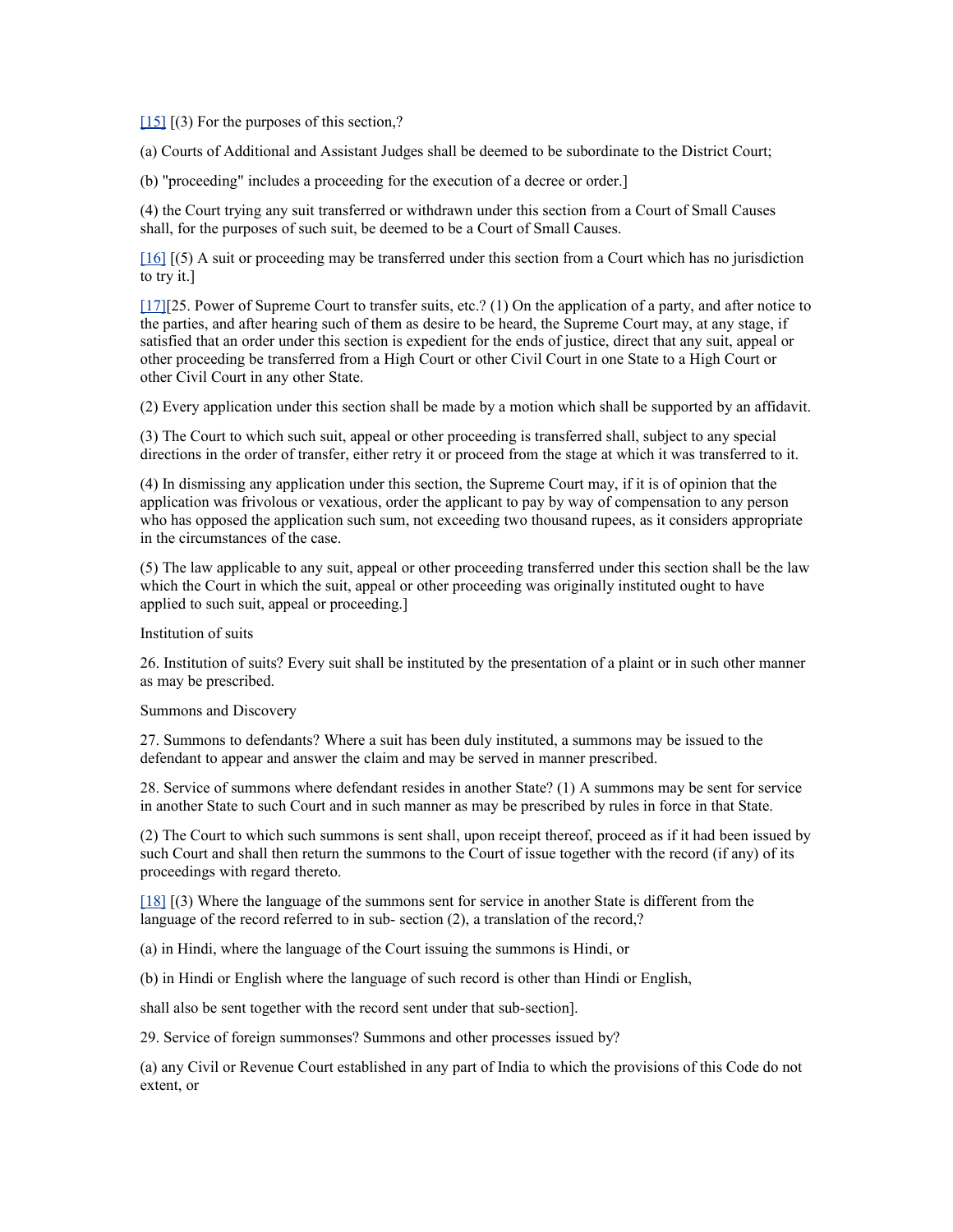(b) any Civil or Revenue Court established or continued by the authority of the Central Government outside India, or

(c) any other Civil or Revenue Court outside India to which the Central Government has, by notification in the Official Gazette, declared the provisions of this section to apply,

may be sent to the Courts in the territories to which this Code extends, and served as if they were summonses issued by such Courts.

30. Power to order discovery and the like? Subject to such conditions and limitations as may be prescribed, the Court may, at any time, either of its own motion or on the application of any party,?

(a) make such orders as may be necessary or reasonable in all matters relating to the delivery and answering of interrogatories, the admission of documents and facts, and the discovery, inspection, production, impounding and return of documents or other material objects producible as evidence;

(b) issue summonses to persons whose attendance is required either to give evidence or to produce documents or such other objects as aforesaid;

(c) order any fact to be proved by affidavit.

31. Summons to witness? The provisions in sections 27, 28 and 29 shall apply to summonses to give evidence or to produce documents or other material objects.

32. Penalty for default ?The Court may compel the attendance of any person to whom a summons has been issued under section 30 and for that purpose may?

(a) issue a warrant for his arrest;

- (b) attach and sell his property;
- (c) impose a fine upon him not exceeding five hundred rupees;

(d) order him to furnish security for his appearance and in default commit him to the civil prison.

Judgment and decree

33. Judgment and decree? The Court, after the case has been heard, shall pronounce judgment, and on such judgment a decree shall follow.

### Interest

34. Interest? (1) Where and in so far as a decree is for the payment of money, the Court may, in the decree, order interest at such rate as the Court deems reasonable to be paid on the principal sum adjudged, from the date of the suit to the date of the decree, in addition to any interest adjudged on such principal sum for any period prior to the institution of the suit, with further interest at such rate not exceeding six per cent, per annum as the Court deems reasonable on such principal sum from the date of the decree to the date of payment, or to such earlier date as the Court thinks fit :

[\[19\]](http://www.helplinelaw.com/bareact/bact.php?no=02&dsp=civil-proc-code#_edn19%23_edn19) [Provided that where the liability in relation to the sum so adjudged had arisen out of a commercial transaction, the rate of such further interest may exceed six per cent, per annum, but shall not exceed the contractual rate of interest or where there is no contractual rate, the rate at which moneys are lent or advanced by nationalised banks in relation to commercial transactions.

Explanation I.?In this sub-section, "nationalised bank" means a corresponding new bank as defined in the Banking Companies (Acquisition and Transfer of Undertakings) Act 1970 (5 of 1970).

Explanation II.?For the purposes of this section, a transaction is a commercial transaction, if it is connected with the industry, trade or business of the party incurring the liability.

(2) Where such a decree is silent with respect to the payment of further interest on such principal sum from the date of the decree to the date of payment or other earlier date, the Court shall be deemed to have refused such interest, and a separate suit therefore shall not lie.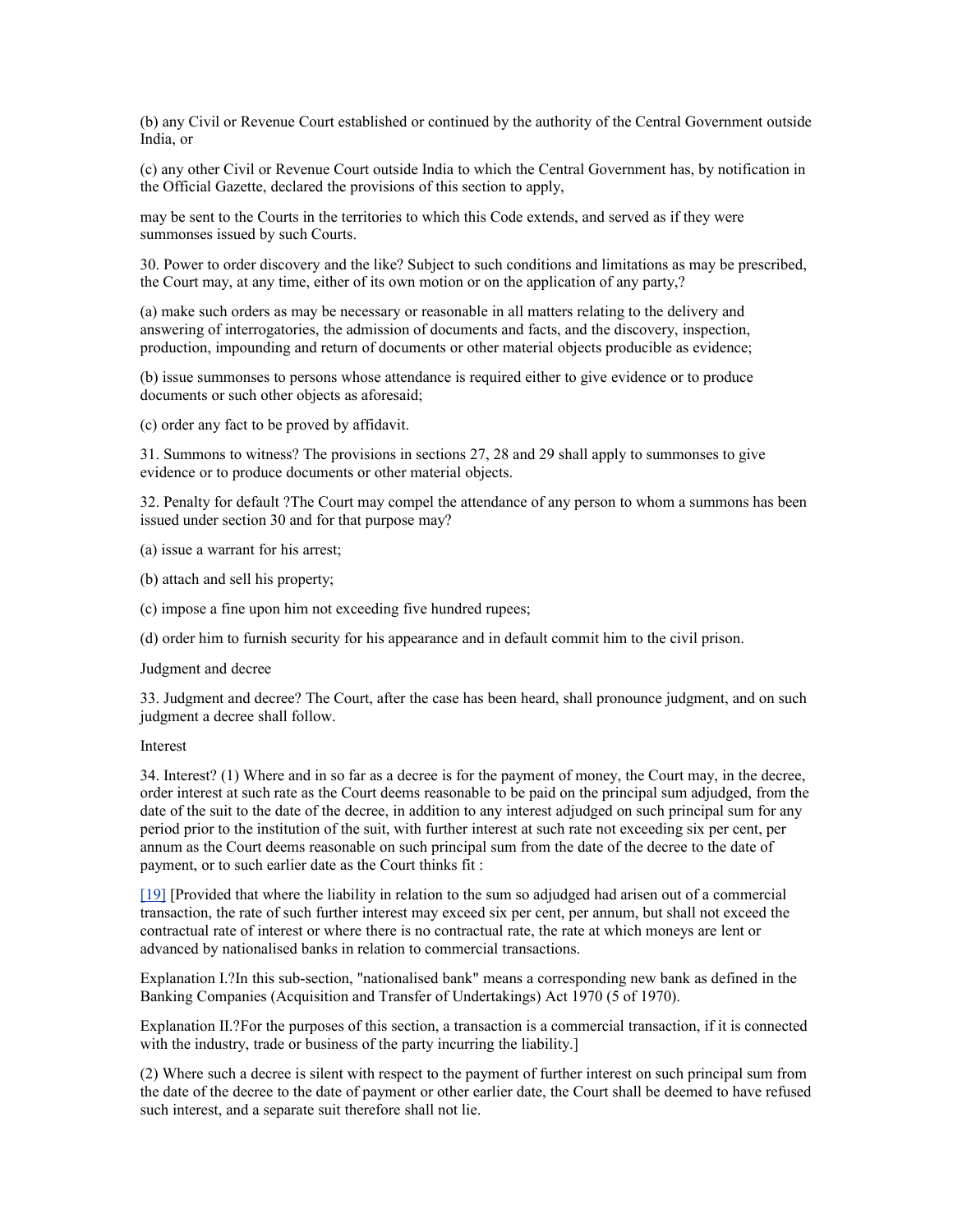#### Costs

35. Costs? (1) Subject to such conditions and limitations as may be prescribed, and to the provisions of law for the time being in force, the costs of and incident to all suits shall be in the discretion of the Court, and the Court shall have full power to determine by whom or out of what property and to what extent such costs are to be paid, and to give all necessary directions for the purposes aforesaid. The fact that the Court has no jurisdiction to try the suit shall be no bar to the exercise of such powers.

(2) Where the Court directs that any costs shall not follow the event, the Court shall state its reasons in writing.

35A. Compensatory costs in respect of false or vexatious claims or defenses? (1) If any suit or other proceedings including an execution proceedings but [\[20\]\[](http://www.helplinelaw.com/bareact/bact.php?no=02&dsp=civil-proc-code#_edn20%23_edn20)excluding an appeal or a revision] any party objects to the claim of defence on the ground that the claim or defence or any part of it is, as against the objector, false or vexatious to the knowledge of the party by whom it has been put forward, and if thereafter, as against the objector, such claim or defence is disallowed, abandoned or withdrawn in whole or in part, the Court if it so thinks fit, may, after recording its reasons for holding such claim or defence to be false or vexatious, make an order for the payment to the object or by the party by whom such claim or defence has been put forward, of cost by way of compensation.

(2) No Court shall make any such order for the payment of an amount exceeding [\[21\]\[](http://www.helplinelaw.com/bareact/bact.php?no=02&dsp=civil-proc-code#_edn21%23_edn21)three thousand rupees] or exceeding the limits of it pecuniary jurisdiction, whichever amount is less:

Provided that where the pecuniary limits of the jurisdiction of any Court exercising the jurisdiction of a Court of Small Causes under the Provincial Small Cause Courts Act, 1887 (9 of 1887) or under a corresponding law in force in any part of India to which the said Act does not extend and not being a Court constituted under such Act or law, are less than two hundred and fifty rupees, the High Court may empower such Court to award as costs under this section any amount not exceeding two hundred and fifty rupees and not exceeding those limits by more than one hundred rupees :

Provided, further, that the High Court may limit the amount or class of Courts is empowered to award as costs under this Section.

(3) No person against whom an order has been made under this section shall, by reason thereof, be exempted from any criminal liability in respect of any claim or defence made by him.

(4) The amount of any compensation awarded under this section in respect of a false or vexatious claim or defence shall be taken into account in any subsequent suit for damages or compensation in respect of such claim or defence.

### STATE AMENDMENTS

Uttar Pradesh? (i) For sub-section (1) of section 35A substitute the following.

"(1) If any suit or other proceedings including proceedings in execution, but not being an appeal or revision, the court finds that the claim or defence or any part thereof is false or vaxatious to the knowledge of the party by whom it has been put forward and if such claim or defence or such part is disallowed, abandoned or withdrawn in whole or in part, the court may, after recording its reasons for holding such claim or defence to be false or vexatious, make an order for the payment to the successful party or costs by way of compensation irrespective of the decisions on other issues in the case".

[U.P. Act No. 24 of 1954].

(ii) After sub-section (1) insert the following.

"(1-A) The provisions of sub-section (1) shall mutatis mutandis apply to an appeal where the appellate Court confirms the decision of the trial court and the trial court has not awarded or insufficient, compensatory cost under that sub-section.

[U.P. Act No. 57 of 1976].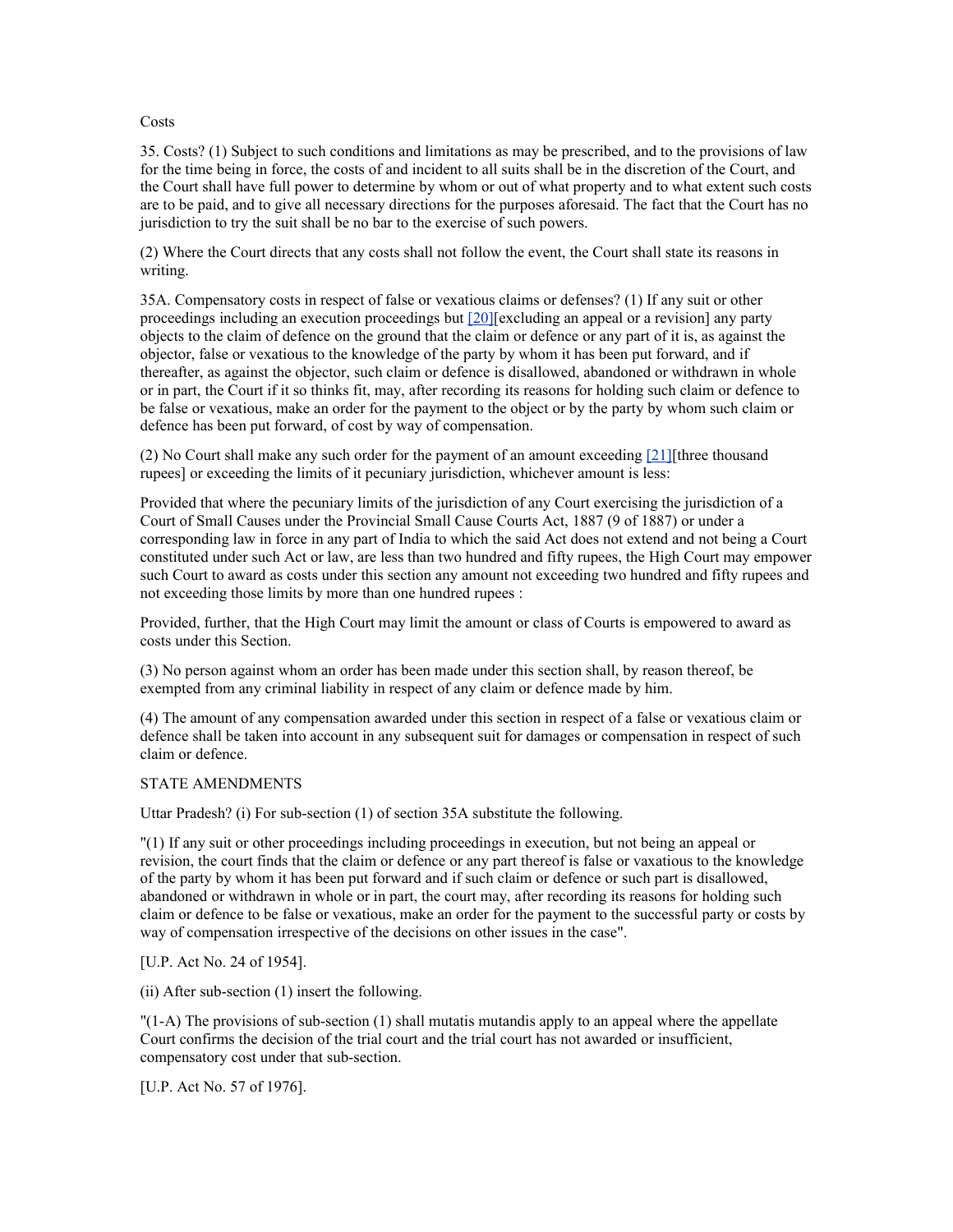[\[22\]\[](http://www.helplinelaw.com/bareact/bact.php?no=02&dsp=civil-proc-code#_edn22%23_edn22)35B. Costs for causing delay? (1) If, on any date fixed for the hearing of a suit or for taking any step therein, a party to the suit?

(a) fails to take the step which he was required by or under this Code to take on that date, or

(b) obtains an adjournment for taking such step or for producing evidence or on any other ground,

the Court may, for reasons to be recorded, make an order requiring such party to pay to the other party such costs as would, in the opinion of the Court, be reasonably sufficient to reimburse the other party in respect of the expenses incurred by him in attending the Court on that date, and payment of such costs, on the date next following the date of such order, shall be a condition precedent to the further prosecution of?

(a) the suit by the plaintiff, where the plaintiff was ordered to pay such costs.

(b) the defence by the defendant, where the defendant was ordered to pay such costs.

Explanation.?Where separate defences have been raised by the defendants or groups of defendants, payment of such costs shall be a condition precedent to the further prosecution of the defence by such defendants or groups of defendants as have been ordered by the Court to pay such costs.

(2) The costs, ordered to be paid under sub-section (1) shall not, if paid, be included in the costs awarded in the decree passed in the suit; but, if such costs are not paid, a separate order shall be drawn up indicating the amount of such costs and the names and addresses of the persons by whom such costs are payable and the order so drawn up shall be executable against such persons.]

# **THE CODE OF CIVIL PROCEDURE, 1908**

# **PART II- EXECUTION**

General

[23][36. Application to orders? The provisions of this Code relating to the execution of decree (including provisions relating to payment under a decree) shall, so far as they are applicable, be deemed to apply to the execution of orders (including payment an order).]

37. Definition of Court which passed a decree? The expression "Court which passed a decree", or words to that effect, shall, in relation to the execution of decrees, unless there is anything repugnant in the subject or context, be deemed to include,?

(a) where the decree to be executed has been passed in the exercise of appellate jurisdiction, the Court of first instance, and

(b) where the Court of first instance has ceased to exist or to have jurisdiction to execute it, the Court which, if the suit wherein the decree was passed was instituted at the time of making the application for the execution of the decree, would have jurisdiction to try such suit.

[24] [Explanation.?The Court of first instance does not cease to have jurisdiction to execute a decree merely on the ground that after the institution of the suit wherein the decree was passed or after the passing of the decree, any area has been transferred from the jurisdiction of that Court to the jurisdiction of any other Court; but in every such case, such other Court shall also have jurisdiction to execute the decree, if at the time of amking the application for execution of the decree it would have jurisdiction to try the said suit.]

Courts by which decrees may be executed

38. Court by which decree may be executed? A decree may be executed either by the court which passed it, or by the Court to which it is sent for execution.

39. Transfer of decree? (1) The Court which passed a decree may, on the application of the decree-holder, send it for execution to another Court [25][of competent jurisdiction],?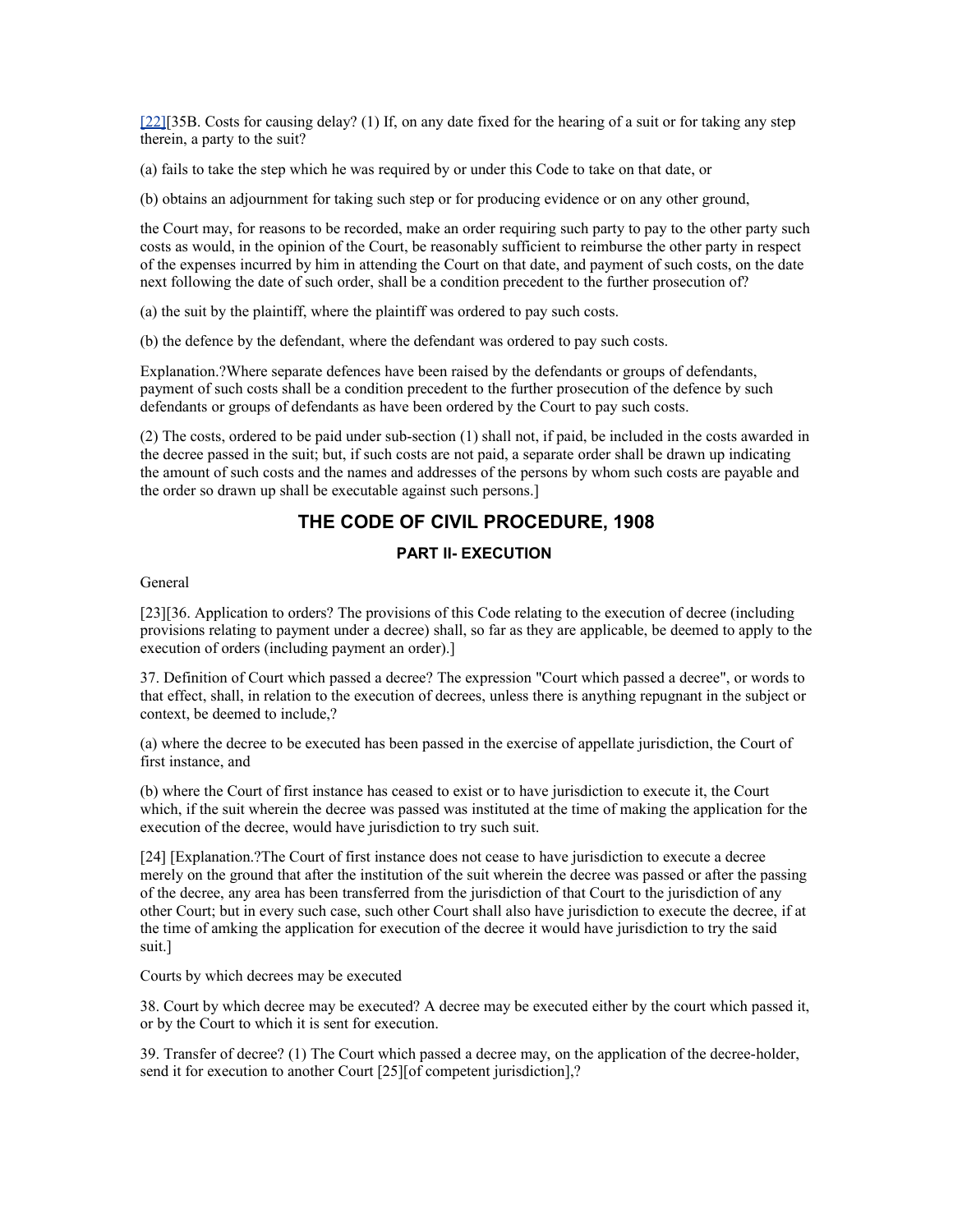(a) if the person against whom the decree is passed actually and voluntarily resides or carries on business, or personally works for gain, within the local limits of the jurisdiction of such other Court, or

(b) if such person has not property with in the local limits of the jurisdiction of the Court which passed the decree sufficient to satisfy such decree and has property within the local limits of the jurisdiction of such other Court, or

(c) if the decree directs the sale or delivery of immovable property situate outside the local limits of the jurisdiction of the Court which passed it, or

(d) if the Court which passed the decree considers for any other reason, which it shall record in wiring, that the decree should be executed by such other Court.

(2) The Court which passed the decree may of its own motion send it for execution to any subordinate Court of competent jurisdiction.

[26][(3) For the purposes of this section, a Court shall be deemed to be a Court of competent jurisdiction if, at the time of making the application for the transfer of decree to it, such Court would have jurisdiction to try the suit in which such decree was passed.]

#### STATE AMENDMENTS

Uttar Pradesh? Sub-section (3) of section 39 shall be substituted.

"(3) For the purpose of this section, a court shall be deemed to be a court of competent jurisdiction if the amount or value of the subject matter of the suit wherein the decree was passed does not exceed the pecuniary limits if any of its ordinary jurisdiction at the time of making the application for the transfer of decree to it, notwithstanding that it had otherwise no jurisdiction to try the suit".

### [U.P. Act No. 31 of 1978].

40. Transfer of decree to Court in another State? Where a decree is sent for execution in another State, it shall be sent to such Court and executed in such manner as may be prescribed by rules in force in that State.

41. Result of execution proceedings to be certified.? The Court to which a decree is sent for execution shall certify to the Court which passed it the fact of such execution, or where the former Court fails to execute the same the circumstances attending such failure.

42. Powers of Court in executing transferred decree? [27][(1)] The Court executing a decree sent to it shall have the same powers in executing such decree as if it had been passed by itself. All persons disobeying or obstructing the execution of the decree shall be punishable by such Court in the same manner as if it had passed the decree. And its order in executing such decree shall be subject to the same rules in respect of appeal as if the decree had been passed by itself.

[28][(2) Without prejudice to the generality of the provisions of sub-section (1) the powers of the Court under that sub-section shall include the following powers of the Court passed the decree, namely:?

(a) power to send the decree for execution to another Court under section 39;

(b) power to execute the decree against the legal representative of the deceased judgment-debtor under section 50:

(c) power to order attachment of a decree.

(3) A Court passing an order in exercise of the powers specified in sub-section (2) shall send a copy thereof to the Court which passed the decree.

(4) Nothing in this section shall be deemed to confer on the Courts to which a decree is sent for execution any of the following powers, namely?

(a) power to order execution at the instance of the transferee of the decree;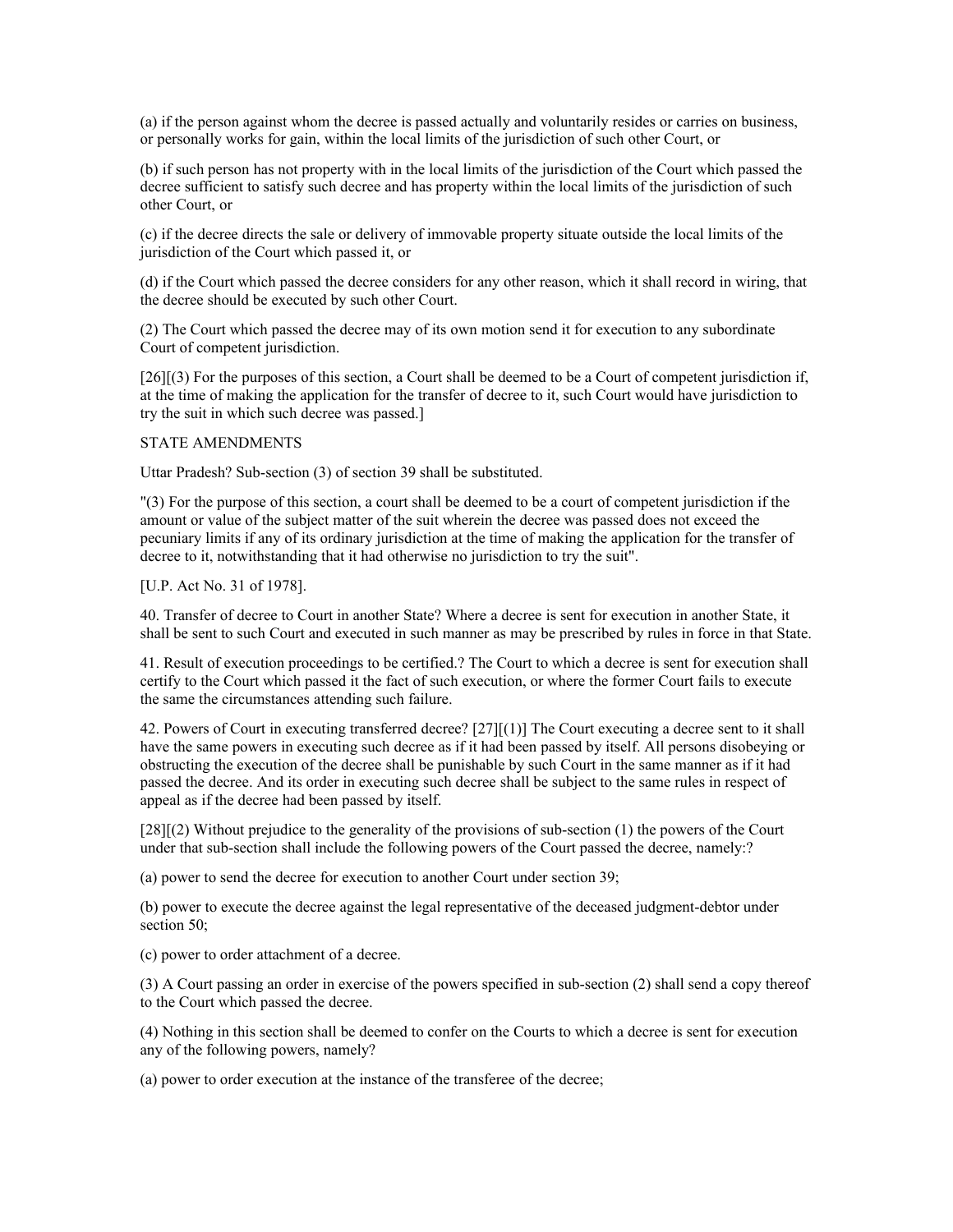(b) in the case of a decree passed against a firm, power to grant leave to execute such decree against any person other than such a person as is referred to in clause (b), or clause (c), of sub-rule (1) of rule 50 of Order XXI.]

#### STATE AMENDMENTS

Uttar Pradesh? Section 42 shall be substituted by following.

"42. Power of Court in executing transferred decree:? (1) The court executing a decree sent to it shall have the same powers in executing such decree as if it had been passed by itself. All persons disobeying or obstructing the decree shall be punishable by such court in the same manner as if it had passed the decree, and its order in executing such decree shall be subject to the same rules in respect of appeal as if the decree had been passed by itself.

(2) Without prejudice to the generality of the provisions of sub-section (1) the powers of the court under that sub-section shall include the following powers of the court which passed the decree, namely?

(a) power to send the decree for execution to another court under section 39.

(b) power to execute the decree against the legal representative of the deceased judgment debtor under section 50.

(c) power to order attachment of a decree.

(d) power to decide any question relating to the bar of limitation to the executability of the decree.

(e) power to record payment or adjustment under Rule 2 of order XXI.

(f) power to order stay of execution under Rule 29 Order XXI,

(g) in the case of a decree passed against a firm power to grant leave to execute such decree against any person other than a person as is referred to in clause (b) or clause (c) of sub-rule (1) of Rule 50 of Order XXI.

(3) A court passing an order in exercise of the powers specified in sub-section (2) shall send a copy there of to the court which passed the decree.

(4) Nothing in this section shall be deemed to confer on the court to which a decree is sent for execution, the power to order execution at the instance of the transfer of a decree"

[U.P. Act No. 14 of 1970].

43. Execution of decrees passed by Civil Courts in places to which this Code does not extend? Any decree passed by any Civil Court established in any part of India to which the provisions of this Code do not extend, or by any Court established or continued by the authority of the Central Government outside India, may, if it cannot be executed within the jurisdiction of the Court by which it was passed, be executed in the manner herein provided within the jurisdiction of any Court in the territories to which this Code extends.

44. Execution of decrees passed by Revenue Court in places to which this Code does not extend.? The State Government may, by notification in the Official Gazette, declare that the decrees of any Revenue Court in any part of India to which the provisions of this Code do not extend or any class of such decrees, may be executed in the State as if they had been passed by Courts in that State.

44A. Execution of decrees passed by Courts in reciprocating territory? (1) Where a certified copy of decree of any of the superior Courts of any reciprocating territory has been filed in a District Court, the decree may be executed in India as if it had been passed by the District Court.

(2) Together with the certified copy of the decree shall be filed a certificate from such superior Court stating the extent, if any, to which the decree has been satisfied or adjusted and such certificate shall, for the purposes of proceedings under this section, be conclusive proof of the extent of such satisfaction or adjustment.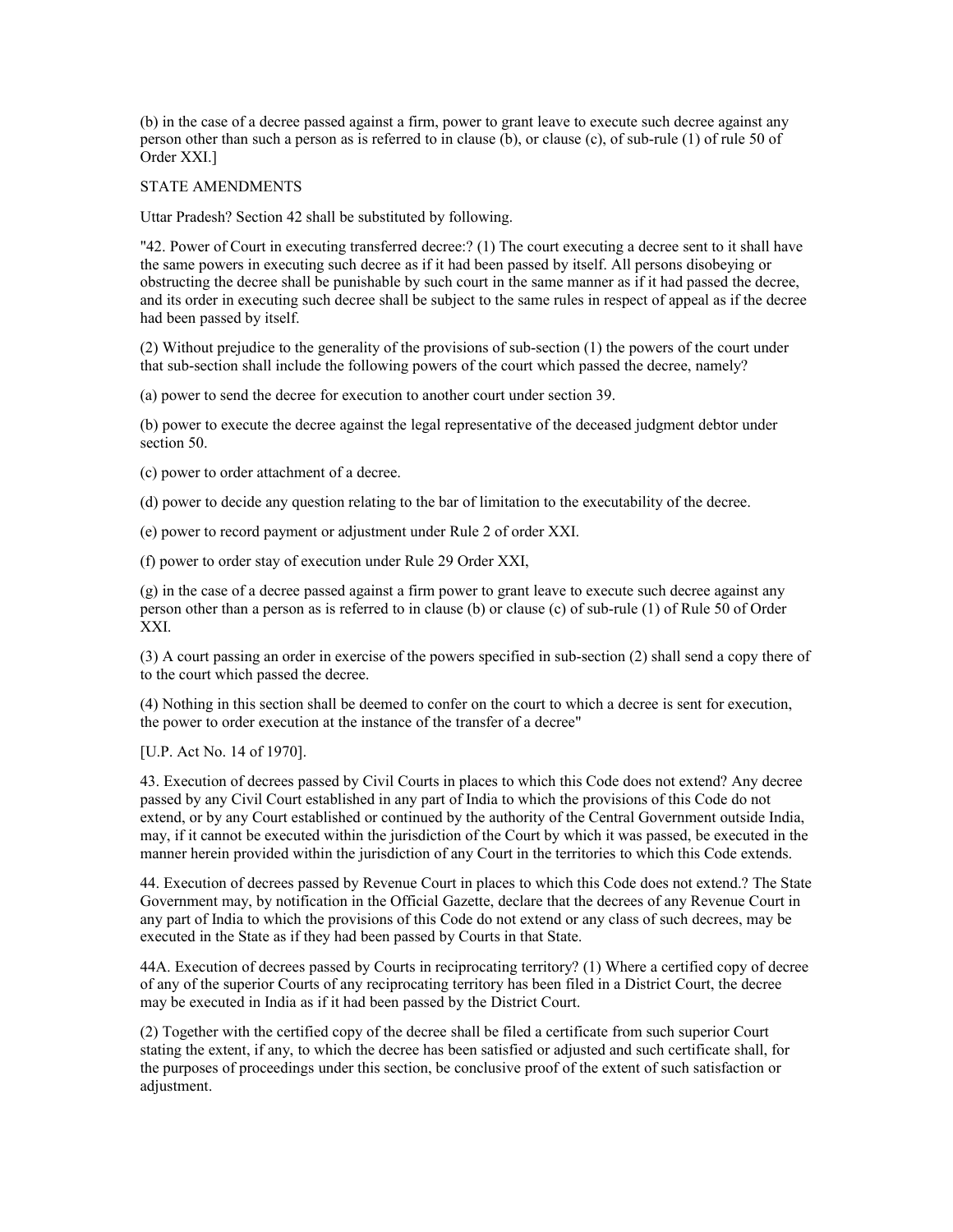(3) The provisions of section 47 shall as from the filing of the certified copy of the decree apply to the proceedings of a District Court executing a decree under this section, and the District Court shall refuse execution of any such decree, if it is shown to the satisfaction of the Court that the decree falls within any of the exceptions specified in clauses (a) to (f) of section 13.

Explanation 1? "Reciprocating territory" means any country or territory outside India which the Central Government may, by notification in the Official Gazette, declare to be a reciprocating territory for the purposes of this section; and "superior Courts", with reference to any such territory, means such Courts as may be specified in the said notification.

Explanation 2.? "Decree" with reference to a superior Court means any decree or judgment of such Court under which a sum of money is payable, not being a sum payable in respect of taxes or other charges of a like nature or in respect to a fine or other penalty, but shall in no case include an arbitration award, even if such an award is enforceable as a decree or judgment.

45. Execution of decrees outside India? So much of the foregoing sections of this Part as empowers a Court to send a decree for execution to another Court shall be construed as empowering a Court in any State to send a decree for execution to any Court established by the authority of the Central Government outside India to which the State Government has by notification in the Official Gazette declared this section to apply.

### STATE AMENDMENTS

Pondicherry? After section 45 insert the following:?

"45-A. Execution of decrees etc. passed or made before the Commencement of the Code in Pondicherry? Any Judgment, decree or order passed or made before the Commencement of this Code by any Civil Court in the Union Territory of Pondicherry shall for the purpose of execution be deemed to have been passed or made under this Code.

Provided that nothing contained in this section shall be construed as extending the period of limitation to which any proceeding in respect of such judgment decree or order may be subject."

[Act No. 26 of 1968].

46. Precepts? (1) Upon the application of the decree-holder the Court which passed the decree may, whenever it thinks fit, issue a precept to any other Court which would be competent to execute such decree to attach any property belonging to the judgment-debtor and specified in the precept.

(2) The Court to which a precept is sent shall proceed to attach the property in the manner prescribed in regard to the attachment of property in execution of a decree:

Provided that no attachment under a precept shall continue for more than two months unless the period of attachment is extended by an order of the Court which passed the decree or unless before the determination of such attachment the decree has been transferred to the Court by which the attachment has been made and the decree-holder has applied for an order for the sale of such property.

Questions to be determined by Court executing decree

47. Questions to be determined by the Court executing decree? (1) All questions arising between the parties to the suit in which the decree was passed, or their representatives, and relating to the execution, discharge or satisfaction of the decree, shall be determined by the Court executing the decree and not by a separate suit.

[29]\* \* \* \*

(3) Where a question arises as to whether any person is or is not the representative of a party, such question shall, for the purposes of this section, be determined by the Court.

[30] [Explanation I.?For the purposes of this section, a plaintiff whose suit has been dismissed and a defendant against whom a suit has been dismissed are parties to the suit.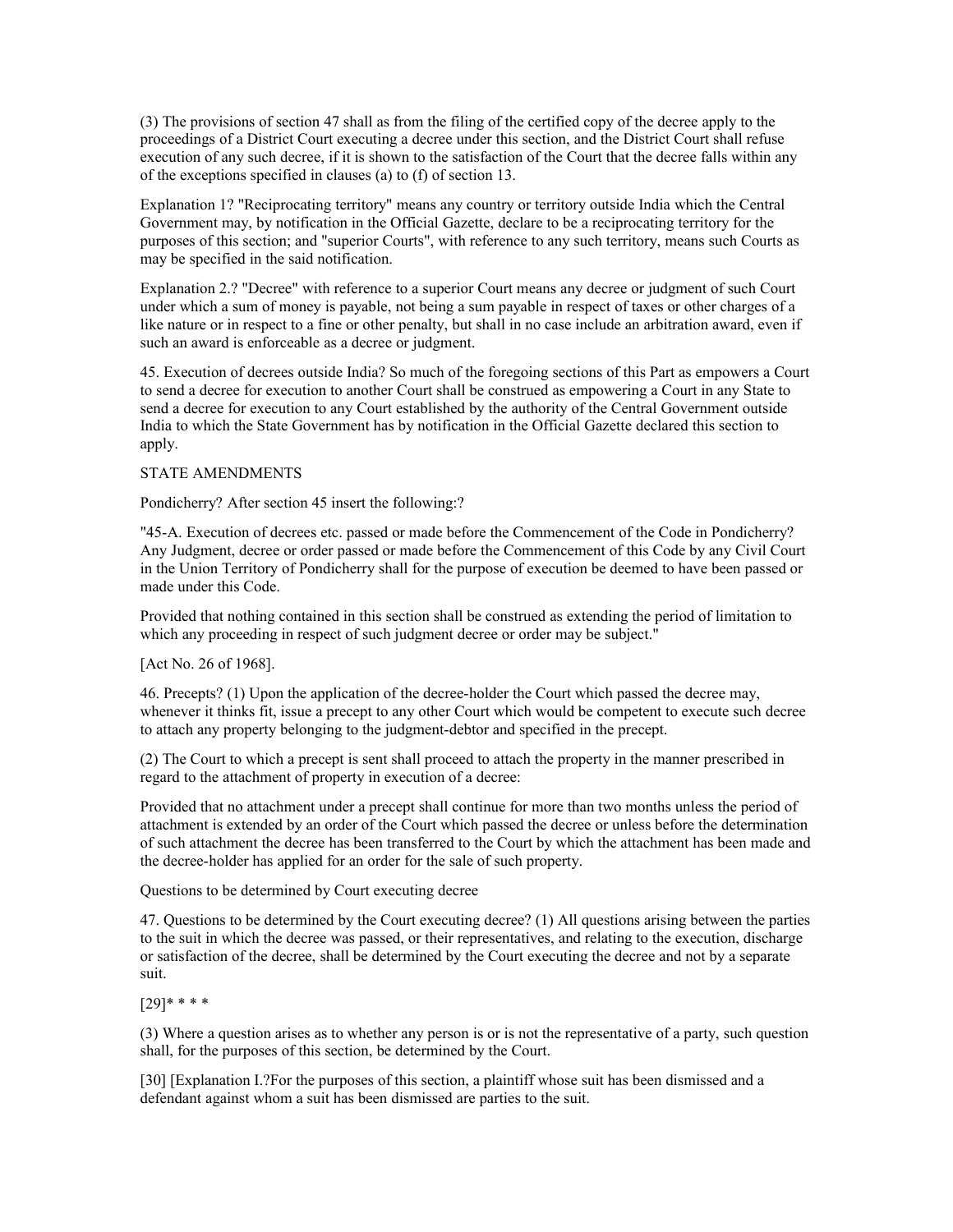Explanation II.?(a) For the purposes of this section, a purchaser of property at a sale in execution of a decree shall be deemed to be a party to the suit in which the decree is passed; and

(b) all questions relating to the delivery of possession of such property to such purchaser or his representative shall be deemed to be questions relating to the execution, discharge or satisfaction of the decree within the meaning of this section.]

Limit of time for execution

48. [Execution barred in certain cases].? Rep. by the limitation Act, 1963 (36 of 1963), s. 28 (with effect from the 1st January, 1964)

Transferees and legal representatives

49. Transferee? Every transferee of a decree shall hold the same subject to the equities (if any) which the judgment-debtor might have enforced against the original decree-holder.

50. Legal representative? (1) Where a judgment-debtor dies before the decree has been fully satisfied, the holder of the decree may apply to the Court which passed it to execute the same against the legal representative of the deceased.

(2) Where the decree is executed against such legal representative, he shall be liable only to the extent of the property of the deceased which has come to his hands and has not been duly disposed of; and, for the purpose of ascertaining such liability, the Court executing the decree may, of its own motion or on the application of the decree-holder, compel such legal representative to produce such accounts as it thinks fit.

Procedure in execution

51. Powers of Court to enforce execution? Subject to such conditions and limitations as may be prescribed, the Court may, on the application of the decree-holder, order execution of the decree?

(a) by delivery of any property specifically decreed;

(b) by attachment and sale or by the sale without attachment of any property;

(c) by arrest and detention in prison [31][for such period not exceeding the period specified in section 58, where arrest and detention is permissible under that section];

(d) by appointing a receiver; or

(e) in such other manner as the nature of the relief granted may require:

Provided that, where the decree is for the payment of money, execution by detention in prison shall not be ordered unless, after giving the judgment-debtor an opportunity of showing cause why he should not be committed to prison, the Court, for reasons recorded in writing, is satisfied?

(a) that the judgment-debtor, with the object or effect of obstructing or delaying the execution of the decree,?

(i) is likely to abscond or leave the local limits of the jurisdiction of the Court, or

(ii) has, after the institution of the suit in which the decree was passed, dishonestly transferred, concealed, or removed any part of his property, or committed any other act of bad faith in relation to his property, or

(b) that the judgment-debtor has, or has had since the date of the decree, the means to pay the amount of the decree or some substantial part thereof and refuses or neglects or has refused or neglected to pay the same, or

(c) that the decree is for a sum for which the judgment-debtor was bound in a fiduciary capacity to account.

Explanation.?In the calculation of the means of the judgment-debtor for the purposes of clause (b), there shall be left out of account any property which, by or under any law or custom having the force of law for the time being in force, is exempt from attachment in execution of the decree.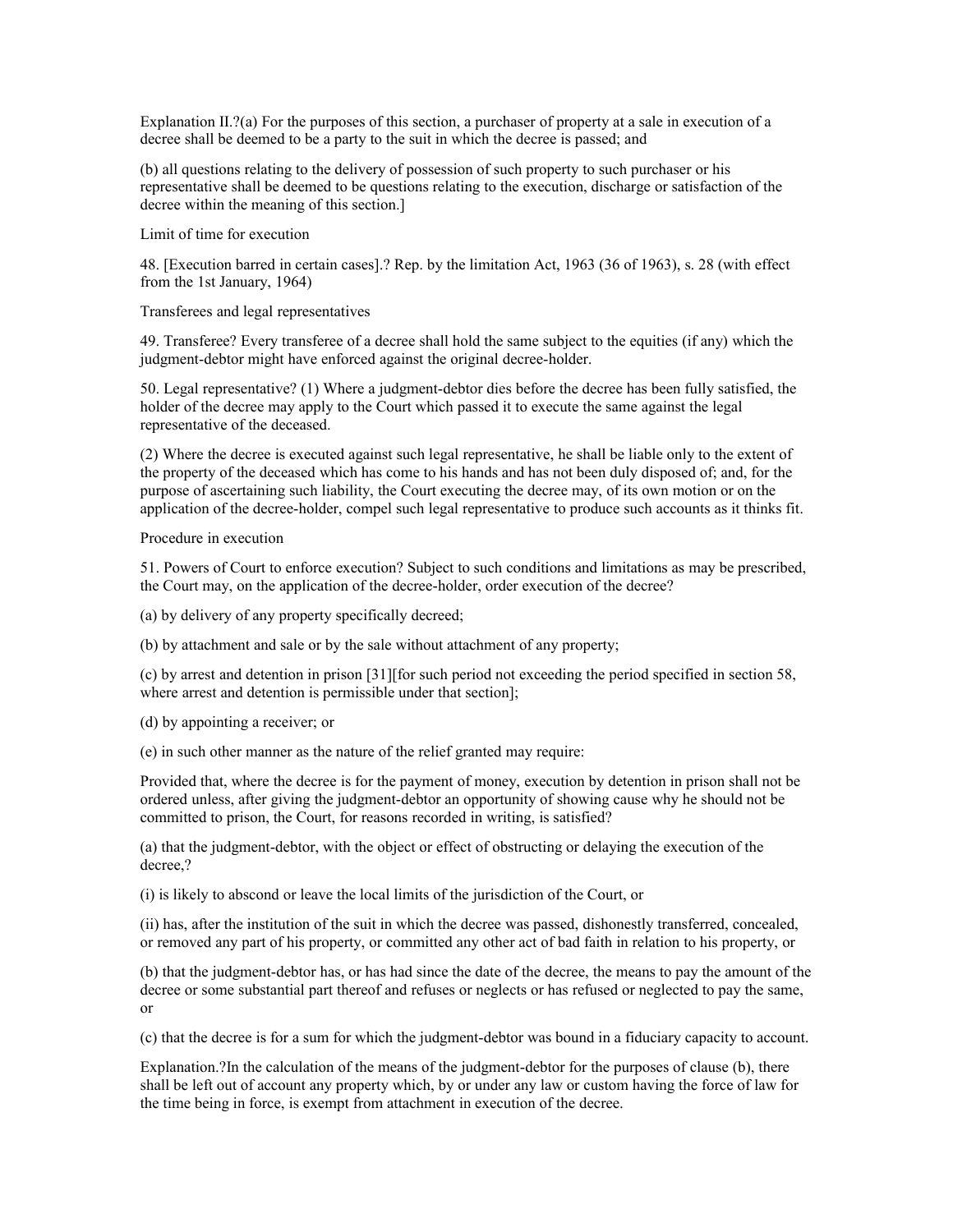### STATE AMENDMENTS

Uttar Pradesh? In section 51 of the Code Clause (bb) shall be inserted after clause (b).

"(bb) by transfer other than sale by attachment or without attachment of any property"

#### [U.P. Act No. 24 of 1954].

52. Enforcement of decree against legal representative? (1) Where a decree is passed against a party as the legal representative of a deceased person, and the decree is for the payment of money out of the property of the deceased, it may be executed by the attachment and sale of any such property.

(2) Where no such property remains in the possession of the judgment-debtor and he fails to satisfy the Court that he has duly applied such property of the deceased as is proved to have come into his possession, the decree may be executed against the judgment-debtor to the extent of the property in respect of which he has failed so to satisfy the Court in the same manner as if the decree had been against him personally.

53. Liability of ancestral property? For the purposes of section 50 and section 52, property in the hands of a son or other descendant which is liable under Hindu law for the payment of the debt of a deceased ancestor, in respect of which a decree has been passed, shall be deemed to be property of the deceased which has come to the hands of the son or other descendant as his legal representative.

54. Partition of estate or separation of share? Where the decree is for the partition of an undivided estate assessed to the payment of revenue to the Government, or for the separate possession of a share of such an estate, the partition of the estate or the separation of the share shall be made by the Collector or any gazetted subordinate of the Collector deputed by him in this behalf, in accordance with the law (if any) for the time being in force relating to the partition, or the separate possession shares, of such estates.

#### Arrest and detention

55. Arrest and detention? (1) A judgment-debtor may be arrested in execution of a decree at any hour and on any day, and shall, as soon as practicable, be brought before the Court, and his detention may be in the civil prison of the district in which the Court ordering the detention is situate, or, where such civil prison does not afford suitable accommodation, in any other place which the State Government may appoint for the detention of persons ordered by the Courts of such district to be detained:

Provided, firstly, that, for the purpose of making an arrest under this section, no dwelling-house shall be entered after sunset and before sunrise :

Provided, secondly, that no outer door of a dwelling-house shall be broken open unless such dwellinghouse is in the occupancy of the judgment-debtor and he refuses or in any way prevents access thereto, but when the officer authorised to make the arrest has duly gained access to any dwelling-house, he may break open the door of any room in which he has reason to believe the judgment-debtor is to be found :

Provided, thirdly, that, if the room is in the actual occupancy of a woman who is not the judgment-debtor and who according to the customs of the country does not appear in public, the officer authorised to make the arrest shall give notice to her that she is at liberty to withdraw, and, after allowing a reasonable time for her to withdraw and giving her reasonable facility for withdrawing, may enter the room for the purpose of making the arrest :

Provided, fourthly, that, where the decree in execution of which a judgment-debtor is arrested, is a decree for the payment of money and the judgment-debtor pays the amount of the decree and the costs of the arrest to the officer arresting him, such officer shall at once release him.

(2) The State Government may, by notification in the Official Gazette, declare that any person or class of persons whose arrest might be attended with danger or inconvenience to the public shall not be liable to arrest in execution of a decree otherwise than in accordance with such procedure as may be prescribed by the State Government in this behalf.

(3) Where a judgment-debtor is arrested in execution of a decree for the payment of money and brought before the Court, the Court shall inform him that he may apply to be declared an insolvent, and that he may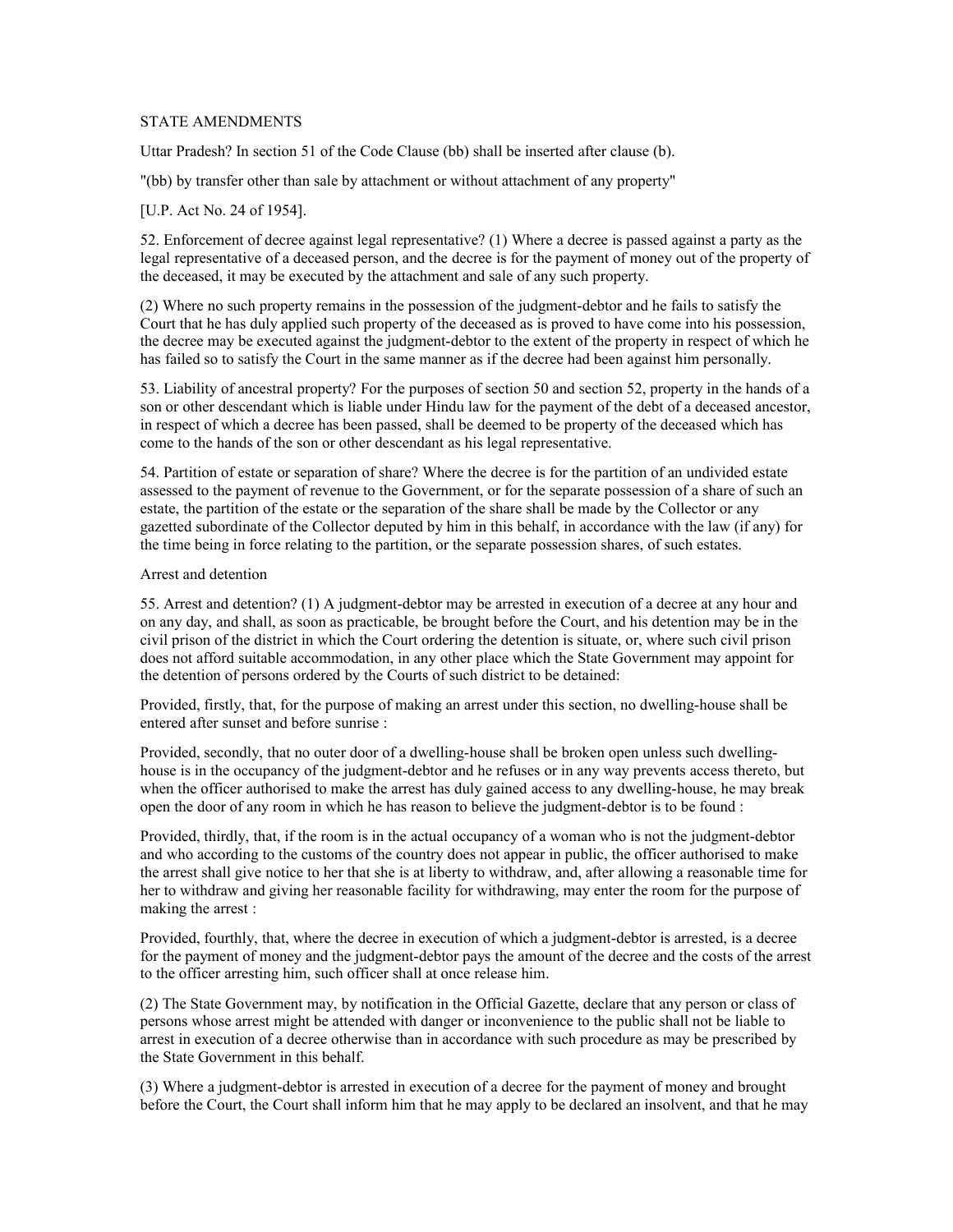be discharged, if he has not committed any act of bad faith regarding the subject of the application and if he complies with provisions of the law of insolvency for the time being in force.

(4) Where a judgment-debtor express his intention to apply to be declared an insolvent and furnishes security, to the satisfaction of the Court, that he will within one month so apply, and that he will appear, when called upon, in any proceeding upon the application or upon the decree in execution of which he was arrested, the Court may release him from arrest, and, if he fails so to apply and to appear, the Court may either direct the security to be realised or commit him to the civil prison in execution of the decree.

56. Prohibition of arrest or detention of women in execution of decree for money? Notwithstanding anything in this Part, the Court shall not order the arrest or detention in the civil prison of a woman in execution of a decree for the payment of money.

57. Subsistence allowance? The State Government may fix scales, graduated according to rank, race and nationality, of monthly allowances payable for the subsistence of judgment-debtors.

58. Detention and release? (1) Every person detained in the civil prison in execution of a decree shall be so detained,?

(a) where the decree is for the payment of a sum of money exceeding [32][one thousand rupees, for a period not exceeding three months, and]

[33] [(b) where the decree is for the payment of a sum of money exceeding five hundred rupees, but not exceeding one thousand rupees, for a period not exceeding six weeks :]

Provided that he shall be released from such detention before the expiration of the [34][said period of detention]?

(i) on the amount mentioned in the warrant for his detention being paid to the officer in charge of the civil prison, or

(ii) on the decree against him being otherwise fully satisfied, or

(iii) on the request of the person on whose application he has been so detained, or

(iv) on the omission by the person, on whose application he has been so detained, to pay subsistence allowance :

Provided, also, that he shall not be released from such detention under clause (ii) or clause (iii), without the order of the Court.

[35] [(1A) For the removal of doubts, it is hereby declared that no order for detention of the judgmentdebtor in civil prison in execution of a decree for the payment of money shall be made, where the total amount of the decree does not exceed five hundred rupees.]

(2) A judgment-debtor released from detention under this section shall not merely by reason of his release be discharged from his debt, but he shall not be liable to be re-arrested under the decree in execution of which he was detained in the civil prison.

59. Release on ground of illness? (1) At any time after a warrant for the arrest of a judgment-debtor has been issued the Court may cancel it on ground of his serious illness.

(2) Where a judgment-debtor has been arrested, the Court may release him if, in its opinion, he is not in a fit state of health to be detained in the civil prison.

(3) Where a judgment-debtor has been committed to the civil prison, he may be released therefrom,?

(a) by the State Government, on the ground of the existence of any infectious or contagious disease, or

(b) by the committing Court, or any Court to which that Court is subordinate, on the ground of his suffering from any serious illness.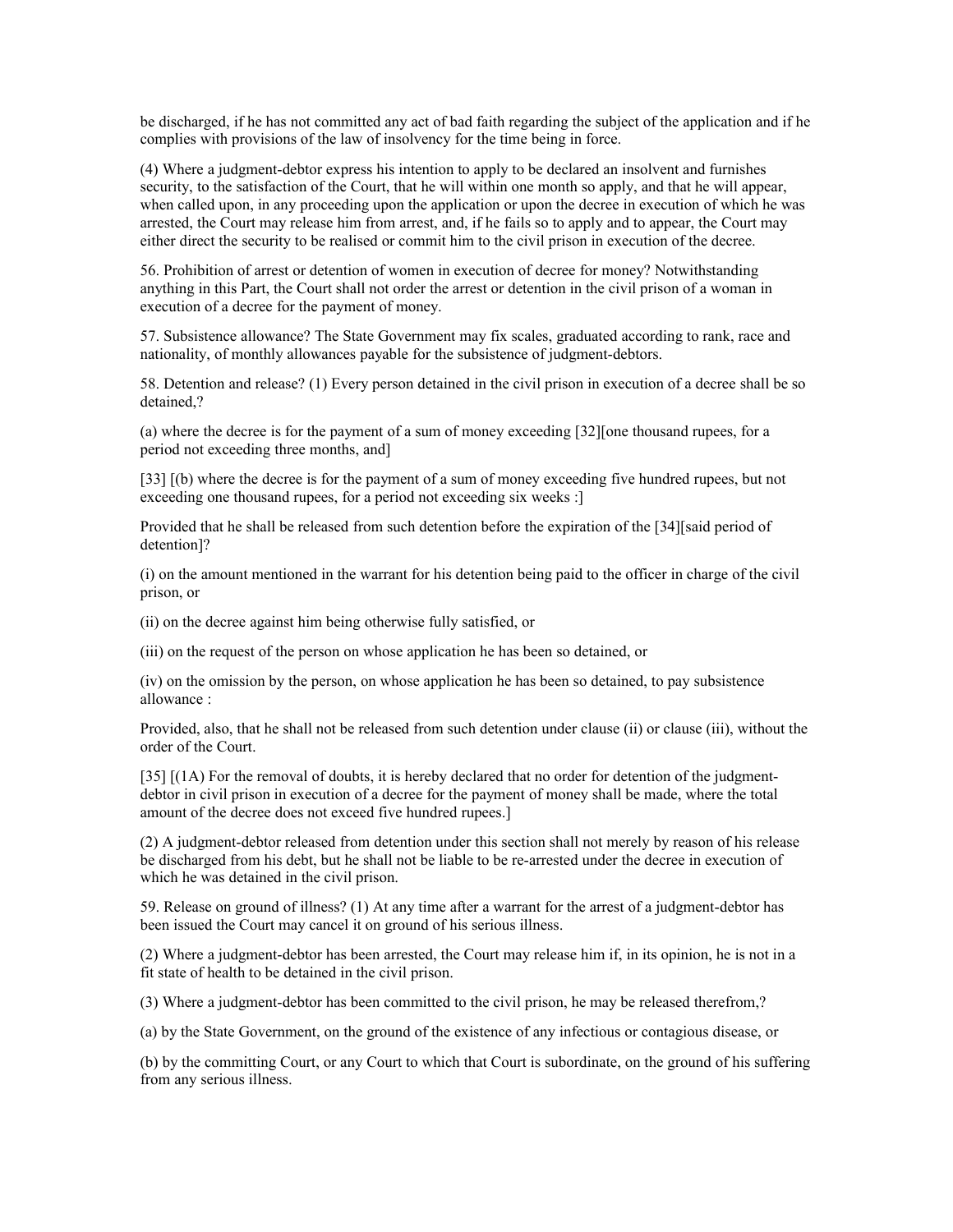(4) A judgment-debtor released under this section may be re-arrested, but the period of his detention in the civil prison shall not in the aggregate exceed that prescribed by section 58.

#### Attachment

[36][60. Property liable to attachment and sale in execution of decree? (1) The following property is liable to attachment and sale in execution of a decree, namely, lands, houses or other buildings, goods, money, banknotes, cheques, bills of exchange, hundis, promissory notes, Government securities, bonds or other securities for money, debts, shares in corporation and, save as hereinafter mentioned, all other saleable property, movable or immovable, belonging to the judgment-debtor, or over which, or the profits of which, he has a disposing power which he may exercise for his own benefit,whether the same be held in the name of the judgment-debtor or by another person in trust for him or on his behalf :

Provided that the following particulars shall not be liable to such attachment or sale, namely:?

(a) the necessary wearing-apparel, cooking vessels, beds and bedding of the judgment-debtor, his wife and children, and such personal ornaments as, in accordance with religious usage, cannot be parted with by any woman;

(b) tools of artisans, and, where the judgment-debtor is an agriculturist, his implements of husbandry and such cattle and seed-grain as may, in the opinion of the court, be necessary to enable him to earn his livelihood as such, and such portion of agricultural produce or of any class of agricultural produce as may have been declared to be free from liability under the provisions of the next following section;

(c) houses and other buildings (with the materials and the sites thereof and the land immediately appurtenant thereto and necessary for their enjoyment) belonging to [37][an agriculturist or a labourer or a domestic servant] and occupied by him;

(d) books of account;

(e) a mere right to sue for damages;

(f) any right of personal service;

(g) stipends and gratuities allowed to pensioners of the government [38][or of a local authority or of any other employer] or payable out of any service pension fund notified in the Official Gazette by the Central Government or the State government in this behalf, and political pension;

(h) the wages of labourers and domestic servants, whether payable in money or in kind;

(i) salary to the extent of the first [39][four hundred rupees] and two third of the remainder] in execution of any decree other than a decree for maintenance.

[40] [Provided that where any part of such portion of the salary as is liable to attachment has been under attachment, whether continuously or intermittently, for a total period of twenty-four months, such portion sail be exempt from attachment until the expiry of a further period of twelve months, and, where such attachment has been made in execution of one and the same decree, shall, after the attachment has continued for a total period of twenty-four months, be finally exempt from attachment in execution of that decree.]

[41] [(ia) one-third of the salary in execution of any decree for maintenance;]

[42][(i) the pay and allowances of persons to whom the Air Force Act, 1950 (45 of 1950), or the Army Act, 1950 (46 of 1950), or the Navy Act (62 of 1957), applies;]

(k) all compulsory deposits and other sums in or derived from and fund to which the Provident funds Act, 1925, (19 of 1925), for the time being applies in so far as they are declared by the said Act not to be liable to attachment;

[43] [(ka) all deposits and other sums in or derived from any fund to which the Public Provident Fund Act, 1968 (23 of 1968) for the time being applies in so far as they are declared by the said Act as not to be liable to attachment;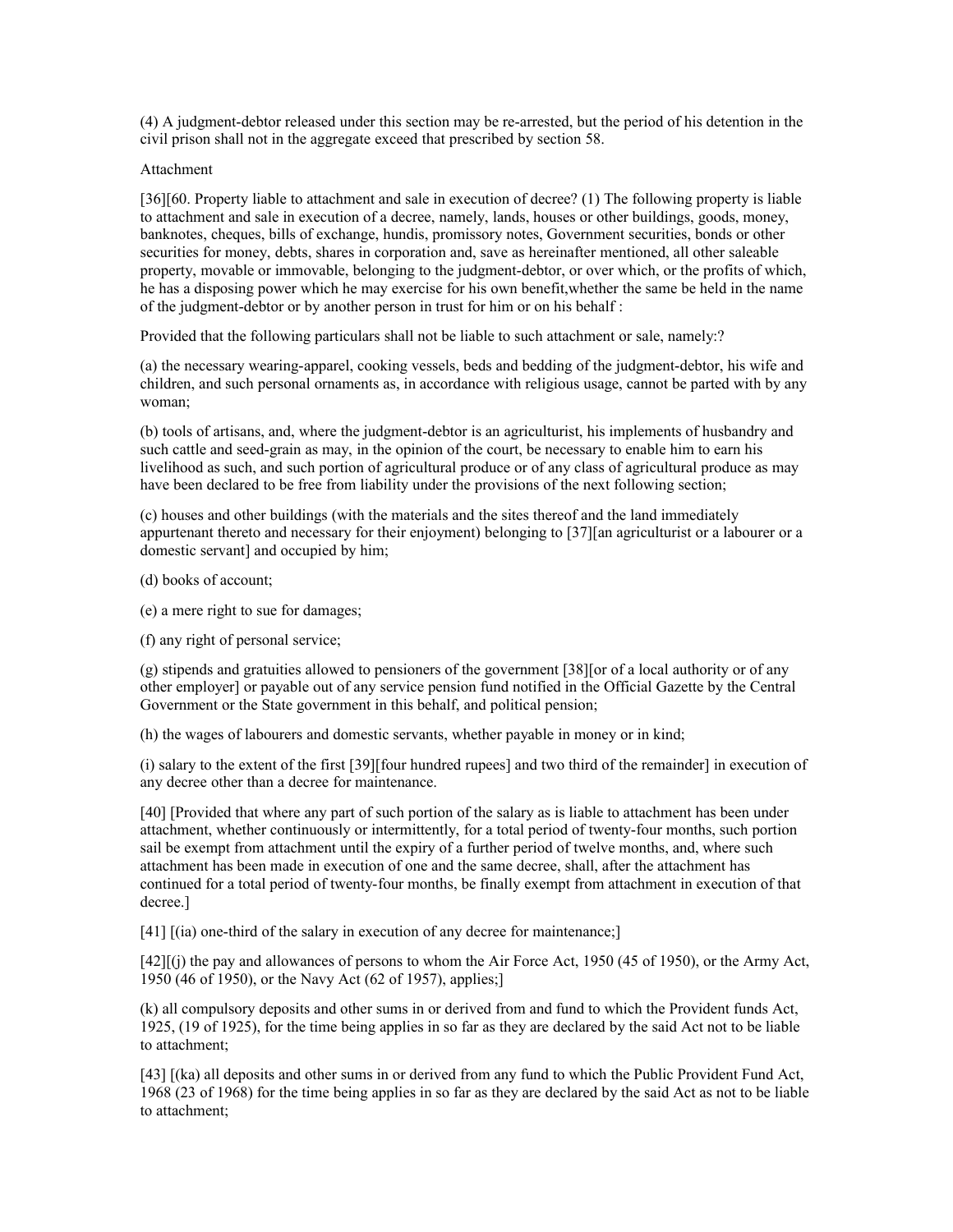(kb) all moneys payable under a policy of insurance on the life of the judgment-debtor;

(kc) the interest of a lessee of a residential building to which the provisions of law for the time being in force relating to control of rents and accommodation apply;]

(1) any allowance forming part of the emoluments of any servant of the Government or of any servant of a railway company or local authority which the appropriate Government may by notification in the Official Gazette declare to be exempt from attachment, and any subsistence grant for allowance made to any such servant while under suspension;

(m) an expectancy of succession by survivorship or other merely contingent or possible right or interest;

(n) a right to future maintenance;

(o) any allowance declared by any Indian law to be exempt from liability to attachment or sale in execution of a decree; and

(p) where the judgment-debtor is a person liable for the payment of land-revenue; any movable property which, under any law for the time being applicable to him, is exempt from sale for the recovery of an arrears of such revenue.

[44] [Explanation I.? The moneys payable in relation to the matters mentioned in clauses (g), (h), (i), (ia), (j), (1) and (o) are exempt from attachment or sale, whether before or after they are actually payable, and, in the case of salary, the attachable portion thereof is liable to attachment, whether before or after it is actually payable].

Explanation II.? [45][In clauses (1) and (ia)], "salary" means the total monthly emoluments, excluding any allowance declared exempt from attachment under the provisions of clause (1) derived by a person from his employment whether on duty or on leave].

Explanation [46][III]?In Clause (1), "appropriate Government" means?

(i) as respect any person in the service of the Central Government, or any servant of a Railway Administration or of a cantonment authority or of the port authority of a major port, the Central Government;

(ii) as respects any other [47][servant of the Government] or a servant of any other local authority skilled the State Government.

[48][Explanation IV.?For the purposes of this proviso, "wages", includes bonus, and labourer" includes a skilled/unskilled or semi-skilled labourer.

Explanation V.?For the purposes of this proviso, the expression "agriculturist" means a person who cultivates land personally and who depends for his livelihood mainly on the income from agricultural land, whether as owner, tenant, partner or agricultural labourer.

Explanation VI.?For the purposes of Explanation V, an agriculturist shall be deemed to cultivate land personally, if he cultivates land?

(a) by his own labour, or

(b) by the labour of any member of his family, or

(c) by servants or labourers on wages payable in case or in kind (not being as a share of the produce), or both.]

[49] (1A) Notwithstanding anything contained in any other law for the time being in force, an agreement by which a person agrees to waive the benefit on any exemption under this section shall be void.

(2) Nothing in this section shall be deemed to exempt houses and other buildings (with the materials and the sites thereof and the land immediately appurtenant thereto and necessary for their enjoyment) from attachment or sale in execution of decrees for rent of any such house, building, site or land.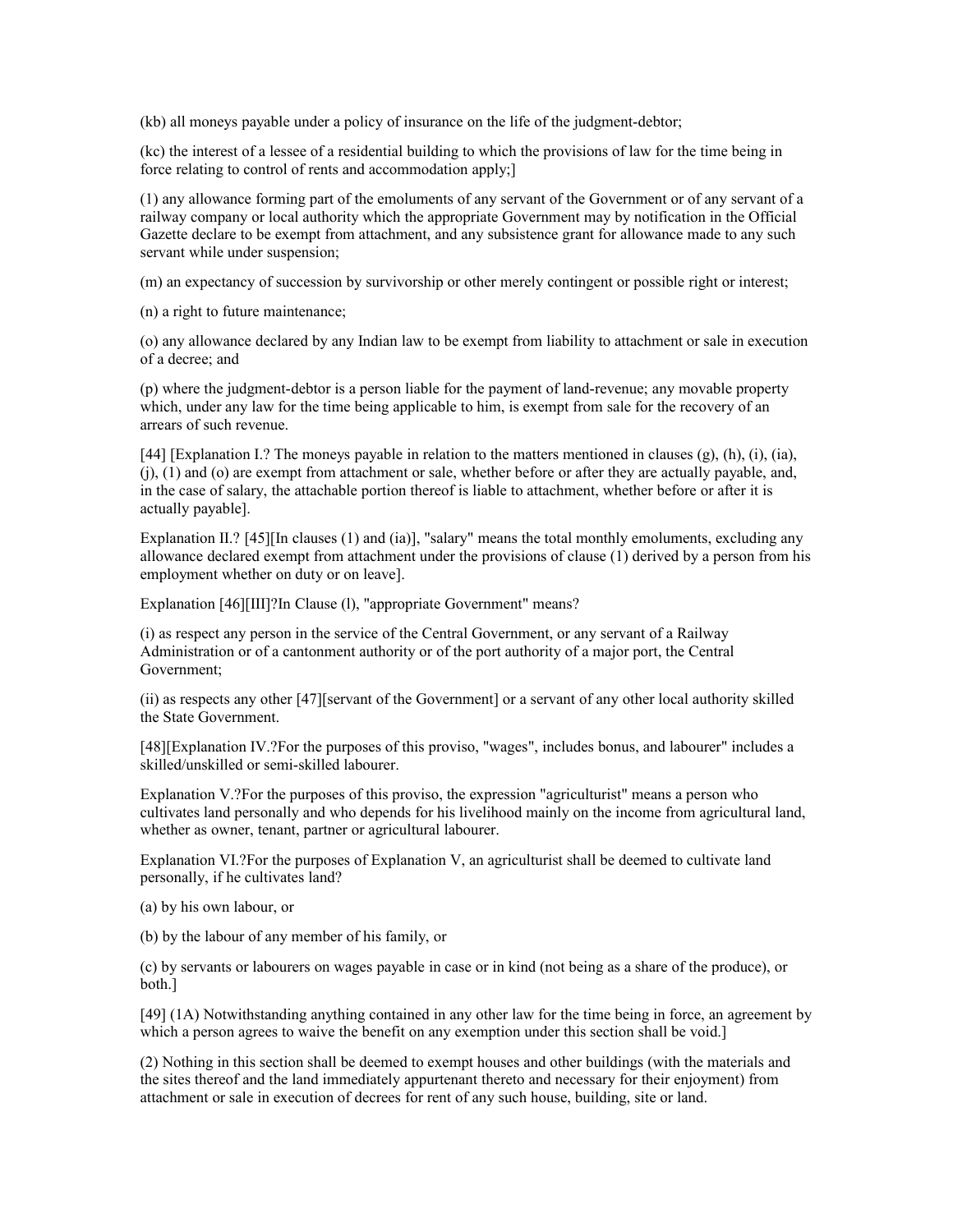#### STATE AMENDMENTS

Andhra Pradesh? In its application to Andhra area of the State of Andhra Pradesh in section 60(1) clause (g) of the proviso after the words "pensioners of the Government" the words "or a local authority" shall be inserted

[C.P.C. (Andhra Pradesh) (Andhra area) Amendment Act 1950]

In its application to whole of State of A.P. in proviso to sub-section (1) of section 60.

(i) after clause (k) the following shall be inserted.

"(kk) amount payable under policies issued in pursuance of the Rules for the Andhra Pradesh Govt. life Insurance and Provident Fund".

(ii) after Explanation 2 insert the following:?

"Explanation 2A.? Where any sum payable to a Government servant is exempt from attachment under the provisions of clause (kk), such sum shall remain exempt from attachment notwithstanding the fact that owing to the death of the Govt. servant it is payable to same other person"

[Act No. XI of 1953 and Act No. X of 1962].

In its application to Hyderabad area of Andhra Pradesh:

(i) after clause (g) of the proviso to section 60 (1) insert the following:?

"(gg) pension granted or continued by the Central Govt. the Govt. of Hyderabad or any other State Govt. on account of part services or present infirmities or as a compassionate allowance and."

(ii) In Explanation 2A, for the words brackets and letter "Clause (kk)" substitute "Clause (gg) or Clause (kk)"

[A.P. Act No. XVIII of 1953].

In its application to the State of Andhra Pradesh:

(i) After clause (kk) of Section  $60(1)$  proviso the following inserted:

"(kkk) amounts payable under the Andhra Pradesh State Employees Family Benefit Fund Rules."

(ii) For the words "(kk)', in Explanation 2A, the words "(kkk) inserted.(A.P. Act No. 24 of 1979).

Gujarat? (i) In section  $60(1)$  after clause (g) insert the following.

"(gg) stipends and gratuities allowed to pensioners of a local authority".

(ii) Explanation 1, after the word " $(g)$ " insert " $(gg)$ ".

[Bombay Act No. LX of 1948).

Himachal Pradesh? (i) In section 60 (1) at the end of Clause (c) insert the following.

"or compensation paid for such houses and buildings (including compensation for the materials and the sites and the land referred to above) acquired for public purpose".

(ii) After clause (c), clause (cc) shall be inserted.

"(cc) Compensation paid for agricultural lands belonging to agriculturists and acquired for public purpose".

[C.P.C. (H.P. Amendment) Act 1956].

Karnataka? In section 60 (1) after clause (p) the following shall be inserted in its application to Karnataka (except Bellary District).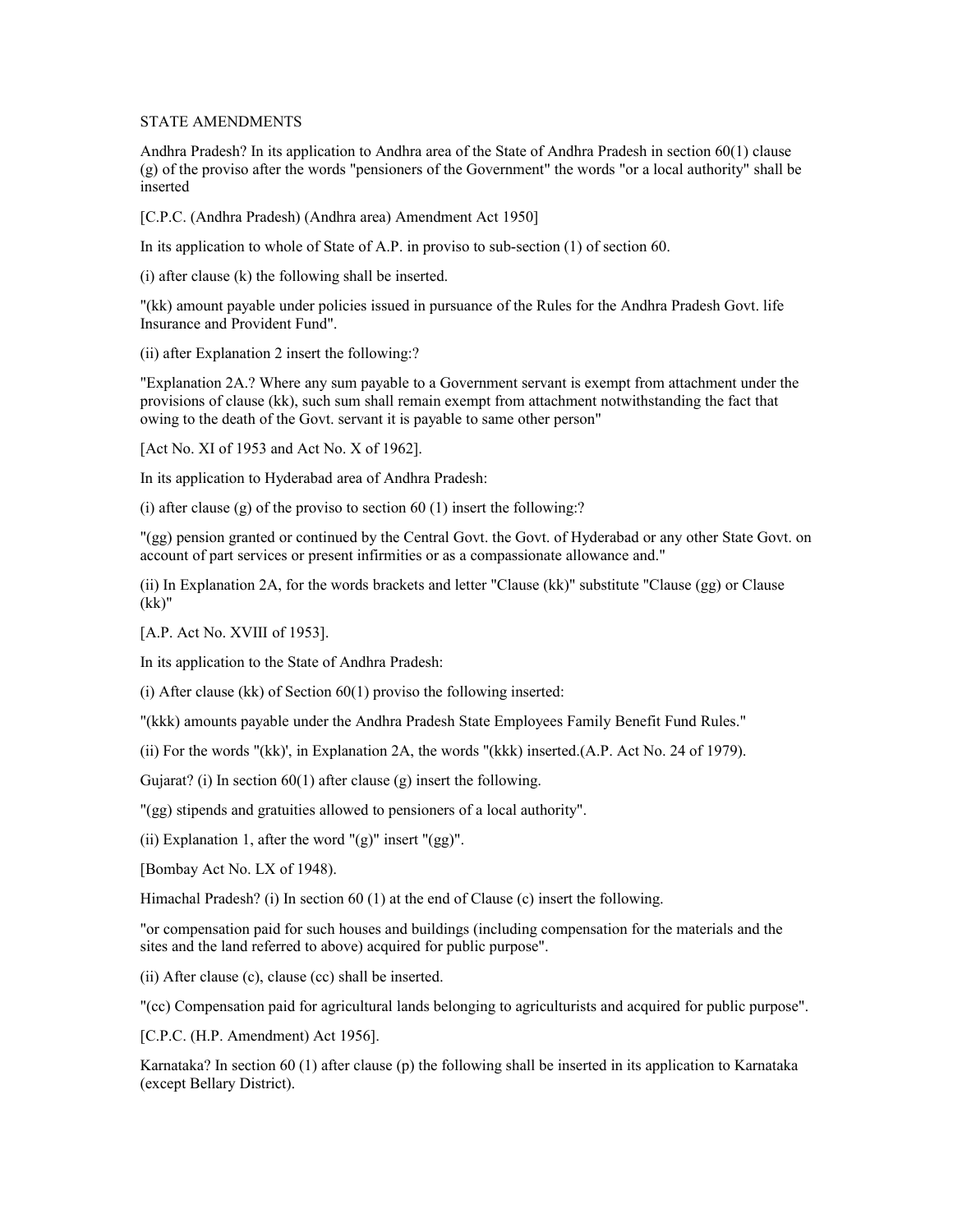"(pp) Where the judgment-debtor is a servant of the State Govt. who has insured his life under the rules in force relating to the official branch of Karnataka Govt. Life Insurance Department:?

(1) in the case of insurance effected prior to the ninth day of may, 1911 the whole of the bonus payable or paid thereunder to such servant, or in the event of his death to his nominee or other person or persons entitled to such bonus under the said rules, and

(2) in the case of Insurance effected on or after the ninth day of May, 1911, and such insurance is Compulsory premia payable or paid to such servant or in the event of his death to his nominee or other person or persons entitled to such bonus under the said rules.

[C.P.C. (Mysore Amendment) Act, 1952].

Kerala? After clause (g) the following clause (gg) shall be inserted:?

"(gg) all moneys payable to the beneficiaries under the Family Benefit Scheme for the employee of the Government of Kerala.

[Kerala Act 1 of 1988].

Maharashtra? (i) In section 60(1) after clause (g) of the proviso insert the following:?

"(gg) in the Hyderabad area of the State of Maharashtra any pension granted or continued by the Central Govt. or the Govt. of the former State of Hyderabad or any other State Govt. on account of part services or present infirmities or as a compassionate allowance which is not covered by clause (g)".

(ii) after clause (kb) insert the following:

"(kbb) the amounts payable under the policies issued in pursuance of the Rules for the Hyderabad State Life Insurance and Provident Fund, which are not covered under clause (ka) or (kb)".

[Maharashtra Act No. LXV of 1977].

Punjab and Haryana? (i) In clause (c) of the proviso to section 60 (1) for the words "occupied by him" substitute the following:?

"not proved by the decree holder to have been let out on rent or lent to persons other than his father mother, wife, son, daughter, daughter in law, brother, sister or other dependents or left vacant for a period of a year or more".

(ii) after clause (c) insert the following:?

"(cc) milch animals, whether in milk or in calf, animals used for the purposes of transport or draught cart and open spaces or endorures belonging to an agriculturist and required for use in case of need for tying cattle parking carts or stacking fodder or manure.

(ccc) one main residential house and other buildings attached to it (with the material and the sites there of and the land immediately appurtenant there to and necessary for there enjoyment belonging to a judgmentdebtor other than an agriculturist and occupied by him:

Provided that the protection afforded by this clause shall not extend to any property specifically charged with the debt sought to be recovered".

(iii) after sub-section (2) insert the following sub-sections.

"(3) Notwithstanding any other law for the time being in force an agreement by which a debtor agrees to waive any benefit of any exemption under this section shall be void.

(4) For the purposes of this section the word `agriculturist' shall include every person whether as owner tenant partner or agricultural labour who depends for his livelihood mainly on income from agricultural land as defined in the Punjab Alienation of Land Act. 1910.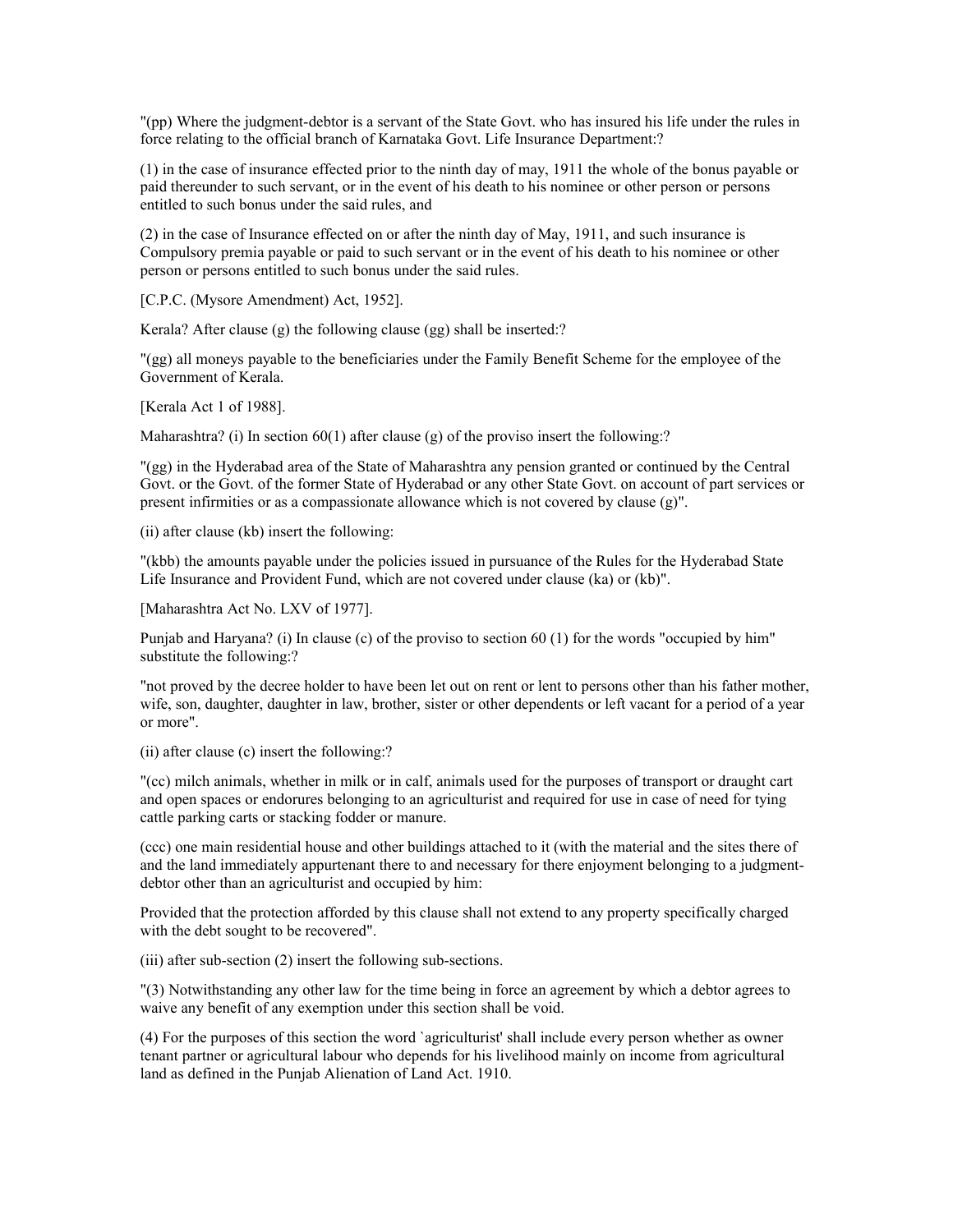(5) Every member of a tribe notified as agricultural under the Punjab Alienation of Land Act, 1900 and every member of a scheduled caste shall be presumed to be as agriculturist until the contrary is provided.

(6) No order for attachment shall be made unless the court is satisfied that the property sought to be attached is not exempt from attachment or sale"

[Punjab Act No. VII of 1934, 12 of 1940, 6 of 1946 and 44 of 1960].

Rajasthan ? (i) In clause (b) of section 60 (1) after the word `Agriculturist' the words `his milch cattle and those likely to calve within two years' shall be inserted.

(ii) after clause (k) of the proviso to section  $60(1)$  insert the following.

"(kk) moneys payable under life Insurance Certificates issued in pursuance of the Rajasthan Govt. Servants Insurance Rules, 1953".

(iii) after Explanation 3 insert the following:

"Explanation 4.? Where any money payable to a Govt. servant of the state is exempt from attachment under the provision contained in clause (kk), such money shall remain exempt from the attachment notwithstanding the fact there owing to the death of a Govt. servant it is payable to some other person".

[Rajasthan Act No. 16 of 1957 and 19 of 1958].

Tamil Nadu? "Section 60 (1), clause (g) of the proviso after the words `stipends and gratuties allowed to the pensioners of the Govt. insert the words "or of a local authority"

[C.P.C. (Madras Amendment) Act, 1950].

Union Territory of Chandigarh? Same as in Punjab and Haryana

[Act No. 31 of 1966].

Union Territory of Pundicherry? Same as in Tamil Nadu

[Act No. 26 of 1968].

Uttar Pradesh? In section 60(1) after Explanation 1 add the following:

"Explanation 1-A.? Particulars mentioned in clause (c) are exempt from sale in execution of a decree whether passed before or after the commencement of the Code of Civil Procedure (United Provinces) Amendment Act, 1948 for enforcement of a mortgage of charge thereon".

[U.P. Act No. 35 of 1948].

61. Partial exemption of agricultural produce? The State Government may, by general or special order published in the Official Gazette, declare that such portion of agricultural produce, or of any class of agricultural produce, as may appear to the State Government to be necessary for the purpose of providing until the next harvest the due cultivation of the land and for the support of the judgment-debtor and his family, shall, in the case of all agriculturists or of any class of agriculturists, be exempted from liability to attachment or sale in exaction of a decree.

62. Seizure of property in dwelling-house? (1) No person executing any process under this Code directing or authorizing seizure of movable property shall enter any dwelling-house after sunset and before sunrise.

(2) No outer door of a dwelling-house shall be broken open unless such dwelling-house is in the occupancy of the judgment-debtor and he refuses or in any way prevents access thereto, but when the person executing any such process has duly gained access to any dwelling-house, he may break open the door of any room in which he has reason to believe any such property to be.

(3) Where a room in a dwelling-house is in the actual occupancy of a woman who, according to the customs of the country, does not appear in public, the person executing the process shall give notice to such woman that she is at liberty to withdraw; and, after allowing reasonable time for her to withdraw and giving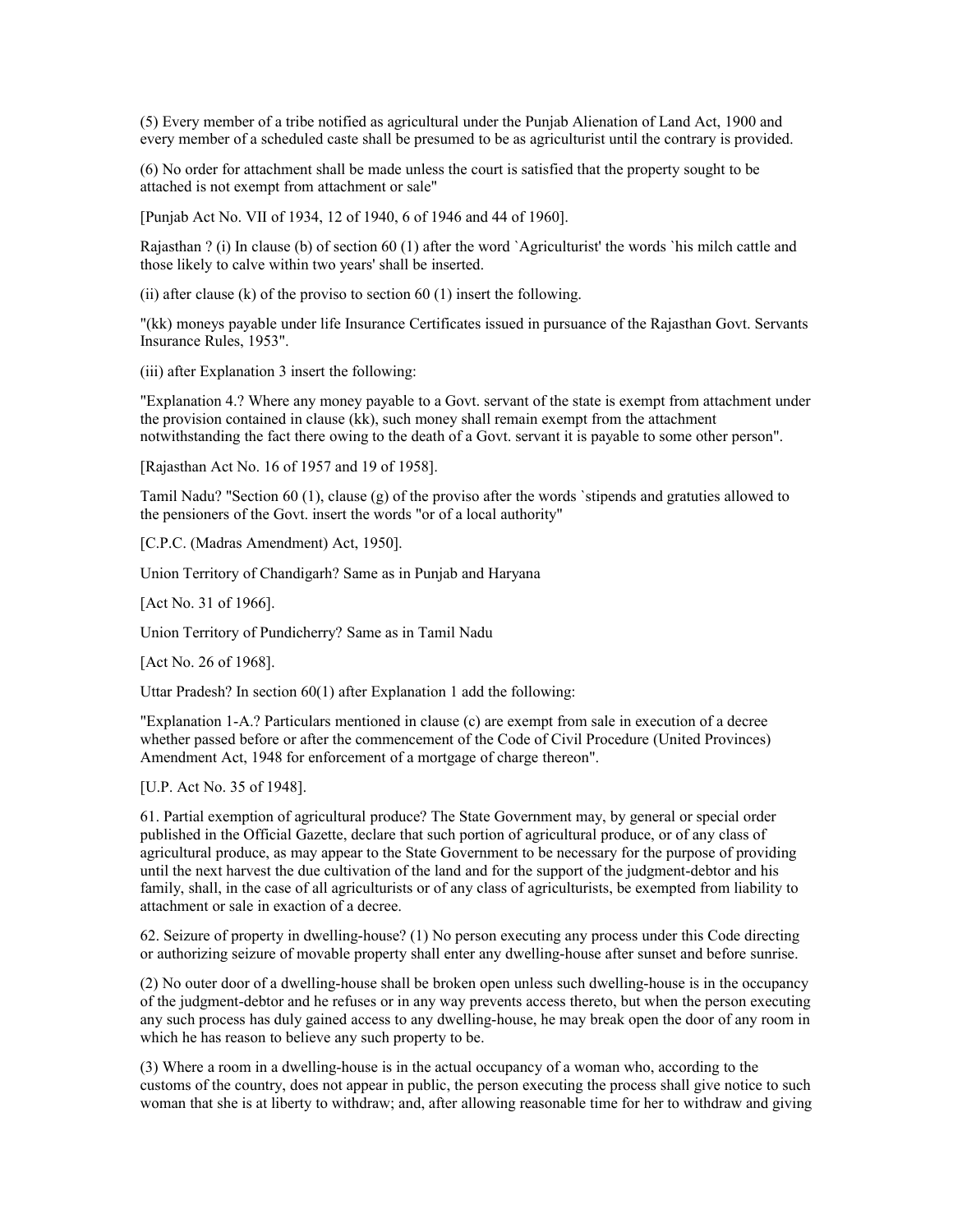her reasonable facility for widhrawing, he may enter such room for the purpose of seizing the property, using at the same time every precaution, consistent with these provisions, to prevent its clandestine removal.

63. Property attached in execution of decrees of several Courts? (1) Where property not in the custody of any Court is under attachment in execution of decrees of more Courts than one, the Court which shall receive or realize such property and shall determine any claim thereto any objection to the attachment thereof shall be the Court of highest grade, or, where there is no difference in grade between such Courts, the Court under whose decree the property was first attached.

(2) Nothing in this section shall be deemed to invalidate any proceeding taken by a Court executing one of such decrees.

[50] [Explanation.?For the purposes of sub-section (2), "proceeding taken by a Court" does not include an order allowing, to a decree-holder who has purchased property at a sale held in execution of a decree, set off to the extent of the purchase price payable by him.]

64. Private alienation of property after attachment to be void? Where an attachment has been made, any private transfer or delivery of the property attached or of any interest there in and any payment to the judgment-debtor of any debt, dividend or other monies contrary to such attachment, shall be void as against all claims enforceable under the attachment.

Explanation?For the purposes of this section, claims enforceable under an attachment include claims for the rateable distribution of assets.

Sale

65. Purchaser's title? Where immovable property is sold in execution of a decree and such sale has become absolute, the property shall be deemed to have vested in the purchaser from the time when the property is sold and not from the time when the sale becomes absolute.

### 66.  $[51]$ [\* \* \* \*]

67. Power for State Government to make rules as to sales of land in execution of decrees for payment of money? (1) The State Government may, by notification in the Official Gazette, make rules for any local area imposting conditions in respect of the sale of any class of interests in land in execution of decrees for the payment of money, where such interests are so uncertain or undermined as, in the opinion of the State Government to make it impossible to fix their value.

(2) When on the date on which this Code came into operation in any local area, any special rules as to sale of and in execution of decrees were in force therein, the State Government may, by notification in the Official Gazette, declare such rules to be in force, or may by a like notification, modify the same.

Every notification issued in the exercise of the powers conferred by this sub-section shall set out the rules so continued or modified.

[52] [(3) Every rule made under this section shall be laid, as soon as may be after it is made, before the State Legislature.]

Delegation to Collector of power to execute decrees against immovable property

68.?72. Rep. by the Code of Civil Procedure (Amendment) Act, 1956 (66 of 1956), s. 7.

Distribution of assests

73. Proceeds of execution-sale to be reateably distributed among decree-holders? (1) Where assests are held by a Court and more persons than one have, before the receipt of such assests, made application to the Court for the execution of decrees for the payment of money passed against the same judgment-debtor and have not obtained satisfaction thereof, the assests, after deducting the costs of realization, shall be reteably distributed among all such persons :

Provided as follows  $\cdot$ ?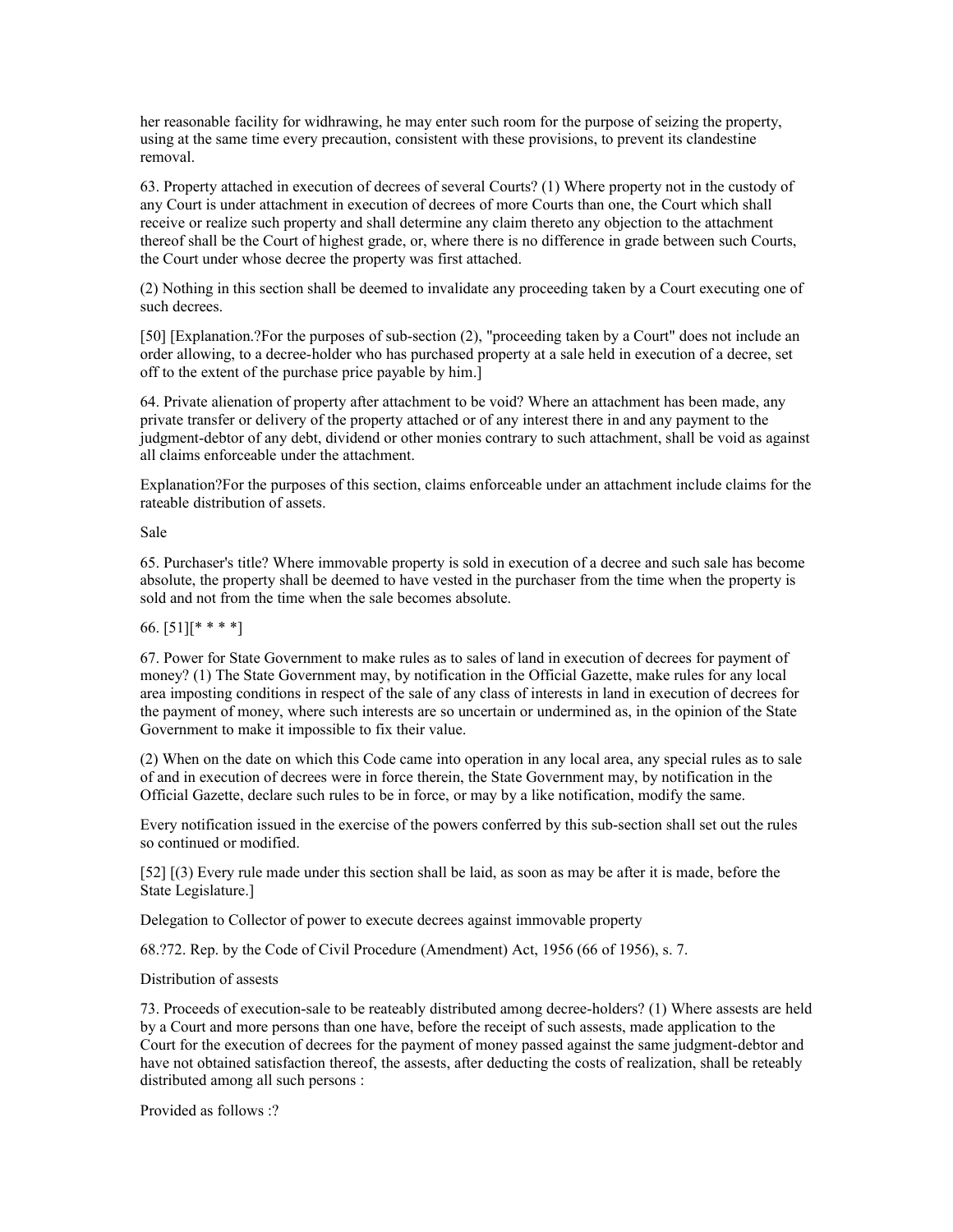(a) where any property is sold subject to a mortgage or charge, the mortgage or incumbrancer shall not be entitled to share in any surplus arising from such sale;

(b) where any property liable to be sold in execution of a decree is subject to a mortgage or charges the Court may, with the consent of the mortgagee or incumbrancer, order that the property be sold free from the mortgage or charge, giving to the mortgagee or incumbrancer the same interest in the proceeds of the sale as he had in the property sold;

(c) where any immovable property is sold in execution of a decree ordering its sale for the discharge of an incumbrance thereon, the proceeds of sale shall be applied?

first, in defraying the expenses of the sale;

secondly, in discharging the amount due under the decree;

thirdly, in discharging the interest and principal moneys due on subsequent incumbrances (if any); and

fourthly, rateably among the holders of decrees for the payment of money against the judgment debtor, who have, prior to the sale of the property, applied to the Court which passed the decree ordering such sale for execution of such decrees, and have not obtained satisfaction thereof.

(2) Where all or any of the assests liable to be rateably distributed under this section are paid to a person not entitled to receive the same, any person so entitled may sue such person to compel him to refund the assets.

(3) Nothing in this section affects any right of the Government.

### Resistance to execution

74. Resistance to execution? Where the Court is satisfied that the holder of a decree for the possession of immovable property or that the purchaser of immovable property sold in execution of a decree has been resisted or obstructed in obtaining possession of the property by the judgment-debtor or some person on his behalf and that such resistance or obstruction was without any just cause, the Court may, at the instance of the decree-holder or purchaser, order the judgment-debtor or such other person to be detained in the civil prison for a term which may extend to thirty days and may further direct that the decree-holder or purchaser be put into possession of the property.

# **PART III-INCIDENTAL PROCEEDINGS**

### **Commissions**

75. Power of court to issue commissions- Subject to such conditions and limitations as may be prescribed, the court may issue a commission-

- (a) to examine any person;
- (b) to make a local investigation;
- (c) to examine or adjust accounts; or
- (d) to make a partition;
- [\[53\]](http://www.helplinelaw.com/bareact/bact.php?no=04&dsp=civil-proc-code#_edn53%23_edn53) [(e) to hold a scientific, technical, or expert investigation;

(f) to conduct sale of property which is subject to speedy and natural decay and which is in the custody of the Court pending the determination of the suit;

(g) to perform any ministerial act.]

76. Commission to another Court- (1) A commission for the examination of any person may be issued to any Court (not being a High Court) situate in a State other than the State in which the Court of issue is situate and having jurisdiction in the place in which the person to be examined resides.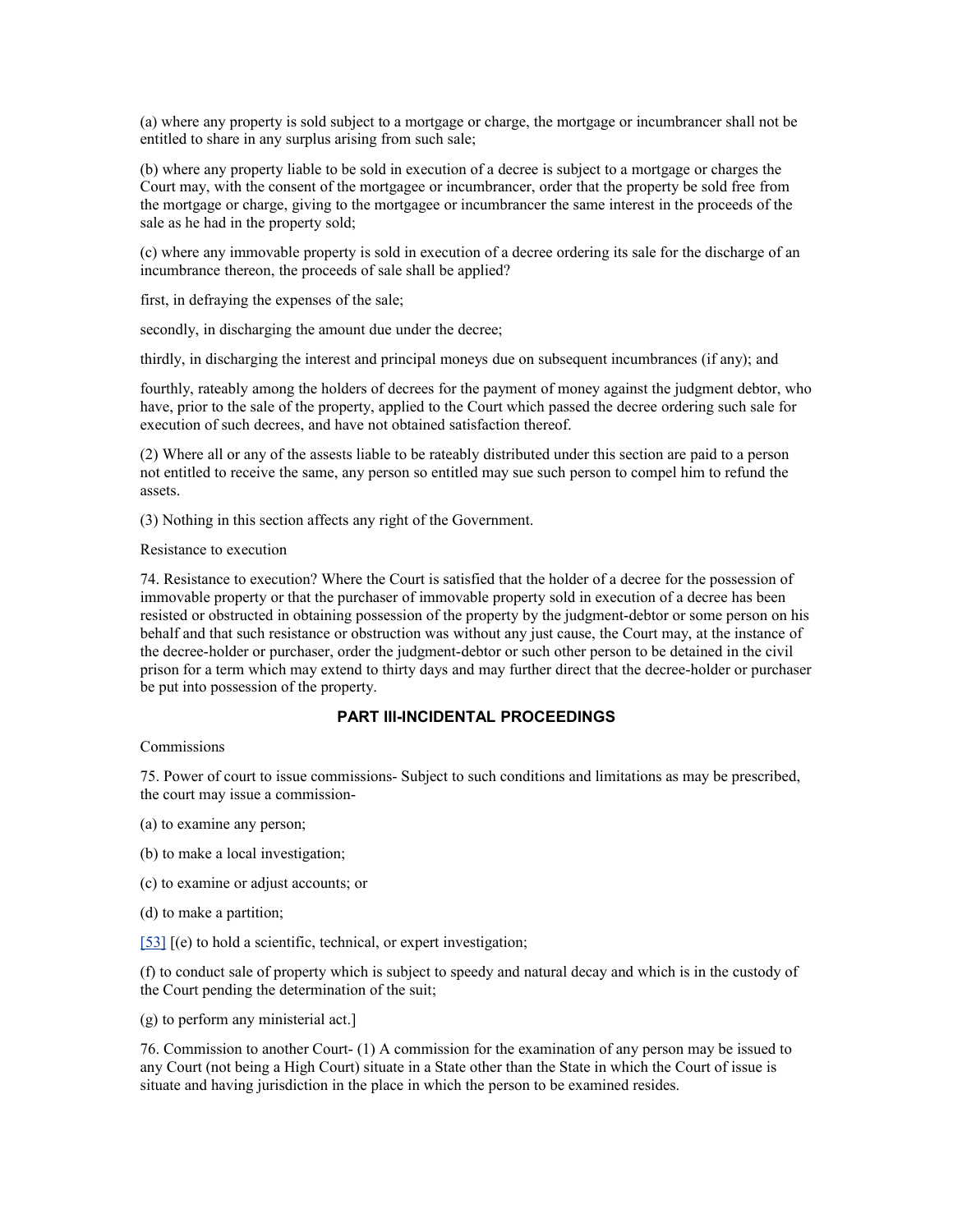(2) Every Court receiving a commission for the examination of any person under sub-section (1) shall examine him or cause him to be examined pursuant thereto, and the commission, when it has been duly executed, shall be returned together with the evidence taken under it to the Court from which it was issued, unless the order for issuing the commission has otherwise directed, in which case the commission shall be returned in terms of such order.

77. Letter of request- In lieu of issuing a commission the Court may issue a letter of request to examine a witness residing at any place not within India.

78. Commissions issued by foreign Courts- Subject to such conditions and limitations as may be prescribed the provisions as to the execution and return of commissions for the examination of witnesses shall apply to commissions issue by or as the instance of-

(a) Courts situate in any part of India to which the provisions of this Code do not extend; or

- (b) Courts established or continued by the authority of the Central Government outside India, or
- (c) Courts of any State or country outside India.

### **PART IV-SUITS IN PARTICULAR CASES**

Suits by or against the Government or public officers in their official capacity.

79. Suits by or against Government? In a suit by or against the Government, the authority to be named as plaintiff or defendant, as the case may be, shall be?

(a) in the case of a suit by or against the Central Government, the Union of India, and

(b) in the case of a suit by or against a State Government, the State.

80. Notice? [\[54\]\[](http://www.helplinelaw.com/bareact/bact.php?no=05&dsp=civil-proc-code#_edn54%23_edn54)(1)[\]\[55\]\[](http://www.helplinelaw.com/bareact/bact.php?no=05&dsp=civil-proc-code#_edn55%23_edn55)Save as otherwise provided in sub-section (2), no suits shall be instituted against the Government (including the Government of the State of Jammu & Kashmir) or against a public officer in respect of any act purporting to be done by such officer in his official capacity, until the expiration of two months next after notice in writing has been delivered to, or left at the office of?

(a) in the case of a suit against the Central Government, except where it relates to a railway, a Secretary to that Government;

(b) in the case of a suit against the Central Government where it relates to railway, the General Manager of that railway;

(bb) in the case of a suit against the Government of the State of Jammu and Kashmir the Chief Secretary to that Government or any other officer authorised by that Government in this behalf;

(c) in the case of a suit against any other State Government, a Secretary to that Government or the Collector of the district;

and, in the case of a public officer, delivered to him or left at this office, stating the cause of action, the name, description and place of residence of the plaintiff and the relief which he claims; and the plaint shall contain a statement that such notice has been so delivered or left.

[\[56\]](http://www.helplinelaw.com/bareact/bact.php?no=05&dsp=civil-proc-code#_edn56%23_edn56) [(2) A suit to obtain an urgent or immediate relief against the Government (including the Government of the State of Jammu & Kashmir) or any public officer in respect of any act purporting to be done by such public officer in his official capacity, may be instituted, with the leave of the Court, without serving any notice as required by sub-section (1); but the Court shall not grant relief in the suit, whether interim or otherwise, except after giving to the Government or public officer, as the case may be, a reasonable opportunity of showing cause in respect of the relief prayed for in the suit :

Provided that the Court shall, if it is satisfied, after hearing the parties, that no urgent or immediate relief need be granted in the suit, return the plaint for presentation to it after complying with the requirements of sub-section  $(1)$ .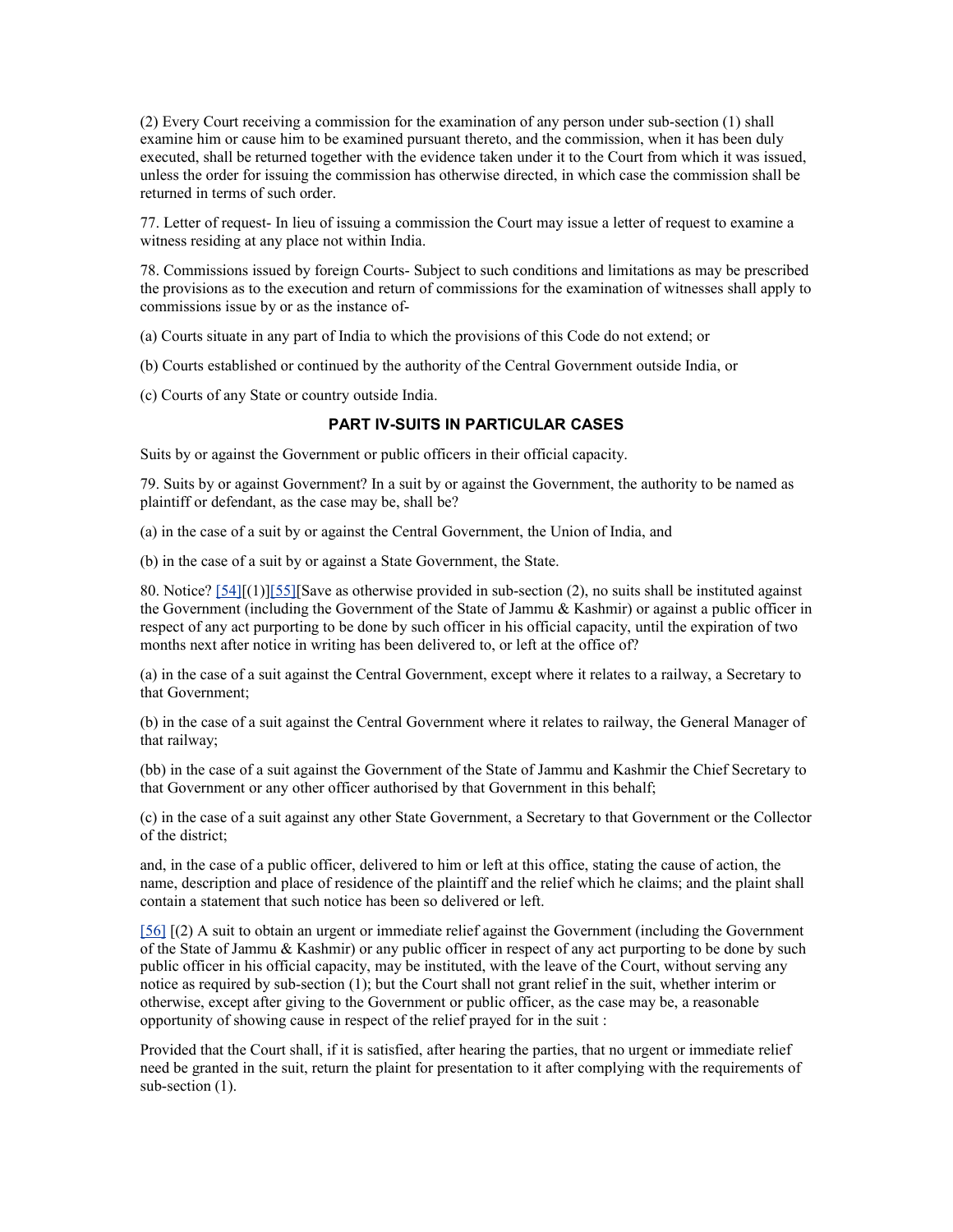(3) No suit instituted against the Government or against a public officer in respect of any act purporting to be done by such public officer in his official capacity shall be dismissed merely by reason of any error or defect in the notice referred to in sub-section (1), if in such notice?

(a) the name, description and the residence of the plaintiff had been so given as to enable the appropriate authority or the public officer to identify the person serving the notice and such notice had been delivered or left at the office of the appropriate authority specified in sub-section (1), and

(b) the cause of action and the relief claimed by the plaintiff had been substantially indicated.]

STATE AMENDMENTS

Madhya Pradesh ? (i) After sub-section (3) of Section 80 the following inserted:

"(4) where in a suit or proceeding referred to in Rule 3B of Order 1, the state is joined as a defendant or non applicant or where the Court orders joinder of the State as defendant or non applicant in exercise of powers under Rule 10(2) of order 1 such suit or proceeding shall not be dismissed by reasons of Omission of the plaintiff or applicant to issue notice under sub-section (1)".

(ii) In sub-section (1) of section 80 for the words "sub-section (2)" substitute "sub-section (2) or (4)".

[M.P. Act No. 29 of 1948].

81. Exemption from arrest and personal appearance? In a suit instituted against a public officer in respect of any act purporting to be done by him in his official capacity?

(a) the defendant shall not be liable to arrest nor his property to attachment otherwise than in execution of a decree, and

(b) where the Court is satisfied that the defendant cannot absent himself from his duty without detriment to the public service, it shall exempt him from appearing in person.

82. Execution of decree? [\[57\]\(](http://www.helplinelaw.com/bareact/bact.php?no=05&dsp=civil-proc-code#_edn57%23_edn57)1) Where, in a suit by or against the Government or by or against a public officer in respect of any act purporting to be done him in his official capacity, a decree is passed against the Union of India or a State or, as the case may be, the public officer, such decree shall not be executed except in accordance with the provisions of sub-section(2)].

(2) Execution shall not be issued on any such decree unless it remains unsatisfied for the period of three months computed from the date of [\[58\]\[](http://www.helplinelaw.com/bareact/bact.php?no=05&dsp=civil-proc-code#_edn58%23_edn58)such decree].

(3) The provisions of sub-sections (1) and (2) shall apply in relation to an order or award as they apply in relation to a decree, if the order or award?

(a) is passed or made against the Union of India or a State or a public officer in respect of any such act as aforesaid, whether by a Court or by any other authority; and

(b) is capable of being executed under the provisions of this code or of any other law for the time being in force as if it were a decree.

Suits by Alliens and by or against Foreign Rulers, Ambassadors and Envoys

83. When aliens may sue? Alien enemies residing in India with the permission of the Central Government, and alien friends, may sue in any Court otherwise competent to try the suit, as if they were citizens of India, but alien enemies residing in India without such permission, or residing in a foreign country, shall not sue in any such court.

Explanation?Every person residing in a foreign country, the Government of which is at war with India and carrying on business in that country without a licence in that behalf granted by the Central Government, shall, for the purpose of this section, be deemed to be an alien enemy residing in a foreign country.

84. When foreign State may sue.? A foreign State may sue in any competent Court: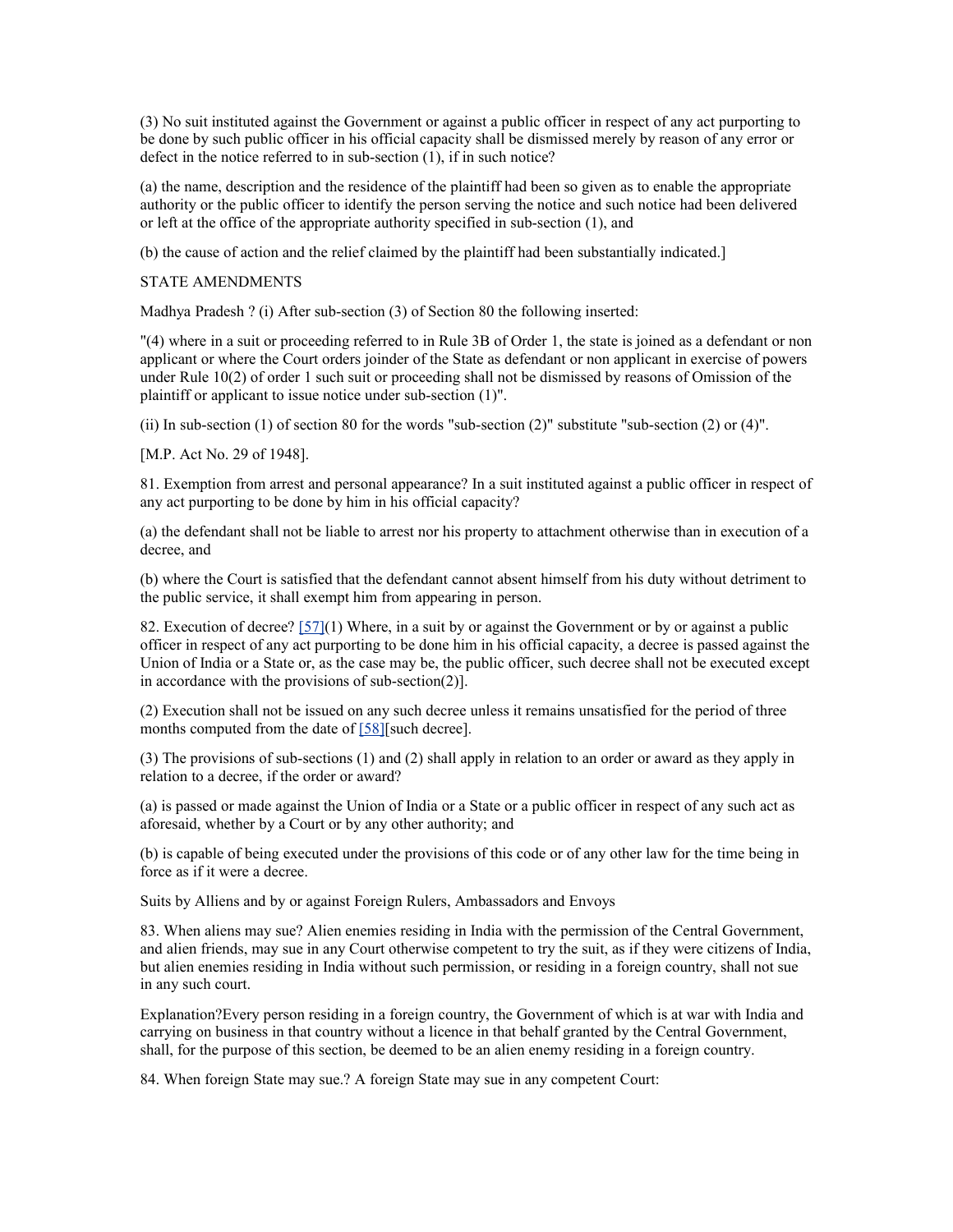Provided that the object of the suit is to enforce a private right vested in the Ruler of such State or in any officer of such State in his public capacity.

85. Persons specially appointed by Government to prosecute or defend on behalf of foreign Rulers? (1) The Central Government may, at the request of the Ruler of a foreign State or at the request of any person competent in the opinion of the Central Government to act on behalf of such Ruler, by order, appoint any persons to prosecute or defend any suit on behalf of such Ruler, and any persons so appointed shall be deemed to be the recognized agents by whom appearances, acts and applications under this Code may be made or done on behalf of such Ruler.

(2) An appointment under this section may be made for the purpose of a specified suit or of several specified suits, or for the purpose of all such suits as it may from time to time be necessary to prosecute or defend on behalf of such Ruler.

(3) A person appointed under this section may authorise or appoint any other persons to make appearances and applications and do acts in any such suit or suits as if he were himself a party thereto.

86. Suits against foreign Rulers, Ambassadors and Envoys? (1) No.\*\*\*[\\*\[59\]](http://www.helplinelaw.com/bareact/bact.php?no=05&dsp=civil-proc-code#_edn59%23_edn59) foreign State may be sued in any Court otherwise competent to try the suit except with consent of the Central Government certified in writing by a Secretary to that Government :

Provided that a person may, as a tenant of immovable property, sue without such consent as aforesaid [\[60\]](http://www.helplinelaw.com/bareact/bact.php?no=05&dsp=civil-proc-code#_edn60%23_edn60) [a foreign State] from whom he holds or claims to hold the property.

(2) Such consent may be given with respect to a specified suit or to several specified suits or with respect to all suits of any specified class or classes, and may specify, in the case of any suit or class of suits, the Court in which [\[61\]\[](http://www.helplinelaw.com/bareact/bact.php?no=05&dsp=civil-proc-code#_edn61%23_edn61)the foreign State] may be sued, but it shall to be given, unless it appears to the Central Government that [\[62\]\[](http://www.helplinelaw.com/bareact/bact.php?no=05&dsp=civil-proc-code#_edn62%23_edn62)the foreign State].

(a) has instituted a suit in the Court against the person desiring to sue  $[63]$ [it], or

(b) [\[64\]\[](http://www.helplinelaw.com/bareact/bact.php?no=05&dsp=civil-proc-code#_edn64%23_edn64)itself] or another, trades within the local limits of the jurisdiction of the Court, or

(c) is in possession of immovable property situate within those limits and is to be sued with reference to such property or for money charged thereon, or

(d) has expressly or impliedly waived the privilege accorded to  $[65]$ [it] by this section.

[\[66\]](http://www.helplinelaw.com/bareact/bact.php?no=05&dsp=civil-proc-code#_edn66%23_edn66) [(3) Except with the consent of the Central Government, certified in writing by a Secretary to that government, no decree shall be executed against the property of any foreign State.]

(4) The proceeding provisions of this section shall apply in relation to ?

[\[67\]](http://www.helplinelaw.com/bareact/bact.php?no=05&dsp=civil-proc-code#_edn67%23_edn67) [(a) any Ruler of a foreign State;]

[\[68\]](http://www.helplinelaw.com/bareact/bact.php?no=05&dsp=civil-proc-code#_edn68%23_edn68) [(aa)] any ambassador or Envoy of a foreign State;

(b) any High Commissioner of a Commonwealth country; and

(c) any such member of the staff [\[69\]\[](http://www.helplinelaw.com/bareact/bact.php?no=05&dsp=civil-proc-code#_edn69%23_edn69)of the foreign State or the staff or retinue of the Ambassador] or Envoy of a foreign State or of the High Commissioner of a Commonwealth country as the Central Government may, by general or special order, specify in this behalf.

[\[70\]\[](http://www.helplinelaw.com/bareact/bact.php?no=05&dsp=civil-proc-code#_edn70%23_edn70)as they apply in relation to a foreign State].

 $[71]$ [(5) the following persons shall not be arrested under this Code, namely : ?

(a) any ruler of a foreign State;

(b) any Ambassador or Envoy of a foreign State;

(c) any High Commissioner of a Commonwealth country;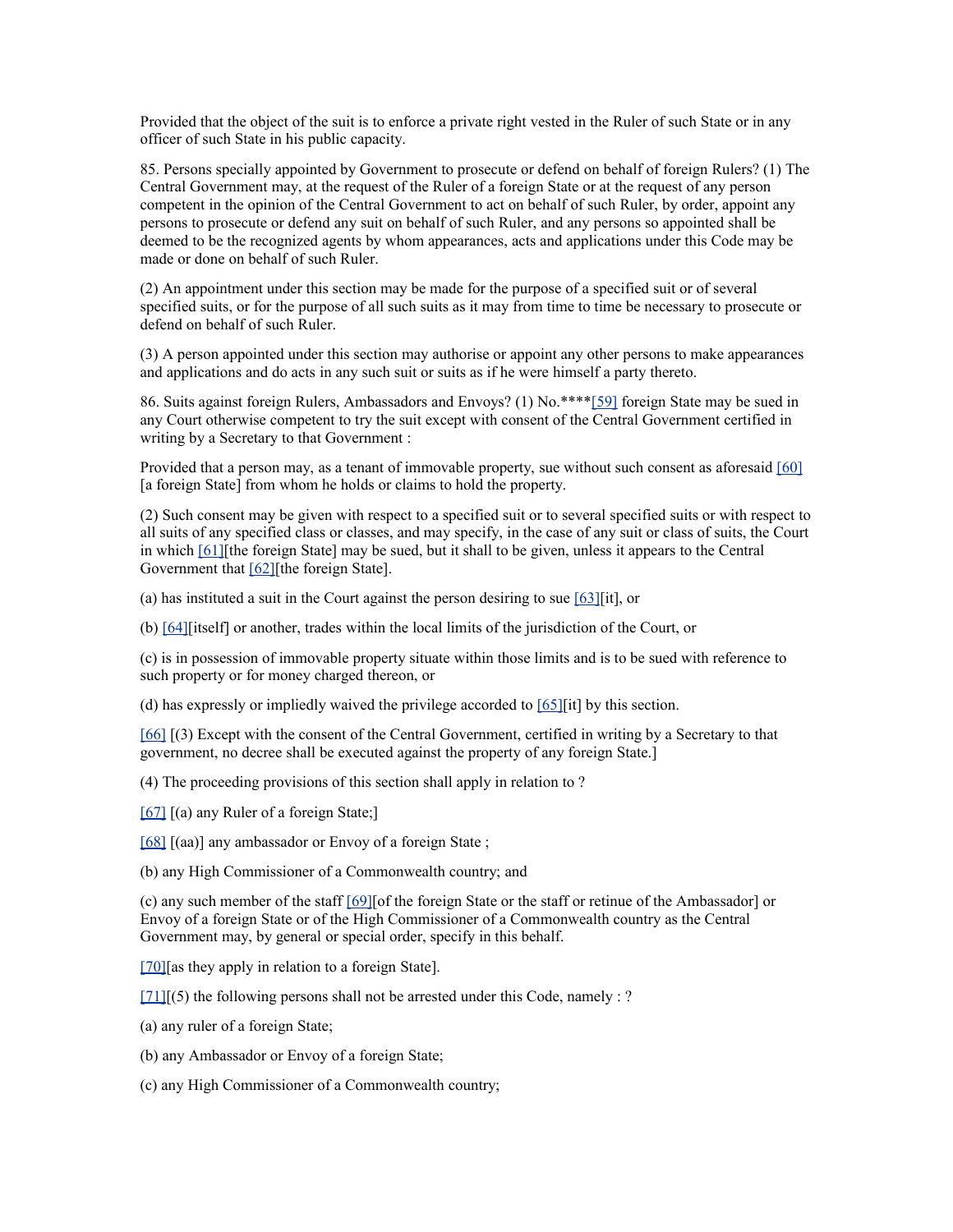(d) any such member of the staff of the foreign State or the staff or retinue of the Ruler, Ambassador or Envoy of a foreign State or of the High Commissioner of a Commonwealth country, as the Central Government may, by general or special order, specify in this behalf.

(6) Where a request is made to the Central Government for the grant of any consent referred to in subsection (1), the Central Government shall, before refusing to accede to the request in whole or in part, give to the person making the request a reasonable opportunity of being heard.]

87. Style of foreign Rulers as parties to suits? The Ruler of a foreign State may sue, and shall be sued, in the name of his State:

Provided that in giving the consent referred to in section 86, the Central Government may direct that the Ruler may be sued in the name of an agent or in any other name.

87A. Definitions of "foreign State" and "Ruler" ? (1) In this Part,?

(a) "foreign State" means any State outside India which has been recognised by the Central Government; and

(b) "Ruler", in relation to a foreign State, means the person who is for the time being recognized by the Central Government to be the head of that State.

(2) Every Court shall take judicial notice of the fact ?

(a) that a state has or has not been recognized by the Central Government;

(b) that a person has or has not been recognized by the Central Government to be the head of a State.

Suits against Rulers of former Indian States

87B. Applications of sections 85 and 86 to Rulers of former Indian States.? (1) In the case of any suit by or against the Ruler of any former Indian State which is based wholly or in part upon a cause of action which arose before the commencement of the Constitution or any proceedings arising out of such suit, the provisions of section 85 and sub-sections (1) and (3) of section 86 shall apply in relation to such Ruler as they apply in relation to the Ruler of a foreign State.

(2) In this section?

(a) "former Indian State" means any such Indian State as the Central Government may, by notification in the Official Gazette, specify for the purposes of this;

(b) "commencement of the Constitution" means the 26th day of January, 1950; and

(c) "Ruler" in relation to a former Indian State, has the same meaning as in article 363 of the Constitution.RInterpleader

88. Where interpleader suit may be reinstituted? Where two or more persons claim adversely to one another the same debts, sum of money or other property, movable or immovable, from another person, who claims no interest therein other than for charges or costs and who is ready to pay or deliver it to the rightful claimant such other person may institute a suit of interpleader against all the claimants for the purpose of obtaining a decision as to the person to whom the payment or delivery shall be made and of obtaining indemnity for himself:

Provided that where any suit is pending in which the rights of all parties can properly be decided, no such suit of interpleader shall be instituted.

# **PART V-SPECIAL PROCEEDINGS**

Arbitration

89. [Arbitration.] Rep. by the Arbitration Act, 1940 (10 of 1940), s. 49 and Sch. III

Special case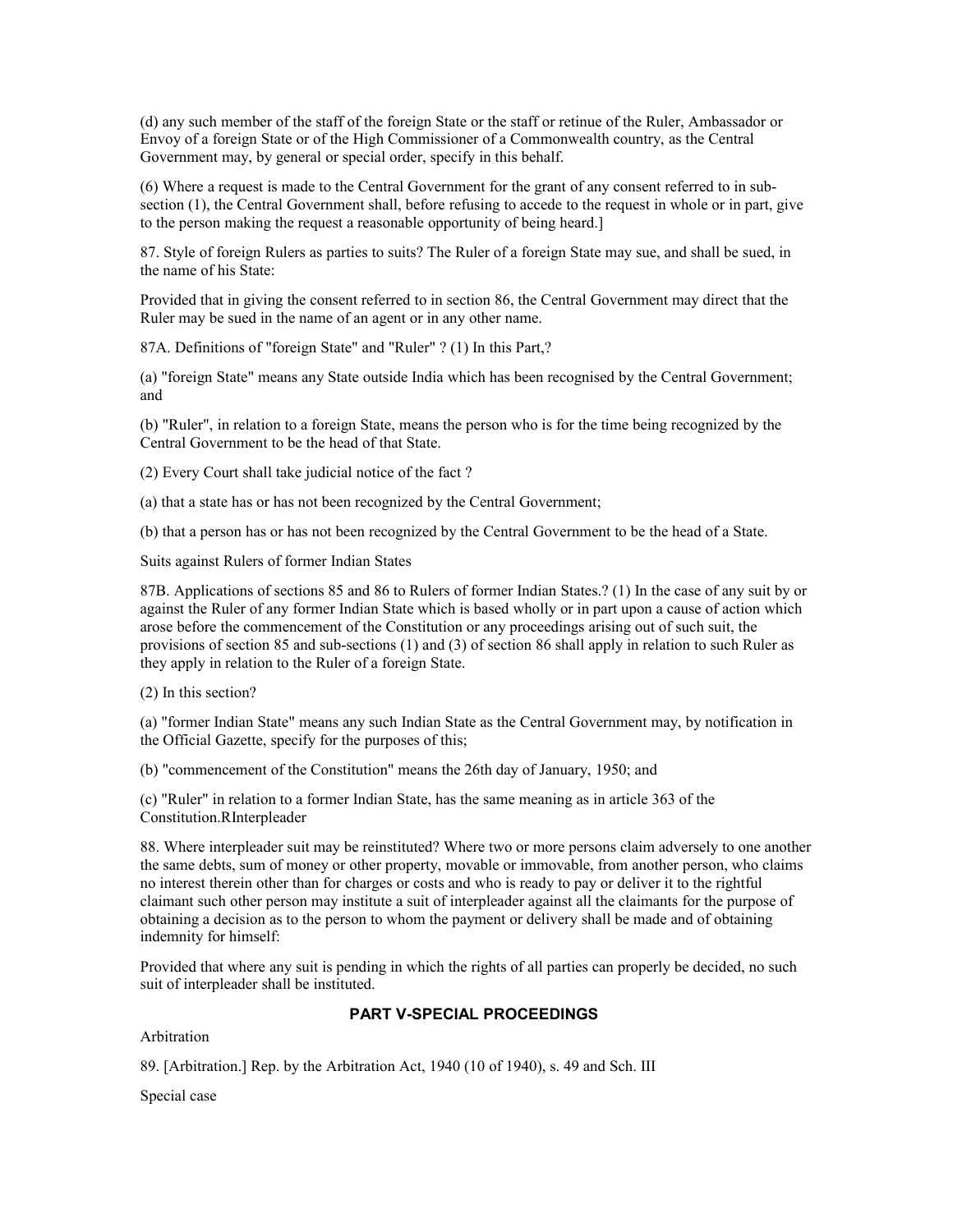90. Power to state case for opinion of Court? Where any person agree in writing to state a case for the opinion of the Court, then the Court shall try and determine the same in the manner prescribed.

**[\[72\]](http://www.helplinelaw.com/bareact/bact.php?no=06&dsp=civil-proc-code#_edn72%23_edn72)**[Public nuisances and other wrongful acts affecting the public]

91. Public nuisances and other wrongful acts affecting the public.?  $[73][(1)$  in the case of a public nuisance or other wrongful act affecting, or likely to affect, the public, a suit for a declaration and injunction or for such other relief as may be appropriate in the circumstances of the case, may be instituted,?

(a) by the Advocate General, or

(b) with the leave of the Court, by two or more persons, even though no special damage has been caused to such persons by reason of such public nuisance or other wrongful act.]

(2) Nothing in this section shall be deemed to limit or otherwise affect any right of suit which may exist independently of its provisions.

92. Public charities? (1) In the case of any alleged breach of any express or constructive trust created for public purposes of a charitable or religious nature, or where the direction of the Court is deemed necessary for the administration of any such trust, the Advocate-General, or two or more persons having an interest in the trust and having obtained the [\[74\]\[](http://www.helplinelaw.com/bareact/bact.php?no=06&dsp=civil-proc-code#_edn74%23_edn74)leave of the Court] may institute a suit, whether contentious or not, in the principal Civil Court of original jurisdiction or in any other Court empowered in that behalf by the State Government within the local limits of whose jurisdiction the whole or any part of the subject-matter of the trust is situate to obtain a decree?

(a) removing any trustee;

(b) appointing a new trustee;

(c) vesting any property in a trustee;

(cc) directing a trustee who has bee removed or a person who has ceased to be a trustee, to deliver possession of any trust property in his possession to the person entitled to the possession of such property;

(d) directing accounts and inquires;

(e) declaring what proportion of the trust property or of the interest therein shall be allocated to any particular object of the trust;

(f) authorizing the whole or any part of the trust property to be let, sold, mortgaged or exchanged;

(g) settling a scheme; or

(h) granting such further or other relief as the nature of the case may require.

(2) Save as provided by the Religious Endowments Act, 1863 (20 of 1863) or by any corresponding law in force in the territories which, immediately before the 1st November, 1956, were comprised in Part B States, no suit claiming any of the reliefs specified in sub-section (1) shall be instituted in respect of any such trust as is therein referred to except in conformity with provisions of that sub-section.

[\[75\]](http://www.helplinelaw.com/bareact/bact.php?no=06&dsp=civil-proc-code#_edn75%23_edn75) [(3) The Court may alter the original purposes of an express or constructive trust created for public purposes of a charitable or religious nature and allow the property or income of such trust or any portion thereof to be applied cy press in one or more the following circumstances, namely:?

(a) where the original purposes of the trust, in whole or in part,?

(i) have been, as far as may be, fulfilled; or

(ii) cannot be carried out at all, or cannot be carried out according to the directions given in the instrument creating the trust or, where there is no such instrument, according to the spirit of the trust;

(b) where the original purposes of the trust provide a use for a part only of the property available by virtue of the trust; or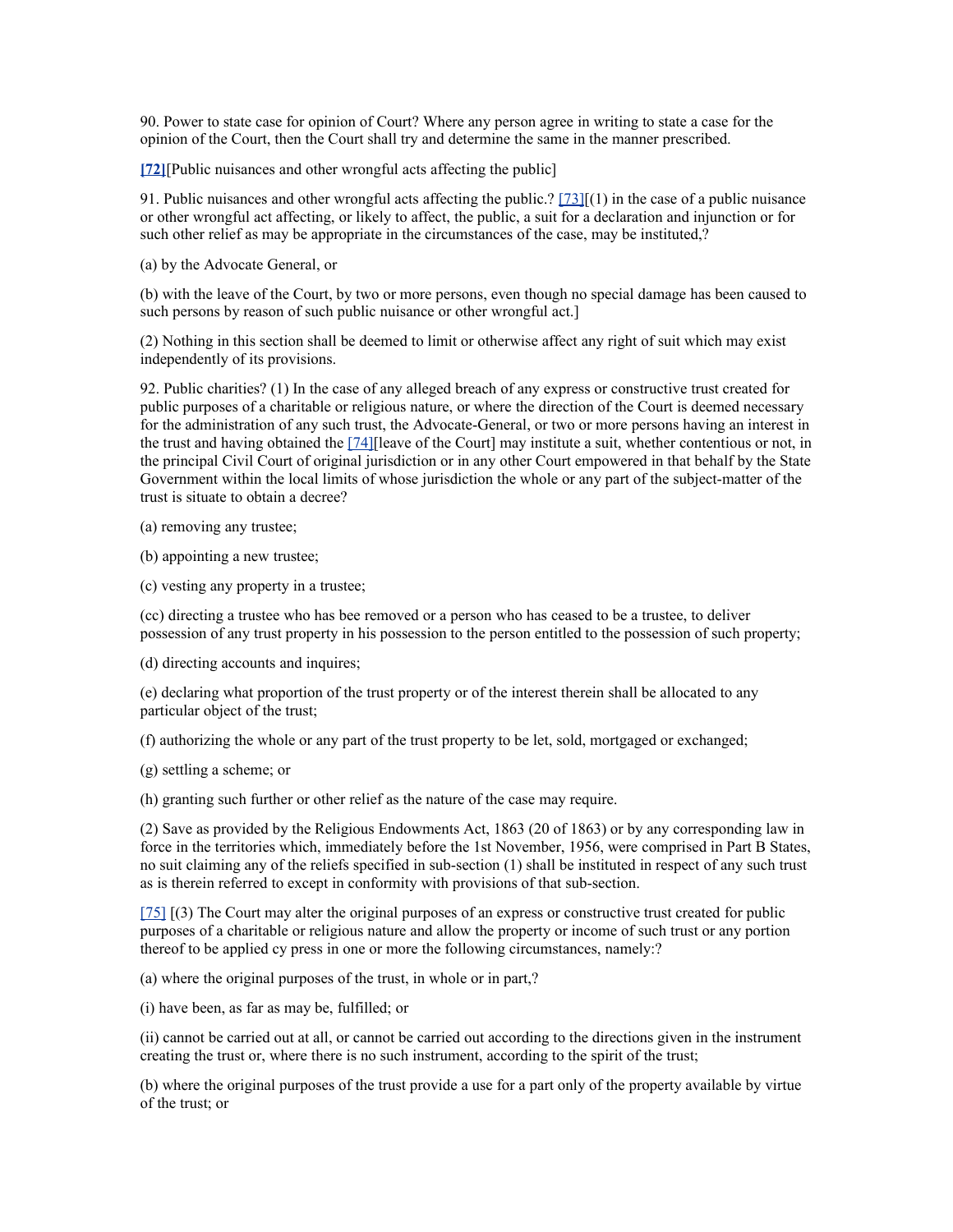(c) where the property available by virtue of the trust and other property applicable for similar purposes can be more effectively used in conjunction with, and to that end can suitably be made applicable to any other purpose, regard being had to the spirit of the trust and its applicability to common purposes; or

(d) where the original purposes, in whole or in part, were laid down by reference to an area which then was, but has since ceased to be, a unit for such purposes; or

(ii) ceased, as being useless or harmful to the community, or

(iii) ceased to be, in law, charitable, or

(iv) ceased in any other way to provide a suitable and effective method of using the property available by virtue of the trust, regard being had to the spirit of the trust.]

STATE AMENDMENTS

Uttar Pradesh? After clause (b) of sub-section (1) of section 92 insert the following:

"(bb) for delivery of possession of any trust property against a person who has ceased to be trustee or has been removed".

[U.P. Act No. 24 of 1954].

93. Exercise of powers of Advocate-General outside presidency-towns? The powers conferred by sections 91 and 92 on the Advocate-General may, outside the presidency-towns, be, with the previous sanction of the State Government, exercised also by the Collector or by such officer as the State Government may appoint in this behalf.

# **PART VI-SUPPLEMENTAL PROCEEDINGS**

94. Supplemental Proceedings? In order to prevent the ends of justice from being, defeated the Court may, if it is to prescribed,?

(a) issue a warrant to arrest the defendant and bring him before the Court to show cause why he should not give security for his appearance, and if he fails to comply with any order for security commit him to the civil prison;

(b) direct the defendant to furnish security to produce any property belonging to him and to place the same at the disposal of the Court or order the attachment of any property;

(c) grant a temporary injunction and in case of disobedience commit the person guilty thereof to the civil prison and order that his property be attached and sold;

(d) appoint a receiver of any property and enforce the performance of his duties by attaching and selling his property;

(e) make such other interlocutory orders as may appear to the Court to be just and convenient.

95. Compensation for obtaining arrest, attachment or injunction on insufficient grounds? Where, in any suit in which an arrest or attachment has been effected or a temporary injunction granted under the last preceding section,?

(a) it appears to the Court that such arrest, attachment or injunction was applied for on insufficient grounds, or

(b) the suit of the plaintiff fails and it appears to the Court that there was no reasonable or probable grounds for instituting the same,

the defendant may apply to the Court, and the Court may, upon such application, award against the plaintiff by its order such amount, not exceeding one thousand rupees, as it deems a reasonable compensation to the defendant for the [\[76\]\[](http://www.helplinelaw.com/bareact/bact.php?no=07&dsp=civil-proc-code#_edn76%23_edn76)expense or injury (including injury to reputation) caused to him];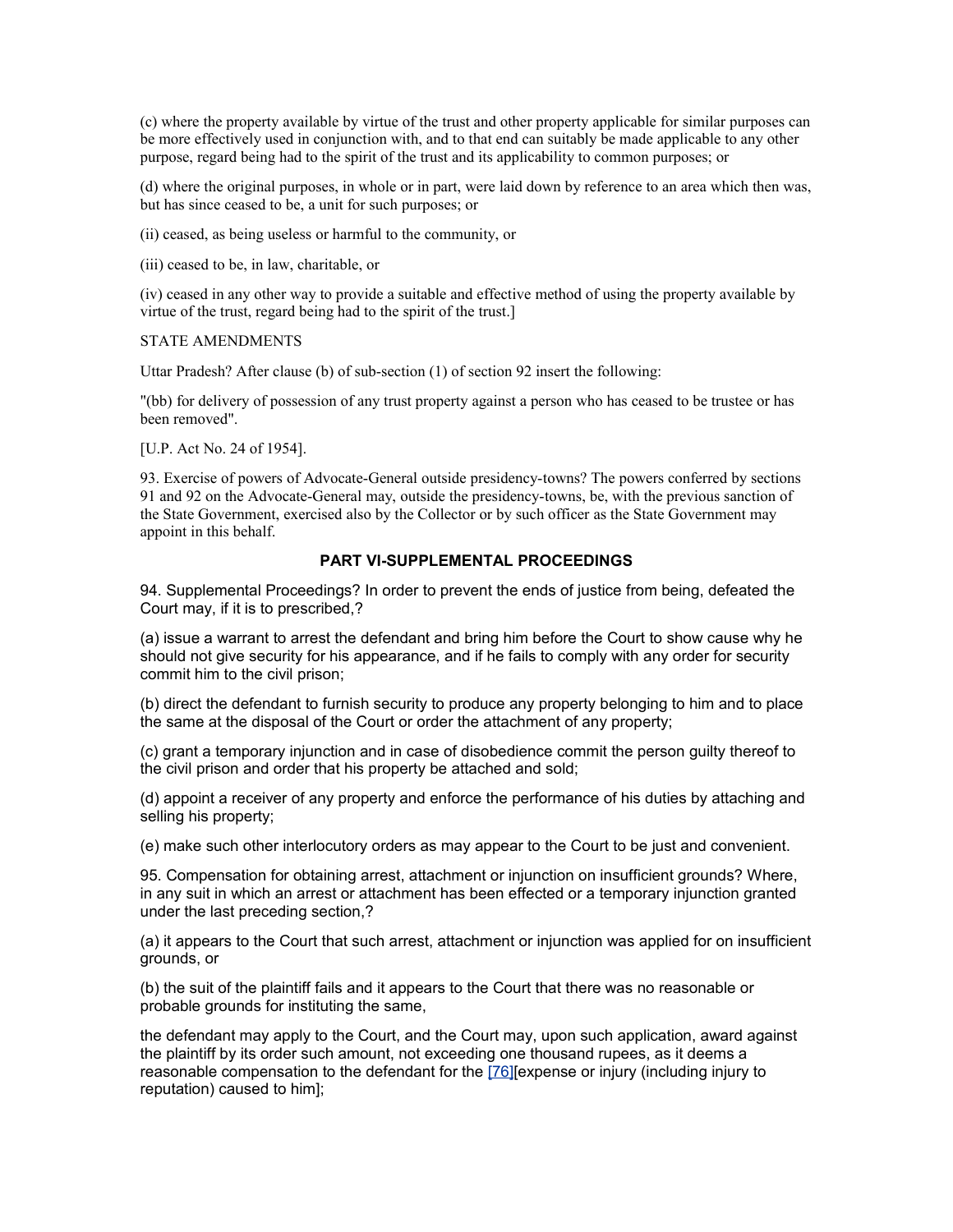Provided that a Court shall not award, under this section, an amount exceeding the limits of its peculiar jurisdiction.

(2) An order determining any such application shall bar any suit for compensation in respect of such arrest, attachment or injunction.

### **PART VII-APPEALS**

Appeals from original decrees

96. Appeal from original decree? (1) Save where otherwise expressly provided in the body of this Code or by any other law for the time being in force, an appeal shall lie from every decree passed by any Court exercising original jurisdiction the Court authorized to hear appeals from the decisions of such Court.

(2) An appeal may lie from an original decree passed ex parte.

(3) No appeal shall lie from a decree passed by the Court with the consent of parties.

[\[77\]](http://www.helplinelaw.com/bareact/bact.php?no=08&dsp=civil-proc-code#_edn77%23_edn77) [(4) No appeal shall lie, except on a question of law, from a decree in any suit of the nature cognisable by Courts of Small Cause, when the amount or value of the subject-matter of the original suit does not exceed three thousand rupees.]

97. Appeal from final decree where no appeal from preliminary decree? Where any party aggrieved by a preliminary decree passed after the commencement of this Code does not appeal from such decree, he shall be precluded from dispating its correctness in any appeal with may be preferred from the final decree.

98. Decision where appeal heard by two or more Judges? (1) Where an appeal is heard by a Bench of two or more Judges, the appeal shall be decided in accordance with the opinion of such Judges or of the majority (if any) of such Judges.

(2) Where there is no such majority which concurs in a judgment varying or reversing the decree appealed from, such decree shall be confirmed :

Provided that where the Bench hearing the appeal is [\[78\]\[](http://www.helplinelaw.com/bareact/bact.php?no=08&dsp=civil-proc-code#_edn78%23_edn78)composed of two or other even number of Judges belonging to a Court consisting of more Judges than those constituting the Bench] and the Judges composing the Bench differ in opinion on a point of law, they may state the point of law upon which they differ and the appeal shall then be heard upon that point only by one or more of the other Judges, and such point shall be decided according to the opinion of the majority (if any) of the Judges who have heard the appeal including those who first heard it.

(3) Nothing in this section shall be deemed to alter or otherwise affect any provision of the letters patent of any High Court.

99. No decree to be reversed or modified for error or irregularity not affecting merits or jurisdiction? No decree shall be reversed or substantially varied, nor shall any case be remanded in appeal on account of any misjoinder [\[79\]\[](http://www.helplinelaw.com/bareact/bact.php?no=08&dsp=civil-proc-code#_edn79%23_edn79)or non-joinder] of parties or causes of action or any error, defect or irregularity in any proceedings in the suit, not affecting the merits of the case or the jurisdiction of the Court.

[\[80\]\[](http://www.helplinelaw.com/bareact/bact.php?no=08&dsp=civil-proc-code#_edn80%23_edn80)Provided that nothing in this section shall apply to non-joinder of a necessary party.]

[\[81\]\[](http://www.helplinelaw.com/bareact/bact.php?no=08&dsp=civil-proc-code#_edn81%23_edn81)99A. No order under section 47 to be refused or modified unless decision of the case is prejudicially affected? Without prejudice to the generality of the provisions of section 99, no order under section 47 shall be reversed or substantially varied, on account of any error, defect or irregularity in any proceeding relating to such order, unless such error, defect or irregularity has prejudicially affected the decision of the case.}

Appeals from appellate decrees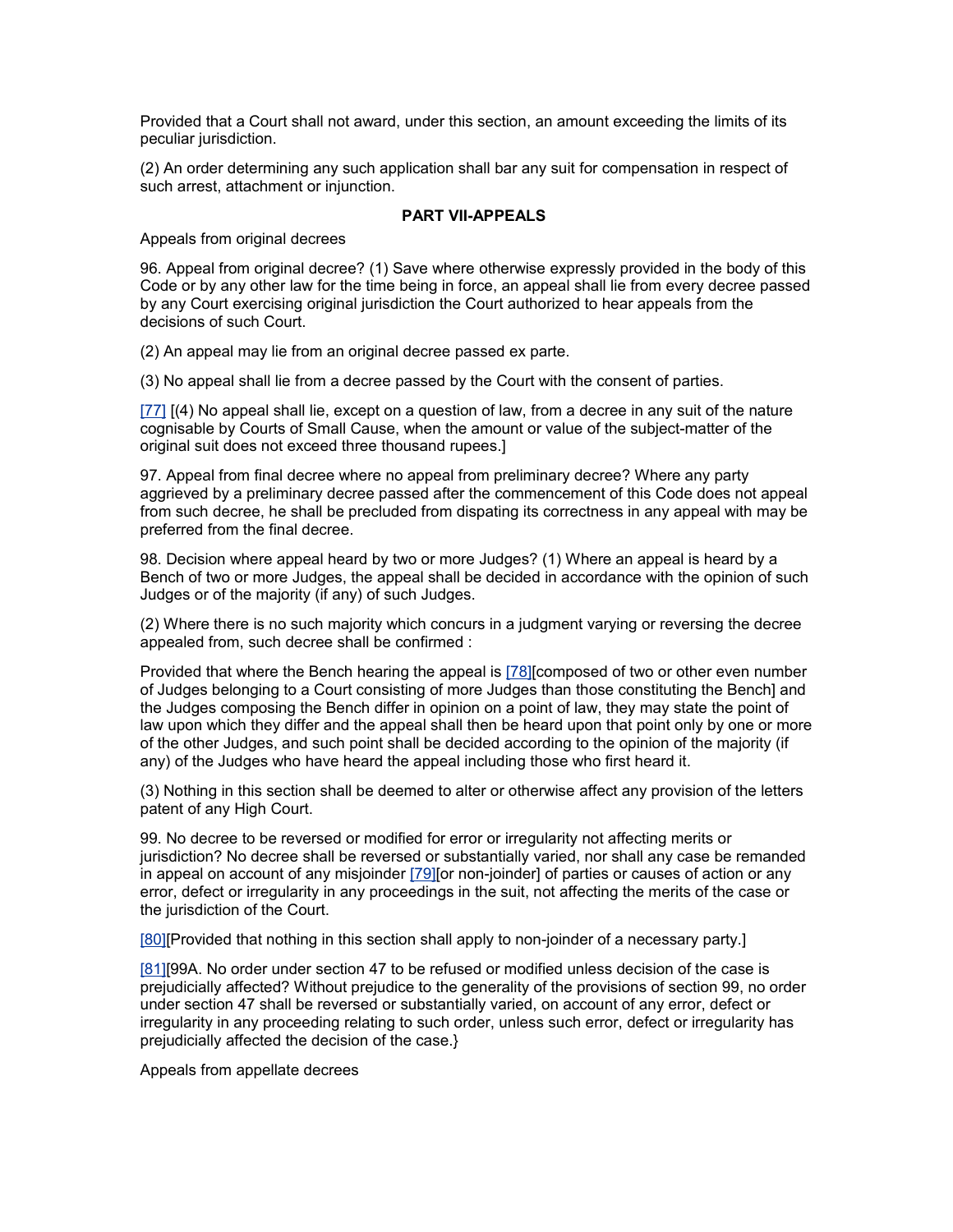[\[82\]\[](http://www.helplinelaw.com/bareact/bact.php?no=08&dsp=civil-proc-code#_edn82%23_edn82)100. Second appeal? (1) Save as otherwise expressly provided in the body of this Code or by any other law for the time being in force, an appeal shall lie to the High Court from every decree passed in appeal by any Court subordinate to the High Court, if the High Court is satisfied that the case involves a substantial question of law.

(2) An appeal may lie under this section from an appellate decree passed ex parte.

(3) In an appeal under this section, the memorandum of appeal shall precisely state the substantial question of law involved in the appeal.

(4) Where the High Court is satisfied that a substantial question of law is involved in any case, it shall formulate that question.

(5) The appeal shall be heard on the question so formulated and the respondent shall, at the hearing of the appeal, be allowed to argue that the case does not involve such question :

Provided that nothing in this sub-section shall be deemed to take away or abridge the power of the Court to hear, for reasons to be recorded, the appeal on any other substantial question of law, not formulated by it, if it is satisfied that the case involves such question.]

[\[83\]\[](http://www.helplinelaw.com/bareact/bact.php?no=08&dsp=civil-proc-code#_edn83%23_edn83)100A. No further appeal in certain cases? Notwithstanding anything contained in any Letters Patent for any High Court or in any other instrument having the force of law or in any other law for the time being in force, where any appeal from an appellate decree or order is heard and decided by a single Judge of a High Court, no further appeal shall lie from the judgment, decision or order or such single Judge in such appeal or from any decree passed in such appeal.]

101. Second appeal on no other grounds? No second appeal shall lie except on the ground mentioned in section 100.

102. No second appeal in certain suits? No second appeal shall lie in any suit of the nature cognizable by Courts of Small Causes, when the amount or value of the subject-matter of the original suit does not exceed [\[84\]\[](http://www.helplinelaw.com/bareact/bact.php?no=08&dsp=civil-proc-code#_edn84%23_edn84)three thousand rupees].

[\[85\]\[](http://www.helplinelaw.com/bareact/bact.php?no=08&dsp=civil-proc-code#_edn85%23_edn85)103. Power of High Court to determine issues of fact? In any second appeal, the High Court may, if the evidence on the record is sufficient, determine any issue necessary for the disposal of the appeal,?

(a) which has not been determined by the lower Appellate Court or both by the Court of first instance and the lower Appellate Court, or

(b) which has been wrongly determined by such Court or Courts reason of a decision on such question of law as is referred to in section 100.]

Appeals from orders

104. Orders from which appeal lies? (1) An appeal shall lie from the following orders, and save as otherwise expressly provided in the body of this Code or by any law for the time being in force, from no other orders:?

[Clauses (a) to (f) omitted]

(ff) an order under section 35A;

[\[86\]](http://www.helplinelaw.com/bareact/bact.php?no=08&dsp=civil-proc-code#_edn86%23_edn86) [(ffa) an order under section 91 or section 92 refusing leave to institute a suit of the nature referred to in section 91 or section 92, as the case may be;]

(g) an order under section 95;

(h) an order under any of the provisions of this Code imposing a fine or directing the arrest or detention in the civil prison of an person except where such arrest or detention is in execution of a decree;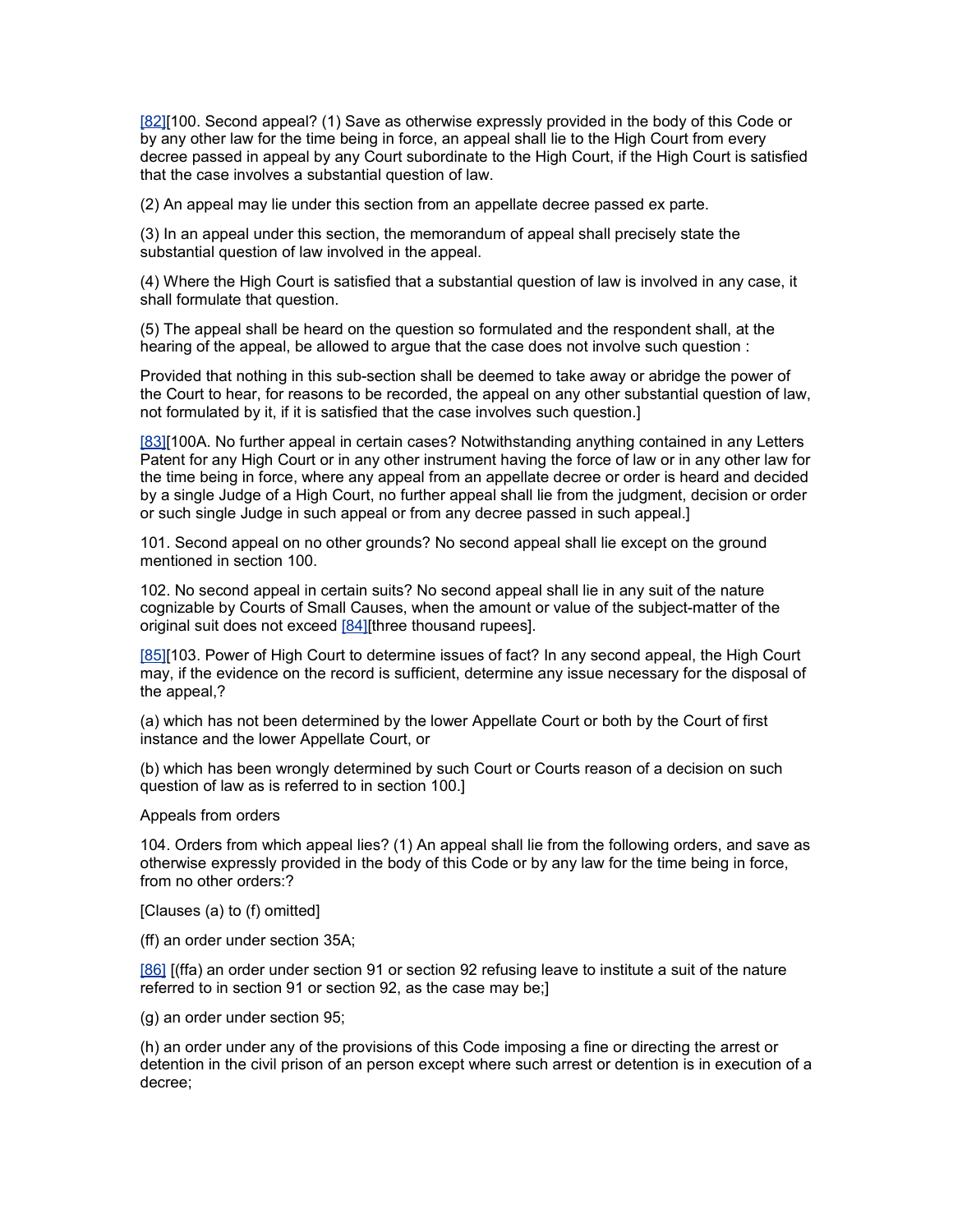(i) any order made under rules from which an appeal is expressly allowed by rules;

Provided that not appeal shall lie against any order specified in clause (ff) save on the ground that no order, or an order for the payment of a less amount, ought to have been made.

(2) No appeal shall lie from any order passed in appeal under this section.

105. Other orders? (1) Save as otherwise expressly provided, no appeal shall lie from any order made by a Court in the exercise of its original or appellate jurisdiction; but, where a decree is appealed from, any error, defect or irregularity in any order, affecting the decision of the case, may be set forth as ground of objection in the memorandum of appeal.

(2) Notwithstanding anything contained in sub-section (1), where any party aggrieved by an order of remand  $[87]$ \*\*\*\*\* from which an appeal lies does not appeal therefrom, he shall thereafter be precluded from disputing its correctness.

106. What Courts to hear appeals? Where an appeal from any order is allowed it shall lie to the Court to which an appeal would lie from the decree in the suit in which such order was made, or where such order is made by a Court (not being a High Court) in the exercise of appellate jurisdiction, then to the High Court.

General provisions relating to appeals

107. Powers of Appellate Court? (1) Subject to such conditions and limitations as may be prescribed, an Appellate Court shall have power?

(a) to determine a case finally;

- (b) to remand a case;
- (c) to frame issues and refer them for trial;
- (d) to take additional evidence or to require such evidence to be taken.

(2) Subject as aforesaid, the Appellate Court shall have the same powers and shall perform as nearly as may be the same duties as are conferred and imposed by this Code on Courts of original jurisdiction in respect of suits instituted therein.

108. Procedure in appeals from appellate decrees and orders? The provisions of this Part relating to appeals from original decree shall, so far as may be, apply to appeals?

(a) from appellate decrees, and

(b) from orders made under this Code or under any special or local law in which a different procedure is not provided.

Appeals to the Supreme Court

109. When appeals lie to the Supreme Court? Subject to the provisions in Chapter IV of Part V of the Constitution and such rules as may, from time to time, be made by the Supreme Court regarding appeals from the Courts of India, and to the provisions hereinafter contained, an appeal shall lie to the Supreme Court from any judgment, decree or final order in a civil proceeding of a High Court, if the High Court certifies?

(i) that the case involves a substantial question of law of general importance; and

(ii) that in the opinion of the High Court the said question needs to be decided by the Supreme Court.

110. [Value of subject matters] Rep. by the Code of Civil Procedure (Amendment) Act, 1973 (49 of 1973).

111. [Bar of certain appeals] Rep. by the A.O. 1950.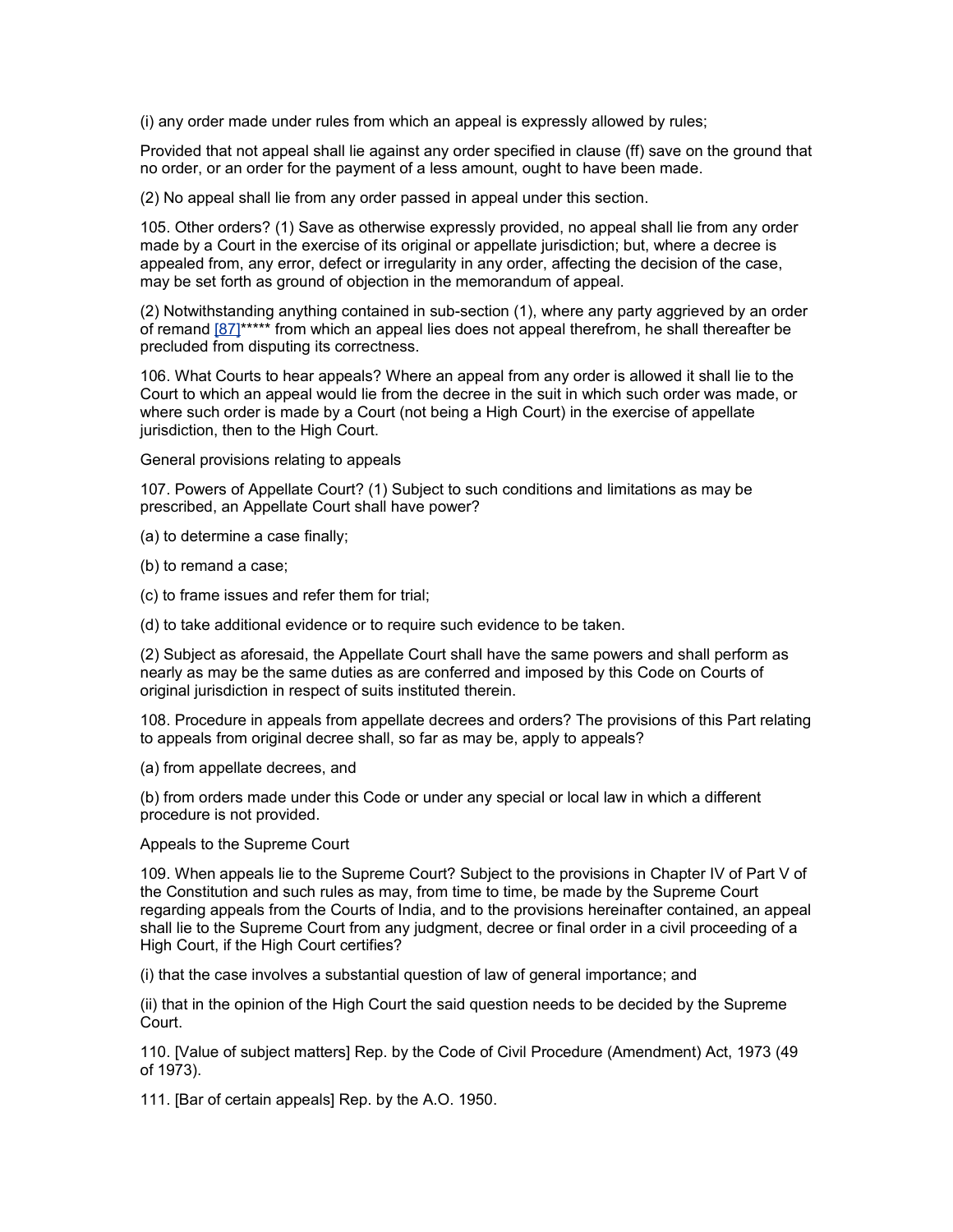111A. [Appeals to Federal Court] Rep. by the Federal Court Act, 1941 (21 of 1941).

112. Savings? (1) Nothing contained in this Code shall be deemed?

(a) to affect the powers of the Supreme Court under article 136 or any other provision of the Constitution, or

(b) to interfere with any rules made by the Supreme Court, and for the time being in force, for the presentation of appeals to that Court, or their conduct before that Court.

(2) Nothing herein contained applies to any matter of criminal or admiralty or vice-admiralty jurisdiction or to appeals from orders and decrees of Prize Courts.

### **PART VIII-REFERENCE, REVIEW AND REVISION**

113. Reference to High Court? Subject to such conditions and limitations as may be prescribed, any Court may state a case and refer the same for the opinion of the High Court, and the High Court may make such order thereon as it thinks fit :

Provided that where the Court is satisfied that a case pending before it involves a question as to the validity of any Act, Ordinance or Regulation or of any provision contained in an Act, Ordinance or Regulation, the determination of which is necessary for the disposal of the case, and is of opinion that such Act, Ordinance, Regulation or provision is invalid or inoperative, but has not been so declared by the High Court to which that Court is subordinate or by the Supreme Court, the Court shall state a case setting out its opinion and the reasons therefor, and refer the same for the opinion of the High Court.

Explanation.?In this section "Regulation" means any Regulation of the Bengal, Bombay or Madras Code or Regulation as defined in the General Clauses Act, 1897, (10 of 1897) or in the General Clauses Act of a State.

# STATE AMENDMENTS

Andhra Pradesh? In the Explanation to section 113 after the words "any Regulation of the Bengal, Bombay or Madras Code" insert the words "or any Regulation of the Madras Code in force, in the State of Andhra as it existed immediately before the 1st Nov. 1956".

[Andhra Adoption of Laws (Amendment) orders of 1954 and 1957].

Tamilnadu? In the Explanation to section 113 after the words "any Regulation of the Bengal, Bombay or Madras Code" insert the words "or any Regulation of the Madras Code in force in the territories specified in Second Schedule to the Andhra Pradesh and Madras (Alteration of Boundaries) Act, 1959"

[Madras Added Territories Adaptation of Laws Order, 1961].

Union Territory of Pondicherry? Some as in Tamil Nadu (Act No. 49 of 1962).

114. Review? Subject as aforesaid, any person considering himself aggrieved?

(a) by a decree or order from which an appeal is allowed by this Code, but from which no appeal has been preferred,

(b) by a decree or order from which no appeal is allowed by this Court, or

(c) by a decision on a reference from a Court of Small Causes, may apply for a review of judgment to the Court which passed the decree or made the order, and the Court may make such order thereon as it thinks fit.

115. Revision? [\[88\]\[](http://www.helplinelaw.com/bareact/bact.php?no=09&dsp=civil-proc-code#_edn88%23_edn88)(1)] The High Court may call for the record of an case which has been decided by any Court subordinate to such High Court and in which no appeal lies thereto, and if such subordinate Court appears?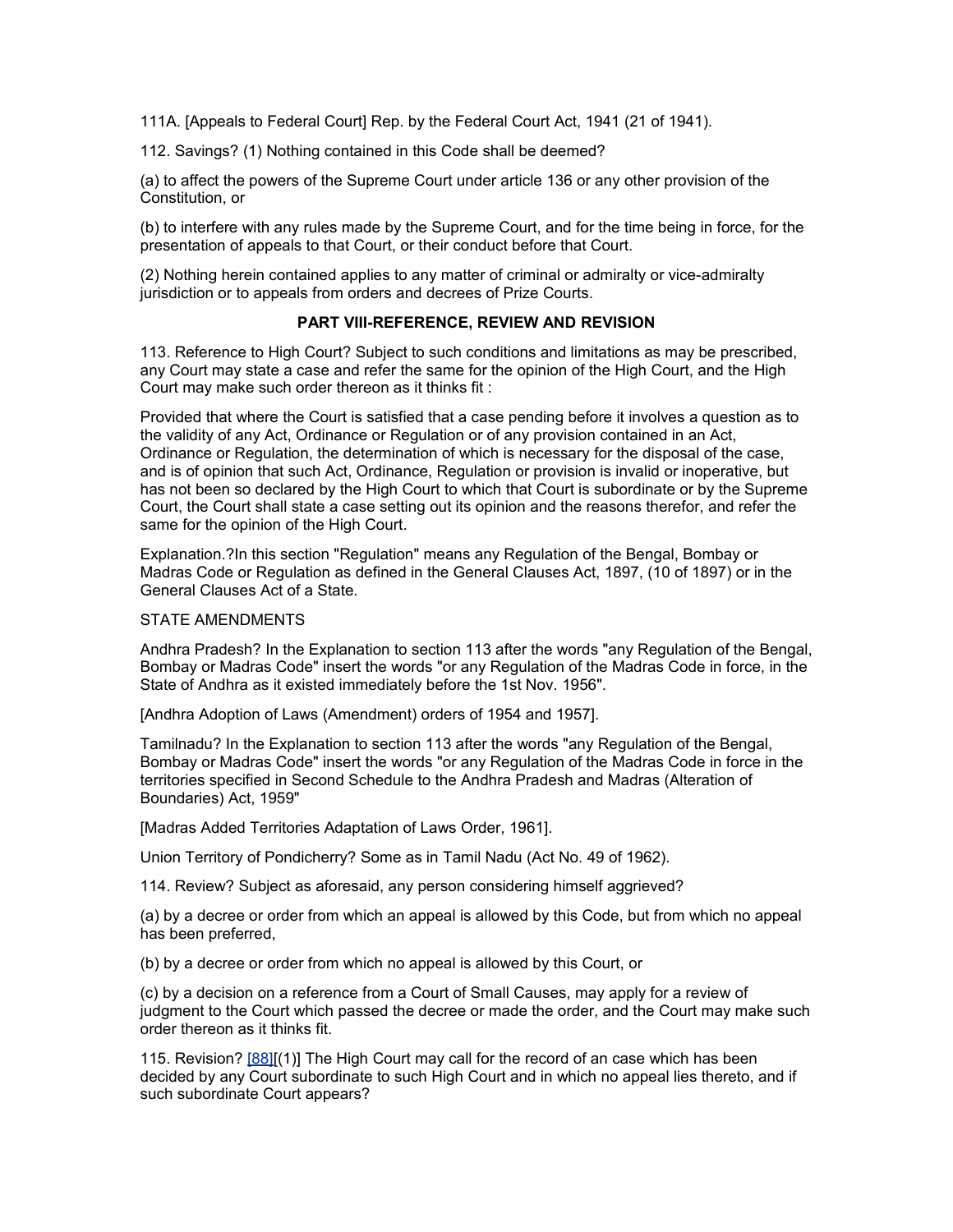(a) to have exercised a jurisdiction not vested in it by law, or

(b) to have failed to exercise a jurisdiction so vested, or

(c) to have acted in the exercise of its jurisdiction illegally or with material irregularity,

the High Court may make such order in the case as it thinks fit :

[\[89\]](http://www.helplinelaw.com/bareact/bact.php?no=09&dsp=civil-proc-code#_edn89%23_edn89) [Provided that the High Court shall no, under this section, vary or reverse any order made, or any order deciding an issue, in the course of a suit or other proceeding, except where?

(a) the order, if it had been made in favour of the party applying for revision, would have finally disposed of the suit or other proceedings, or

(b) the order, if allowed to stand, would occasion a failure of justice or cause irreparable injury to the party against whom it was made.]

[\[90\]](http://www.helplinelaw.com/bareact/bact.php?no=09&dsp=civil-proc-code#_edn90%23_edn90) [(2) The High Court shall not, under this section, vary or reverse any decree or order against which an appeal lies either to the High Court or to any Court subordinate thereto.

Explanation.?In this section, the expression "any case which has been decided" includes any order made, or any order deciding an issue in the course of a suit or other proceeding.]

### STATE AMENDMENTS

Madhya Pradesh? For Section 115 of the principal Act, the following Section substituted.

"115. Revision.? The High Court may call for the record of any cases which has been decided by any Court subordinate to such High Court and in which no appeal lies thereto, and if such subordinate Court appears?

(a) to have exercised a jurisdiction not vested in it by law; or

(b) to have failed to exercise a jurisdiction so vested; or

(c) to have acted in the exercise of its jurisdiction illegally or with material irregularity, the High Court may make such order in the case as it thinks fit;

Provided that the High Court shall not, under this section, vary or reverse any order made or any order deciding an issue, in the course of a suit or other proceedings except where:?

(a) the order, if it had been made in favour of the party applying for the revision, would have finally disposed of the suit or proceeding; or

(b) the order, if allowed to stand, would occasion a failure of justice or cause irreparable injury to the party against whom it was made.

(2) The High Court shall not, under this section, vary or reverse any decree or order against which an appeal lies either to the High Court or to any court subordinate thereto.

*Explanation*.? In this section, the expression "any case which has been decided" includes any order made, or any order deciding an issue in the course of a suit or other proceeding.

[M.P. Act 4 of 1994].

Orissa.? In its application to the State of Orissa, for section 115, substitute the following:?

"115. Revision.? The High Court, in cases arising out of original suits or other proceedings of the value exceeding one lakh rupees, and the District Court, in any other case, including a case arising out of an original suit or other proceedings instituted before the commencement of the Code of Civil Procedure (Orissa Amendment) Act, 1991, may call for the record of any case which has been decided by any Court subordinate to the High Court or the District Court, as the case may be, and in which no appeal lies thereto, and if such subordinate Court appears?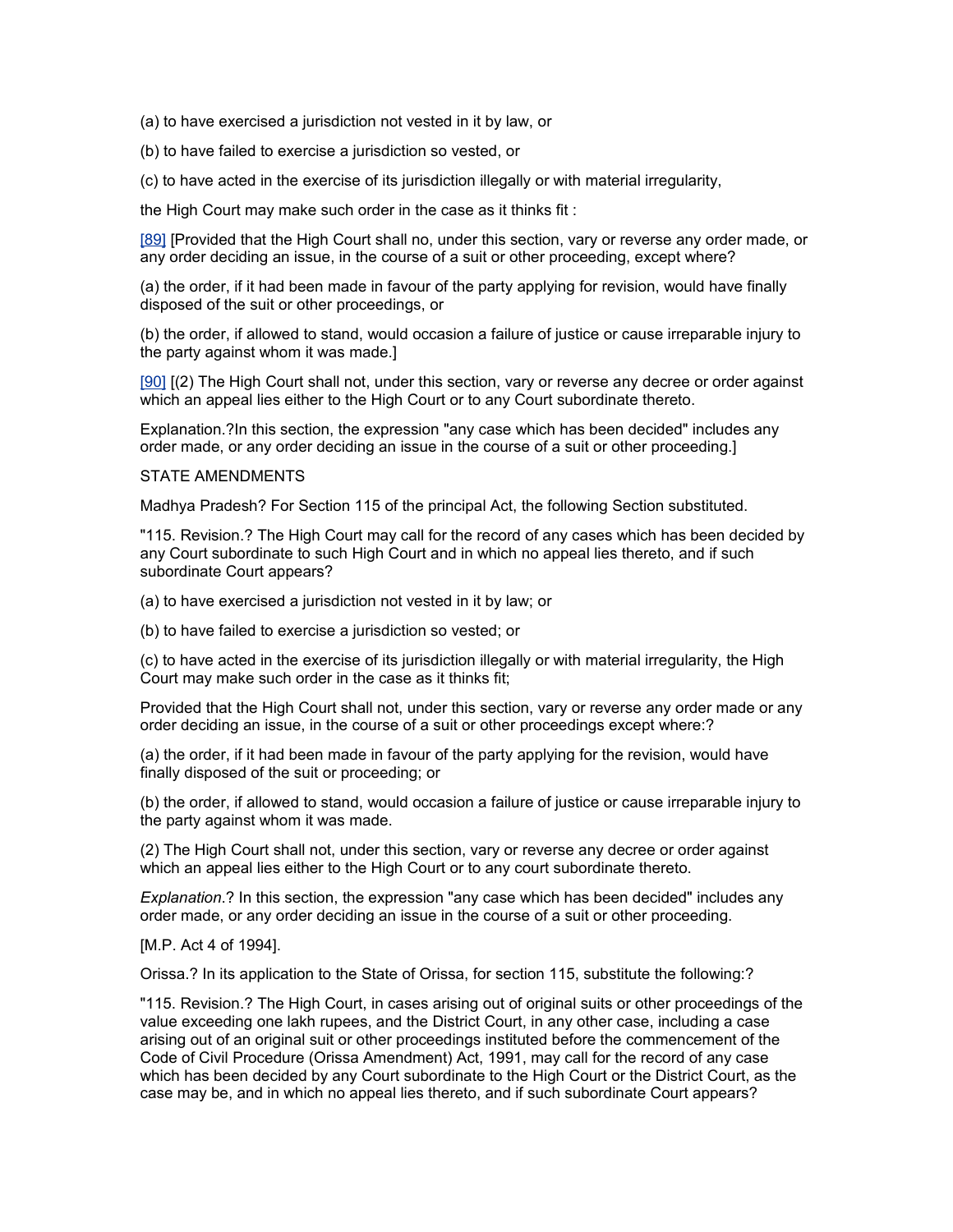(a) to have exercised a jurisdiction not vested in it by law; or

(b) to have failed to exercise a jurisdiction so vested; or

(c) to have acted in the exercise of its jurisdiction illegally or with material irregularity, the High Court or the District Court, as the case may be, may make such order in the case as it thinks fit;

Provided that in respect of cases arising out of original suits or other proceedings of any valuation decided by the District Court, the High Court alone shall be competent to make an order under this section:

Provided further that the High Court or the District Court shall not, under this section, vary or reverse any order, including an order deciding an issue, made in the course of a suit or other proceedings, except where,?

(i) the order, if so varied or reversed, would finally dispose of the suit or other proceedings; or

(ii) the order, if allowed to stand, would occasion a failure of justice or cause irreparable injury to the party against whom it was made.

*Explanation*.? In this section, the expression "any case which has been decided" includes any order deciding an issue in the course of a suit or other proceeding."

[Orissa Act 26 of 1991].

Uttar Pradesh.? In its application to the State of Uttar Pradesh, for section 115, substitute the following:?

"115 Revision.? The High Court, in cases arising out of original suits or other proceedings of the value exceeding one lakh rupees or such higher amount not exceeding five lakh rupees as the High Court may from time to time fix, by notification published in the Official Gazette including such suits or other proceedings instituted before the date of commencement of the U.P. Civil Laws (Amendment) Act, 1991, or as the case may be, the date of commencement of such notification and the District Court in any other case, including a case arising out of an original suit or other proceedings instituted before such date, may call for the record of any case which has been decided by any Court subordinate to such High Court or District Court, as the case may be, and in which no appeal lies thereto, and if such subordinate Court appears?

(a) to have exercised a jurisdiction not vested in it by law; or

(b) to have failed to exercise a jurisdiction so vested; or

(c) to have acted in the exercise of its jurisdiction illegally or with material irregularity,

the High Court or the District Court, as the case may be, may make such order in the case as it thinks fit:

Provided that in respect of cases arising out of original suits or other proceedings of any valuation, decided by the District Court, the High Court alone shall be competent to make an order under this section:

Provided further that the High Court or the District Court shall not, under this section, vary or reverse any order including an order deciding an issue, made in the course of a suit or other proceeding, except where,?

(i) the order, if so varied or reversed, would finally dispose of the suit or other proceeding; or

(ii) the order, if allowed to stand, would occasion a failure of justice or cause irreparable injury to the party against whom it was made:

Provided also that where a proceeding of the nature in which the District Court may call for the record and pass orders under this Section was pending immediately before the relevant date of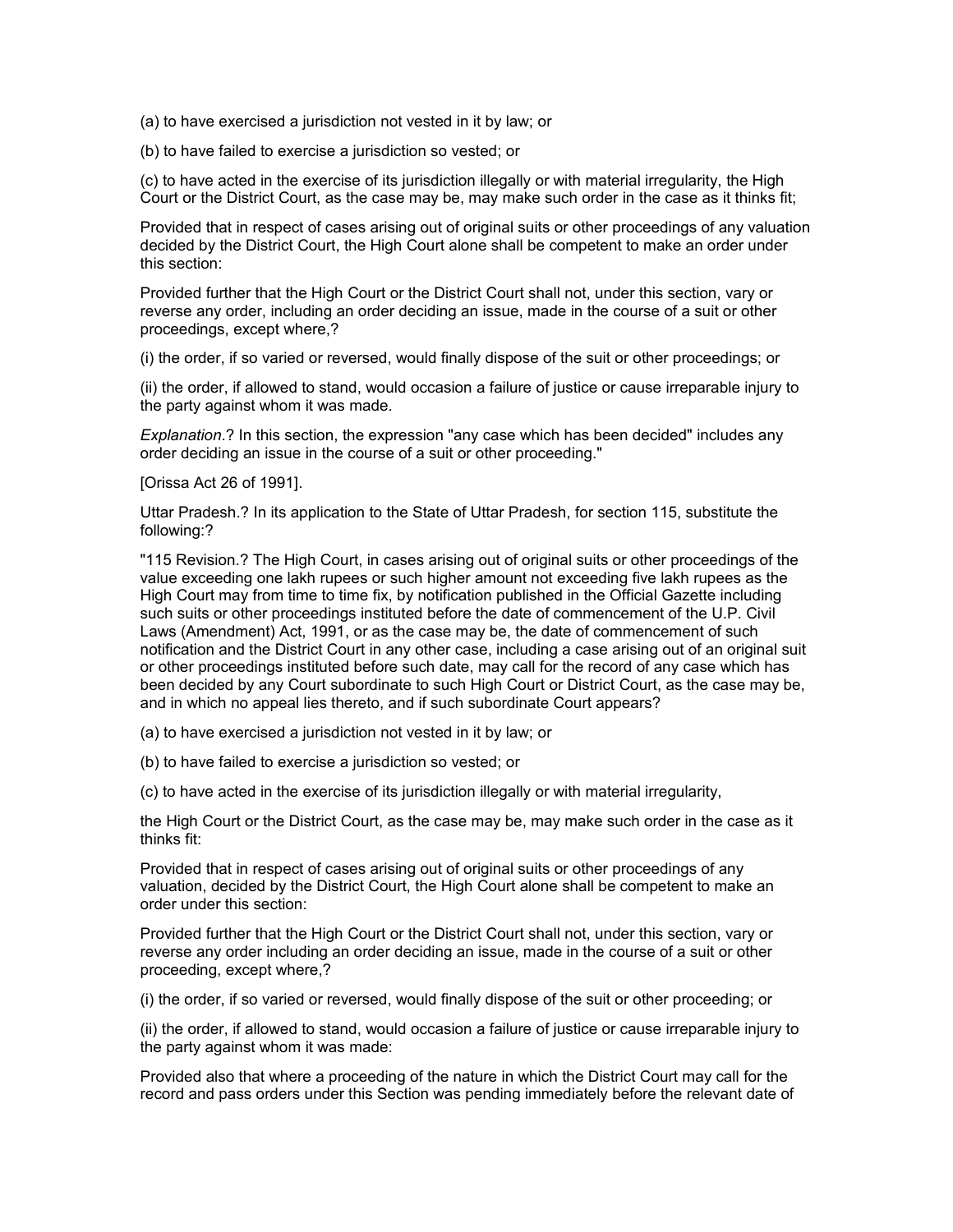commencement referred to above, in the High Court, such Court shall proceed to dispose of the same.

*Explanation*.? In this section, the expression "any case which has been decided" includes any order deciding an issue in the course of a suit or other proceeding."

[U.P. Acts 31 of 1978 and 17 of 1991]

West Bengal? After Section 115 of the Code the following section 115A inserted:

"115A. District Court's powers of revision? (1) A District Court may exercise all or any of the power which may be exercised by the High Court under section 115.

(2) Where any proceedings by way of revision is commenced before a District Court in pursuance of the provision of sub-section (1), the provisions of section 115 shall, so for as may be, apply to such proceeding and references to the said section 60 the High Court shall be construed as reference to the District Court.

(3) Where any proceeding for revision is commenced before the District Court, the decision of the District Court on such proceeding shall be final and no further proceeding by way of revision shall be entertained by the High Court or any other Court.

(4) If any application for revision has been made by any party either to the High Court under section 115 or to the District Court under this section, no further application by the same party shall be entertained by the other of them.

(5) A Court of an Additional Judge shall have and may exercise all the powers of a District Court under this section in respect of any proceeding which may be transferred to it by or under any general or special order of the District Court"

[West Bengal Act No. 15 of 1988].

# **PART IX-SPECIAL PROVISIONS RELATING TO THE HIGH COURTS NOT BEING THE COURT OF A JUDICIAL COMMISSIONER**

116. Part to apply only to certain High Courts? This Part applies only to High Courts not being the Court of a Judicial Commissioner.

117. Application of Code to High Court.? Save as provided in this Part or in Part X or in rules, the provisions of this Court shall apply to such High Courts.

118. Execution of decree before ascertainment of costs? Where any such High Court considers it necessary that a decree passed in the exercise of its original civil jurisdiction should be executed before the amount of the costs incurred in the suit can be ascertained by taxation, the Court may order that the decree shall be executed forthwith except as to so much thereof as relates to the costs;

and, as to so much thereof as relates to the costs, that the decree may be executed as soon as the amount of the costs shall be ascertained by taxation.

119. Unauthorized persons not to address Court? Nothing in this Code shall be deemed to authorize any person on behalf of another to address the Court in the exercise of its original civil jurisdiction, or to examine witnesses, except where the Court shall have in the exercise of the power conferred by its charter authorized him so to do, or to interfere with the power of the High Court to make rules concerning advocates, vakils and attorneys.

120. Provisions not applicable to High Court in original civil jurisdiction? (1) The following provisions shall not apply to the High Court in the exercise of its original civil jurisdiction, namely, sections 16, 17 and 20.

# **PART X-RULES**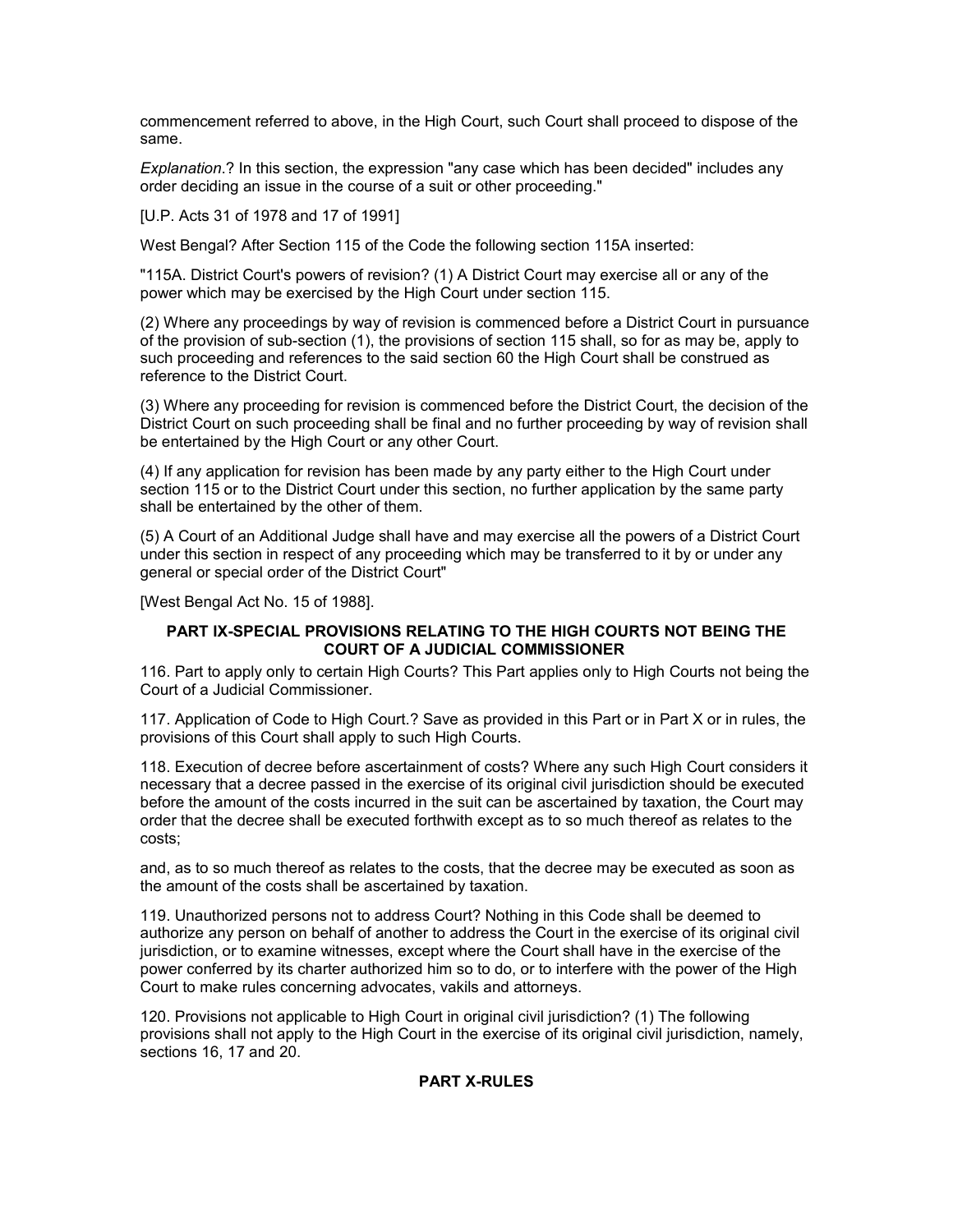121. Effect of rules in First Schedule? The rules in a First Schedule shall have effect as if enacted in the body of this Code until annulted or altered in accordance with the provisions of this Part.

122. Power of certain High Courts to make rules? High Courts not being the Court of a Judicial Commissioner may, from time to time after previous publication, make rules regulating their own procedure and the procedure of the Civil Courts subjects to their superintendence, and may be such rules annul, alter or add to all or any of the rules in the First Schedule.

123. Constitution of Rule Committees in certain States? (1) A committee to be called the Rule Committee, shall be constituted at the town which is the usual place of sitting of each of the High Courts referred to in section 122.

(2) Each such Committee shall consist of the following persons, namely?

(a) three Judges of the High Court established at the town at which such Committee is constituted, one of whom at least has served as a District Judge or a Divisional Judge for three years,

(b) two legal practitioners enrolled in that Court

(c) a Judge of a Civil Court subordinate to the High Cour[t\[91\]\\*](http://www.helplinelaw.com/bareact/bact.php?no=11&dsp=civil-proc-code#_edn91%23_edn91)\*\*\*\*

#### [\[92\]\\*](http://www.helplinelaw.com/bareact/bact.php?no=11&dsp=civil-proc-code#_edn92%23_edn92)\*\*

(3) The members of each such Committee shall be appointed by the [\[93\]\[](http://www.helplinelaw.com/bareact/bact.php?no=11&dsp=civil-proc-code#_edn93%23_edn93)High Court], which shall also nominate one of their number to be President :

#### [\[94\]\\*](http://www.helplinelaw.com/bareact/bact.php?no=11&dsp=civil-proc-code#_edn94%23_edn94)\*\*

(4) Each member of any such Committee shall hold office for such period as may be prescribed by the [\[95\]\[](http://www.helplinelaw.com/bareact/bact.php?no=11&dsp=civil-proc-code#_edn95%23_edn95)High Court] in this behalf; and whenever any member retires, resigns, dies or ceases to reside in the State in which the Committee was constituted or becomes incapable of acting as a member of the Committee, the said [\[96\]\[](http://www.helplinelaw.com/bareact/bact.php?no=11&dsp=civil-proc-code#_edn96%23_edn96)High Court] may appoint another person to be a member in his stead.

(5) There shall be a secretary to each such Committee who shall be appointed by the [\[97\]\[](http://www.helplinelaw.com/bareact/bact.php?no=11&dsp=civil-proc-code#_edn97%23_edn97)High Court] and shall receiver such remuneration as may be provided in this behalf by the State Government.

### STATE AMENDMENTS

Assam and Nagaland? Substitute the following for clause (a) sub-section (2) of section 123.

"(a) three judges of the High Court established at the town at which such committee is constituted, provided that the Chief Justice may appoint only two judges of the High Court on the Committee if the number of Judges of the High Court does not exceed three"

[Assam Act No. VIII of 1953].

Tamil Nadu? In section 123 sub-section (2).

(a) "In clause (b) for the words `two legal practitioners' substitute the words `three legal practitioners'."

(b) "Omit the words `Madras' in clause (d)".

[Tamil Nadu Act No. 15 of 1970].

124. Committee to report to High Court.? Every Rule Committee shall make a report to the High Court established at the town at which it is constituted on any proposal to annul, alter or add to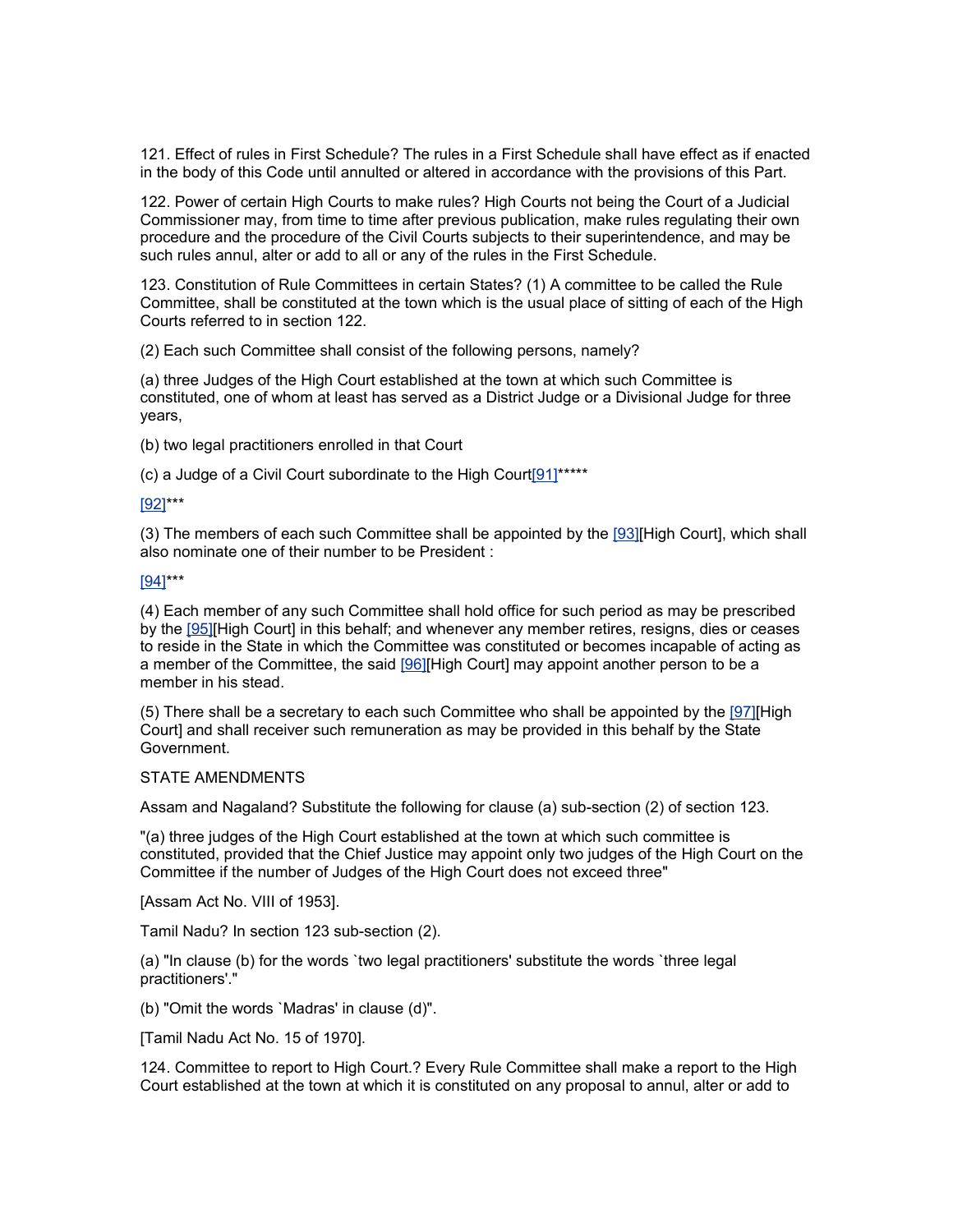the rules in the First Schedule or to make new rules, and before making any rules under section 122 the High Court shall take such report into consideration.

125. Power of other High Courts to make rules? High Courts, other than the Courts specified in section 122, may exercise the powers conferred by that section in such manner and subject to such conditions as the State government may determine:

Provided that any such High Court may, after previous publication, make a rule extending within the local limits of its jurisdiction any rules which have been made by any other High Court.

126. Rules to be subject to approval? Rules made under the foregoing provisions shall be subject to the previous approval of the Government of the State in which the Court whose procedure the rules regulate is situate or, if that Court is not situate in any State, to the previous approval of Central Government.

127. Publication of rules? Rules so made and approved shall be published in the Official Gazette and shall from the date of publication or from such other date as may be specified have the same force and effect, within the local limits of the jurisdiction of the High Court which made them, as if they had been contained in the First Schedule.

128. Matters for which rules may provide? (1) Such rules shall be not inconsistent with the provisions in the body of this Code, but, subject thereto, may provide for any matters relating to the procedure of Civil Courts.

(2) In particular, and without prejudice to the generality of the powers conferred by sub-section (1), such rules may provide for all or any of the following matters, namely :?

(a) the service of summons, notices and other processes by post or in any other manner either generally or in any specified areas, and the proof of such service;

(b) the maintenance and custody, while under attachment, of live-stock and other movable property, the fees payable for such maintenance and custody, the sale of such live-stock and property and the proceeds of such sale;

(c) procedure in suits by way of counterclaim and the valuation of such suits for the purposes of jurisdiction;

(d) procedure in garnishee and charging order either in addition to, or in substitution for, the attachment and sale of debts;

(e) procedure where the defendant claims to be entitled to contribution or indemnity over against any person whether a party tot he suit or not;

(f) summary procedure?

(i) in suits in which the plaintiff seeks only to recover a debt or liquidated demand in money payable by the defendant, with or without interest, arising?

on a contract express or implied; or

on an enactment where the sum sought to be recovered is a fixed sum of money or in the nature of a debt other than a penalty; or

on a guarantee, where the claim against the principal is in respect of a debt or a liquidated demand only; or

on trust; or

(ii) in suits for the recovery of immovable property, with or without claim for rent or mesne profits, by a landlord against a tenant whose term has expired or has been duly determined by notice to quit, or has become liable to forfeiture for non- payment of rent, or against persons claiming under such tenant;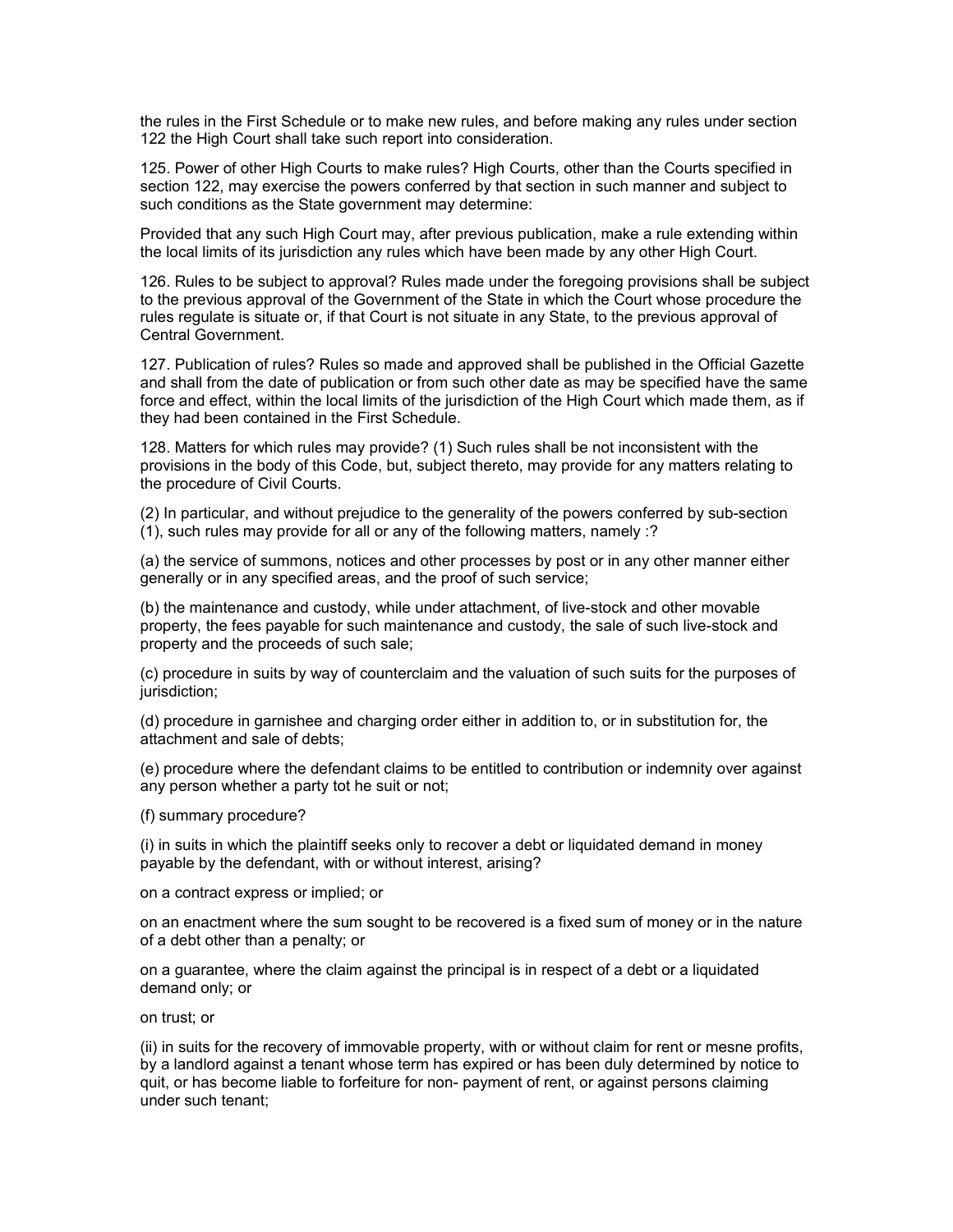- (g) procedure by way of originating summons;
- (h) consolidation of suits, appeals and other proceedings;

(i) delegation to any Registrar, Prothonotary or Master or other official of the Court of any judicial, quasi-judicial and non-judicial duties; and

(j) all forms, registers, books, entries and accounts which may be necessary or desirable for the transaction of the business of Civil Courts.

129. Power of High Court to make rules as to their original Civil Procedure? Notwithstanding anything in this Code, any High Court not being the Court of a Judicial Commissioner may make such rules not inconsistent with the Letters Patent or order or other law establishing it to regulate its own procedure in the exercise of its original civil jurisdiction as it shall think fit, and nothing herein contained shall affect the validity of any such rules in force at the commencement of this Code.

130. Powers of other High Court to make rules as to matters other than procedure? A High Court not being a High Court to which section 129 applies may, with the previous approval of the State Government make with respect to any matter other than procedure any rule which a High Court for a State might under article 227 of the Constitution make with respect to any such matter for any part of the territories under its jurisdiction which is not included within the limits of a presidency town.

131. Publication of rules? Rules made in accordance with section 129 or section 130 shall be published in the Official Gazette and shall from the date of publication or from such other date as may be specified have the force of law.

# **PART XI-MISCELLANEOUS**

132. Exemption of certain women from personal appearance? (1)Women who, according to the customs and manners of the country, ought not to be compelled to appear in public shall be exempt from personal appearance in Court.

(2) Nothing herein contained shall be deemed to exempt such women from arrest in execution of civil process in any case in which the arrest of women is not prohibited by this Code.

133. Exemption of other persons? (1)The following persons shall be entitled to exemption from personal appearance in Court, namely?

(i) the President of India;

(ii) the Vice-President of India;

(iii) the Speaker of the House of the People;

- (iv) the Ministers of the Union;
- (v) the Judges of the Supreme Court;
- (vi) the Governors of States and the administrators of Union Territories;
- (vii) the Speakers of the State Legislative Assemblies;
- (viii) the Chairman of the State Legislative Councils;
- (ix) the Ministers of States;
- (x) the Judges of the High Courts; and
- (xi) the persons to whom section 87B applies.

[\[98\]\\*](http://www.helplinelaw.com/bareact/bact.php?no=12&dsp=civil-proc-code#_edn98%23_edn98)\*\*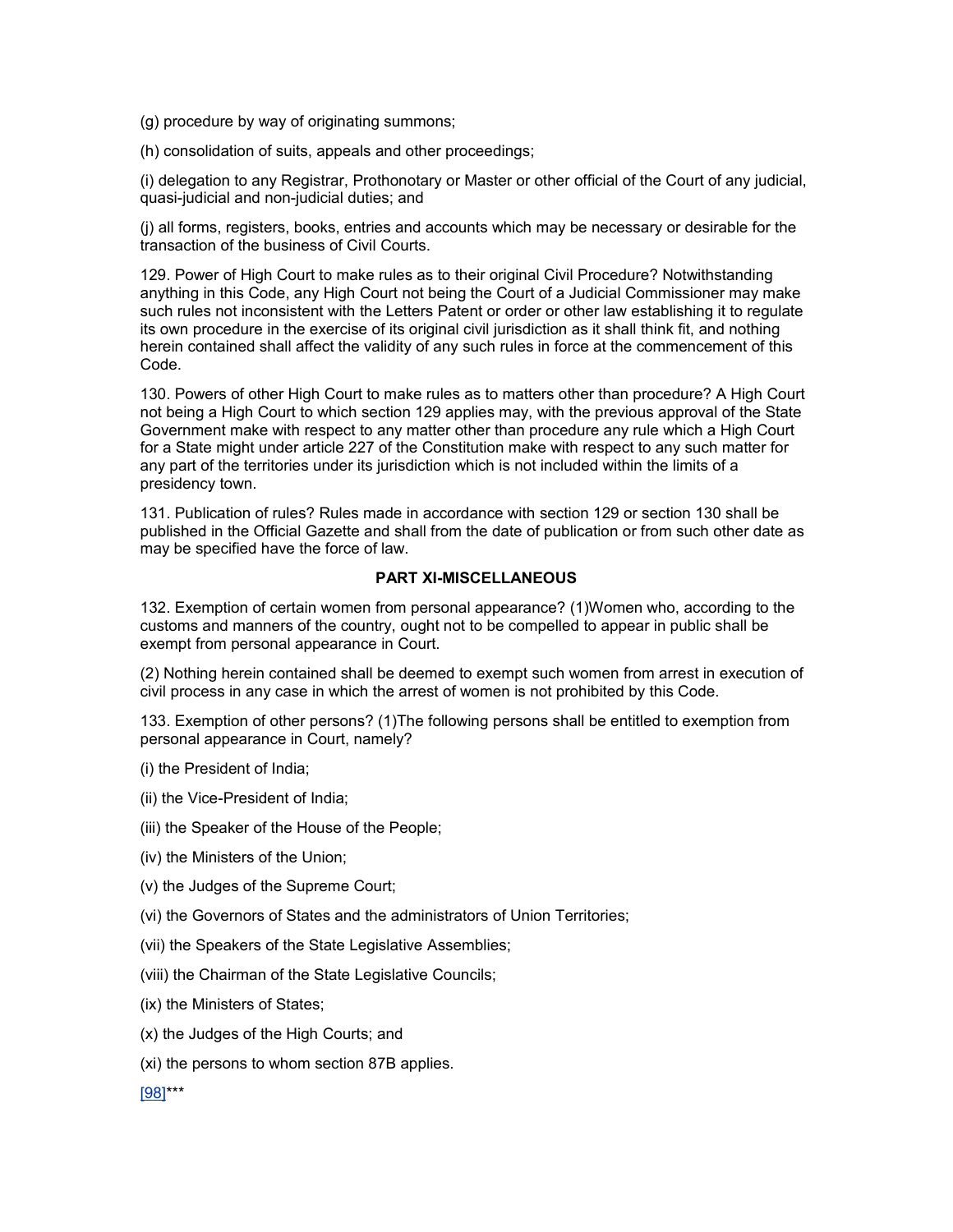(3) Where any person claims the privilege of such exemption, and it is consequently necessary to examine him by commission, he shall pay the costs of that commission, unless the party requiring his evidence pays such costs.

134. Arrest other than in execution of decree? The provisions of sections 55, 57 and 59 shall apply, so far as may be, to all persons arrested under this Code.

135. Exemption from arrest under civil process? (1) No Judge, Magistrate or other judicial officer shall be liable to arrest under civil process while going to, presiding in, or returning from his Court.

(2) Where any matter is pending before a tribunal having jurisdiction therein, or believing in good faith that it has such jurisdiction, the parties thereto, their pleader, mukhtars, revenue-agents and recognized agents, and their witnesses acting in obedience to a summons, shall be exempt from arrest under civil process other than process issued by such tribunal for contempt of Court while going to or attending such tribunal for the purpose of such matter, and while returning from such tribunal.

(3) Nothing in sub-section (2) shall enable a judgment-debtor to claim exemption from arrest under an order for immediate execution or where such judgment-debtor attends to show cause why he should not be committed to person in execution of a decree.

135A. Exemption of members of legislative bodies from arrest and detention under civil process? [\[99\]\[](http://www.helplinelaw.com/bareact/bact.php?no=12&dsp=civil-proc-code#_edn99%23_edn99)(1) No person shall be liable to arrest or detention in prison under civil process?

(a) if he is a member of?

(i) either House of Parliament, or

(ii) the legislative Assembly or Legislative Council of a State, or

(iii) a Legislative Assembly of a Union territory,

during the continuance of any meeting of such House of Parliament or, as the case may be, of the Legislative Assembly or the Legislative Council;

(b) if he is a member of any committee of?

(i) either House of Parliament, or

(ii) the Legislative Assembly of a State or Union territory, or

(iii) the Legislative council of a State,

during the continuance of any meeting of such committee;

(c) if he is a member of?

(i) either House of Parliament, or

(ii) a Legislative Assembly or Legislative Council of a State having both such Houses,

during the continuance of a joint sitting, meeting, conference or joint committee of the Houses of Parliament or Houses of the State Legislature, as the case may be,

and during the forty days before and after such meeting, sitting or conference.]

(2) A person released from detention under sub-section (1), shall, subject the provisions, of the said sub-section,be liable to re-arrest and to the further detention to which he would have been liable if he had not been released under the provisions of sub-section (1).

136. Procedure where person to be arrested or property to be attached is outside district? (1) Where an application is made that any person shall be arrested or that any property shall be attached under any provision of this Code not relating to the execution of decrees, and such person resides or such property is situate outside the local limits of the jurisdiction of the Court to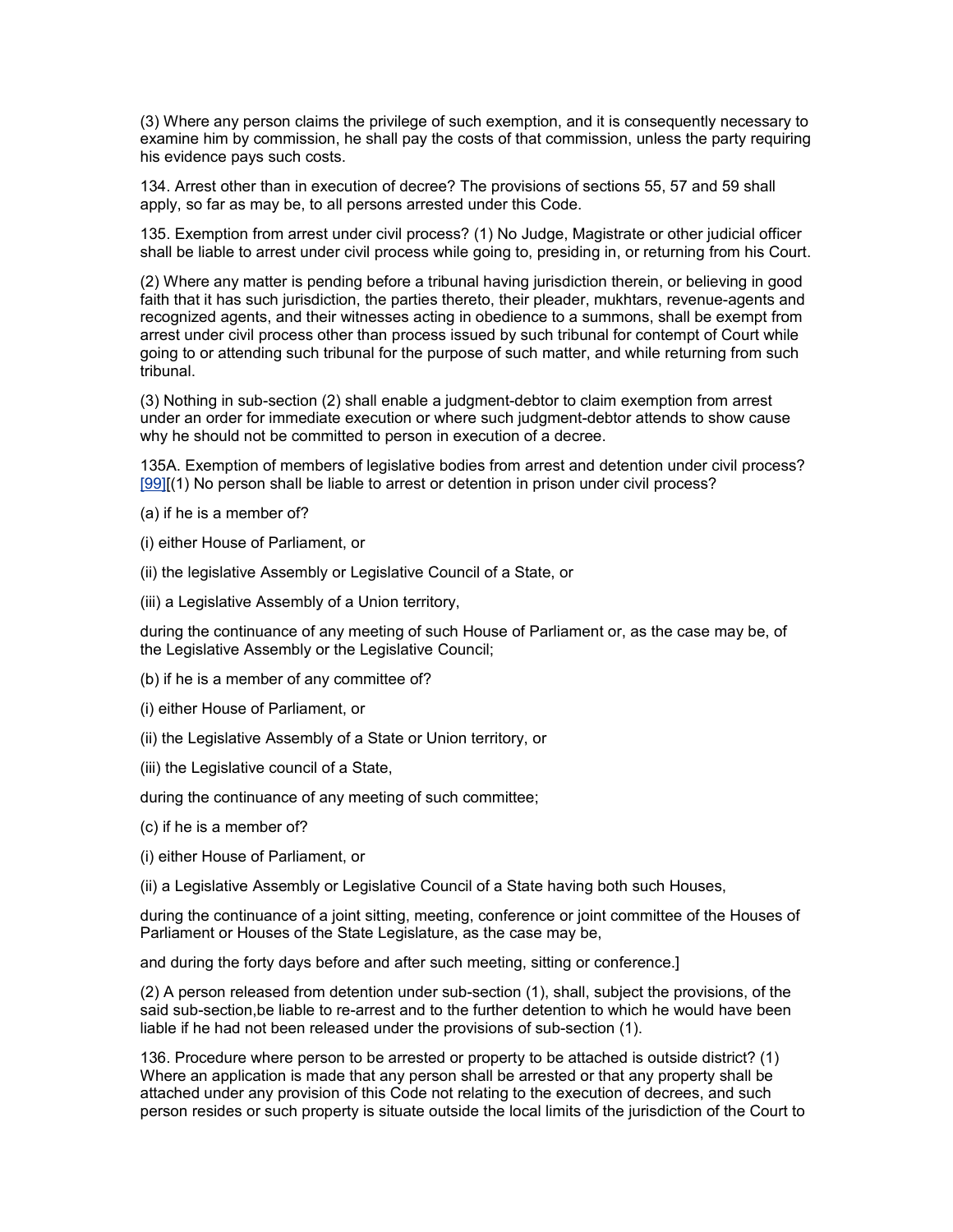which the application is made, the Court may, in its discretion, issue a warrant of arrest or make an order of attachment, and send to the District Court within the local limits of whose jurisdiction such person or property reside or is situate a copy of the warrant or order, together with the probable amount of the costs of the arrest or attachment.

(2) The District Court shall, on receipt of such copy and amount, cause the arrest or attachment to be made by its own officers, or by a Court subordinate to itself, and shall inform the Court which issued or made such warrant or order of the arrest or attachment.

(3) The Court making an arrest under this section shall send the person arrested to the Court by which the warrant of arrest was issued, unless he shows cause to the satisfaction of the former Court why he should not be sent to the later Court, or unless he furnishes sufficient security for his appearance before the later Court or for satisfying any decree that may be passed against him by that Court, in either of which cases the Court making the arrest shall release him.

(4) Where a person to be arrested or movable property to be attached under this section is within th local limits of the ordinary original civil jurisdiction of the High Court of Judicature at Fort William in Bengal or at Madras or at Bombay, the copy of the warrant of arrest or of the order of attachment, and the probable amount of the costs of the arrest or attachment, shall be sent to the Court of Small Causes of Calcutta, Madras or Bombay as the case may be, and that Court, on receipt of the copy and amount, shall proceed as if it were the District Court.

137. Language of subordinate Courts? (1) The language which, on the commencement of this Code, is the language of any Court subordinate to a High Court shall continue to be the language of such subordinate Court until the State Government otherwise directs.

(2) The State Government may declare what shall be the language of any such Court and in what character applications to and proceedings in such Court shall be written.

(3) Where this Court requires or allows anything other than the recording of evidence to be done in writing in any such Court, such writing may be in English; but if any party or his pleader is unacquainted with English a tanslation into the language of the Court shall, at his request, be supplied to him; and the Court shall make such order as it thinks fit in respect of the payment of the costs of such translation.

### STATE AMENDMENTS

Rajasthan? For sub-section (3) of section 137 substitute the following:

"(3) Wherever the code requires or allows anything other than the recording of evidence to be done in writing in any such court, such writing shall be in Hindi in Devnagri Script with the international from of Indian numerals.

Provided that the court may in its decretion accept such writing in England on the undertaking of the party filing such writing, to file a Hindi translation of the same, within such time as may be granted by the Court and the opposite party shall have a copy of such writing in Hindi."

[Raj. Act No. 7 of 1983].

Uttar Pradesh? To section 137 (3) insert the following proviso:

"Provided that with effect from such date as the State Government in consultation with the High Court may by notification in the Gazette appoint, the language of every judgment, decree or order passed on made by such courts or classes of courts subordinate to the High Court and in such classes of cases as may be specified shall only be Hindi in Devnagri Script with the international form of Indian numerals".

(U.P. Act No. 17 of 1970).

138. Power of High Court to require evidence to be recorded in English? (1) The High Court may, by notification in the Official Gazette, direct with respect to any Judge specified in the notification,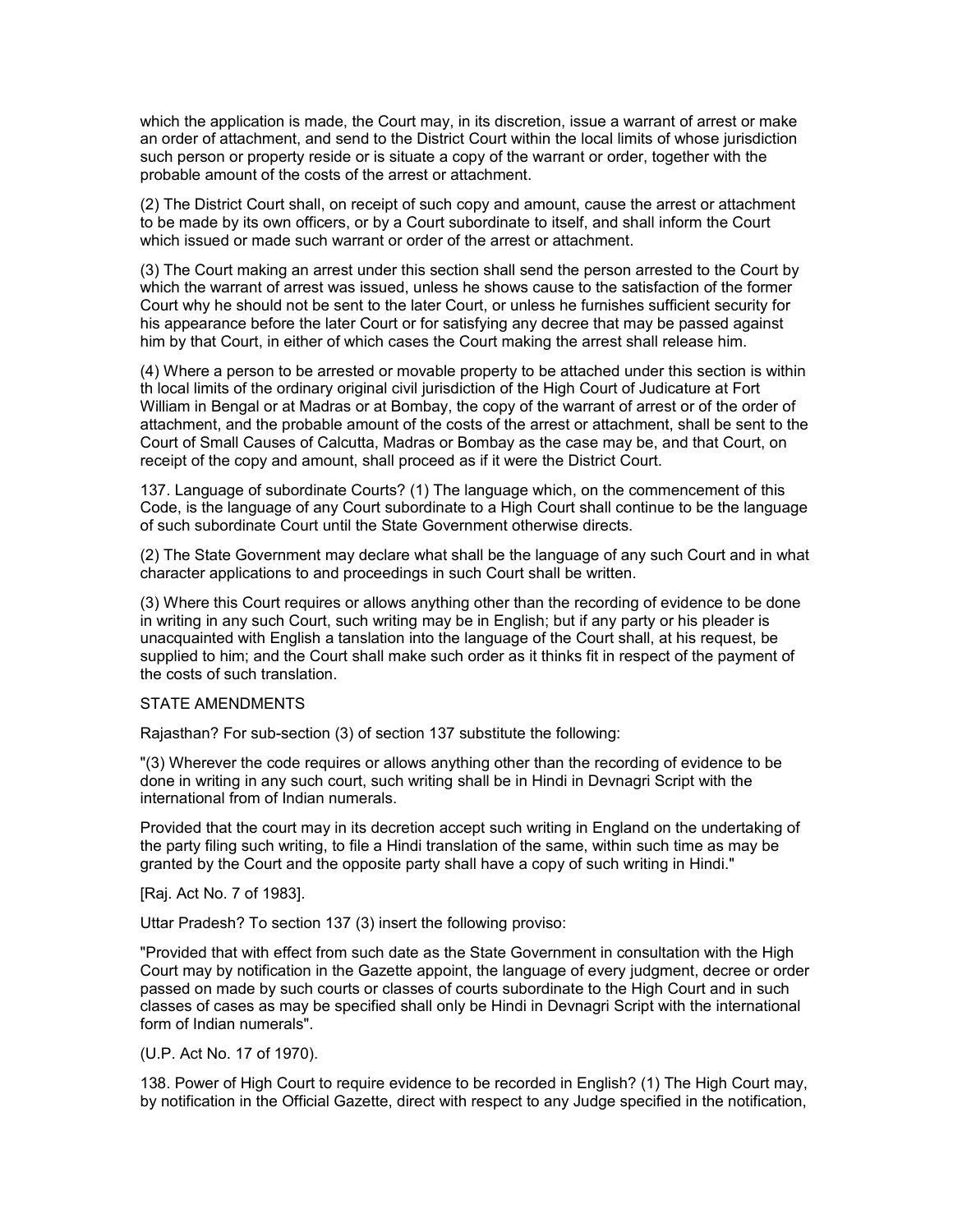or falling under a description set forth therein, that evidence in cases in which an appeal is allowed shall be taken down by him in the English language and in manner prescribed.

(2) Where a Judge is prevented by any sufficient reason from complying with a direction under sub-section (1), he shall record the reason and cause the evidence to be taken down in writing from his dictation in open Court.

### STATE AMENDMENTS

Assam, Nagaland, Meghalaya, Tripura and Manipur? For section 138, substitute the following section:?

"138. Power of High Court to require evidence to be record in English.? The High Court may, by notification, in the Official Gazette, direct with respect to any Judge specified in the notification, or falling under a description set forth therein that in cases in which an appeal is allowed, he shall take down, or cause to be taken down, the evidence in the English language and in the form and manner prescribed."

[Assam Act 2 of 1941, State of Nagaland Act 27 of 1962].

139. Oath on affidavit by whom to be administered? In the case of any affidavit under this Code?

(a) any Court or Magistrate, or

[\[100\]](http://www.helplinelaw.com/bareact/bact.php?no=12&dsp=civil-proc-code#_edn100%23_edn100) [(aa) any notary appointed under the Notaries Act, 1952 (53 of 1952); or]

(b) any officer or other person whom a High Court may appoint in this behalf, or

(c) any officer appointed by any other Court which the State Government has generally or specially empowered in this behalf,

may administer the oath to the deponent.

# STATE AMENDMENTS

Uttar Pradesh? (i) for clause (b) of section 139 substitute:

"(b) any person appointed in this behalf by a High Court or by a district court; or"

(ii) for clause (c) of section 139 substitute:

"(c) any person appointed in this behalf by such other court as the State Govt. may, by general or special order, empower in this behalf."

[U.P. Act No. 11 of 1981].

140. Assessors in causes of salvage etc.? (1) In any admiralty or vice-admiralty cause of salvage, towage or collision, the Court, whether it be exercising its original or its appellate jurisdiction may, if it thinks fit, and shall upon request of either party to such cause, summon to its assistance, in such manner as it may direct or as may be prescribed , two competent assessors; and such assessors shall attend and assist accordingly.

(2) Every such assessor shall receive such fees for his attendance, to be paid by such of the parties as the Court may direct or as may be prescribed.

141. Miscellaneous proceedings? The procedure provided in this Code in regard to suit shall be followed, as far as it can be made applicable, in all proceedings in any Court of civil jurisdiction.

[\[101\]\[](http://www.helplinelaw.com/bareact/bact.php?no=12&dsp=civil-proc-code#_edn101%23_edn101)Explanation.?In this section, the expression "proceedings" includes proceedings under Order IX, but does not include any proceeding under article 226 of the Constitution.]

142. Orders and notices to be in writing? All orders and notices served on or given to any person under the provisions of this Code shall be in writing.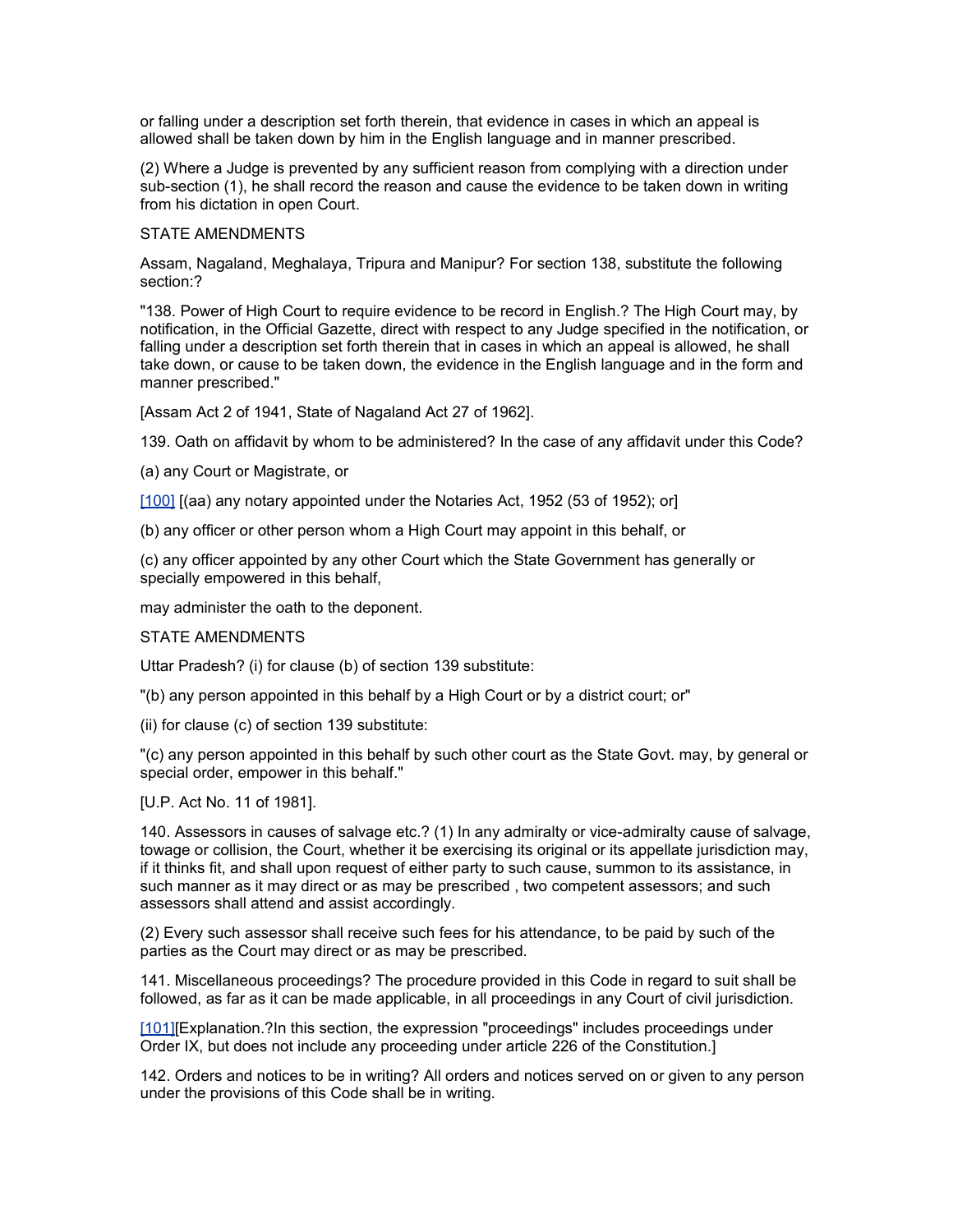143. Postage? Postage, where chargeable on a notice, summons or letter issued under this Code and forwarded by post, and the fee for registering the same, shall be paid within a time to be fixed before the communications made :

Provided that the State Government may remit such postage, or fee, or both, or may prescribe a scale of court-fees to be levied in lieu thereof.

144. Application for restitution? (1) Where and in so far as a decree or an order is [\[102\]\[](http://www.helplinelaw.com/bareact/bact.php?no=12&dsp=civil-proc-code#_edn102%23_edn102)varied or reversed in any appeal, revision or other proceedings or is set aside or modified in any suit instituted for the purpose the Court which passed the decree or order] shall, on the application of any party entitled to any benefit by way of restitution or otherwise, cause such restitution to be made as will, so far as may be, place the parties in the position which they would have occupied but for such decree or order or [\[103\]\[](http://www.helplinelaw.com/bareact/bact.php?no=12&dsp=civil-proc-code#_edn103%23_edn103)such part thereof as has been varied, reversed, set aside or modified], and, for this purpose, the Court may make any orders, including orders for the refund of costs and for the payment of interest, damages, compensation and mesne profits, which are properly [\[104\]\[](http://www.helplinelaw.com/bareact/bact.php?no=12&dsp=civil-proc-code#_edn104%23_edn104)consequential on such variation, reversal, setting aside or modification of the decree or order.]

[\[105\]](http://www.helplinelaw.com/bareact/bact.php?no=12&dsp=civil-proc-code#_edn105%23_edn105) [Explanation.?For the purposes of sub-section (1) the expression "Court which passed the decree or order" shall be deemed to include,?

(a) where the decree or order has been varied or reversed in exercise of appellate or revisional jurisdiction, the Court of first instance;

(b) where the decree or order has been set aside by a separate suit, the Court of first instance which passed such decree or order;

(c) where the Court of first instance has ceased to exist or has ceased to have jurisdiction to execute, it, the Court which, if the suit wherein the decree or order was passed were instituted at the time of making the application for restitution under this section, would have jurisdiction to try such suit.]

(2) No suit shall be instituted for the purpose of obtaining any restitution or other relief which could be obtained by application under sub-section (1).

### STATE AMENDMENTS

Uttar Pradesh? Substitute the following for sub-section (1) of section 144 of the Code:

"(1) Where and in so far as a decree or an order is varied or reversed in appeal, revision or otherwise, the Court of first instance shall, on the application of any party entitled to any benefit by way of restitution or otherwise, cause such restitution to be made, as will, so for as may be, place the parties in the position which they would have occupied but for such decree or order or such part there of as has been varied or reversed; and for this purpose, the Court may make any orders, including orders for the refused of costs and for the payment of interest, damages, compensation and mesne profits, which are properly consequential on such variation or reversal".

[U.P. Act No. 24 of 1954].

145. Enforcement of liability of surety? Where any person [\[106\]\[](http://www.helplinelaw.com/bareact/bact.php?no=12&dsp=civil-proc-code#_edn106%23_edn106)has furnished security or given a guarantee]?

(a) for the performance of any decree or any part thereof, or

(b) for the restitution of any property taken in execution of a decree, or

(c) for the payment of any money, or for the fulfilment of any condition imposed on any person, under an order of the Court in any suit or in any proceeding consequent thereon,

[107] [the decree or order may be executed in the manner therein provided for the execution of decree, namely :?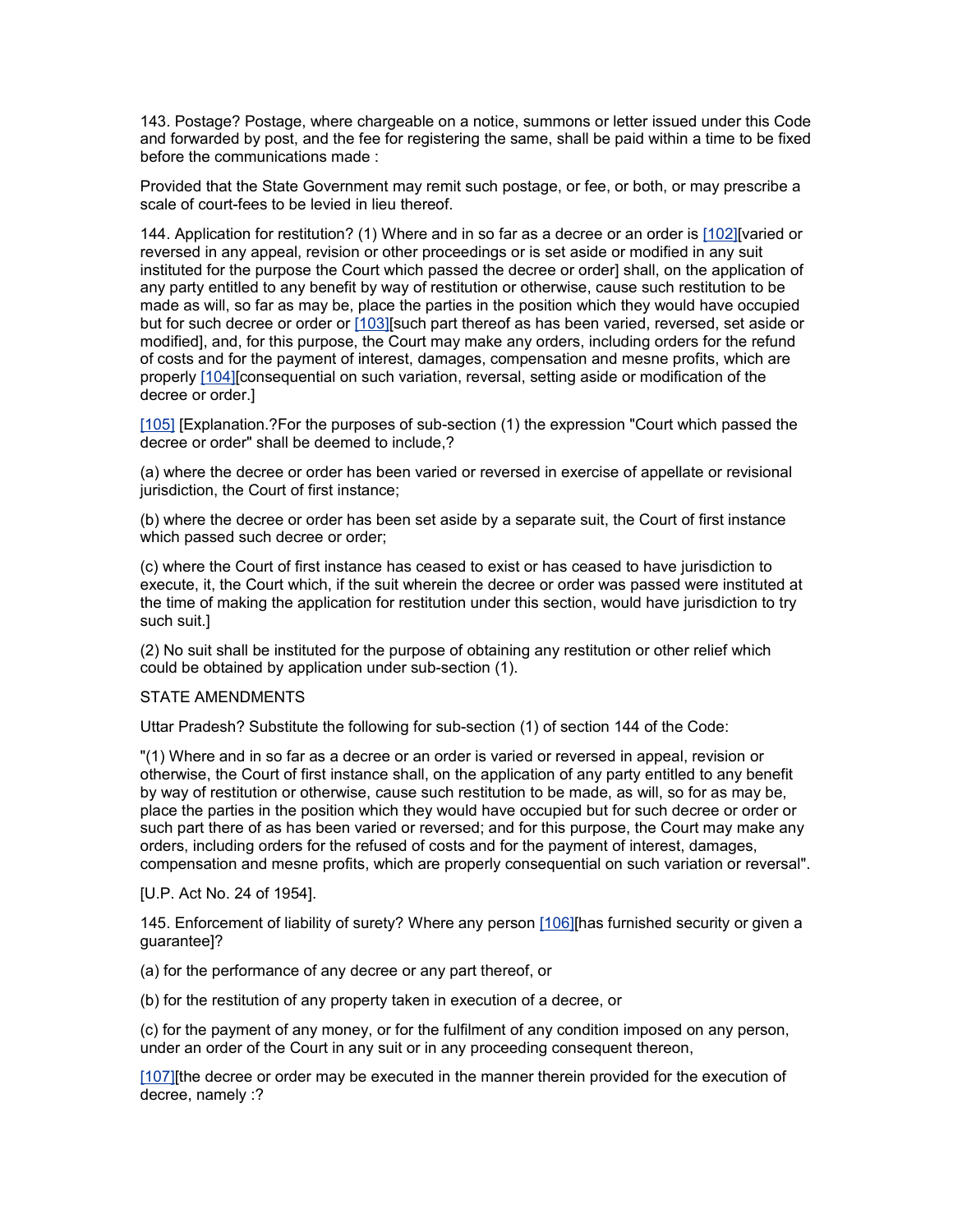(i) if he has rendered himself personally liable, against him to that extent;

(ii) if he has furnished any property as security, by sale of such property to the extent of the security;

(iii) if the case falls both under clauses (i) and (ii) then to the extent specified in those clauses,

and such person shall, be deemed to be a party within the meaning of section 47 :]

Provided that such notice as the Court in each case thinks sufficient has been given to the surety.

### STATE AMENDMENTS

Uttar Pradesh? Substitute the following for section 145;

"145. Where any person has become liable as surety or given any property as security:

(a) for the performance of any decree or any part there of, or

(b) for the restitution of any property taken in execution of any decree, or

(c) for the payment of any money or for the fulfilment of any condition imposed on any person, under an order of the Court in any suit or in any proceeding Consequent there on,? the decree or order may be executed in the manner herein provided for the execution of decrees:?

(i) if he has rendered himself personally liable, against him to that extent; and

(ii) if he has given any property as security, by sale of such property to the extent of the security;

such person shall, for the purposes of appeal, be deemed to be a party within the meaning of section 47:

Provided that such notice as the Court in each case thinks sufficient has been given to the surety.

*Explanation*:? For the purposes of this section a person entrusted by a Court with custody of any property attached in execution of any decree or order shall be deemed to have become liable as surety for the restitution of such property within the meaning of clause (b)."

### [U.P. Act No. 24 of 1954].

146. Proceedings by or against representatives? Save as otherwise provided by this Code or by any law for the time being in force, where any proceeding may be taken or application made by or against any person then the proceeding may be taken or the application may be made by or against any person claiming under him.

147. Consent or agreement by persons under disability? In all suits to which any person under disability is a party, any consent or agreement, as to any proceeding shall, if given or made with the express leave of the Court by the next friend or guardian for the suit, have the same force and effect as if such person, were under no disability and had given such consent or made such agreement.

148. Enlargement of time? Where any period is fixed or granted by the Court for the doing of any act prescribed or allowed by this Code, the Court may, in its discretion, from time to time, enlarge such period, even though the period originally fixed or granted may gave expired.

[\[108\]\[](http://www.helplinelaw.com/bareact/bact.php?no=12&dsp=civil-proc-code#_edn108%23_edn108)148A. Right to lodge a caveat? (1) Where an application is expected to be made, or has been made, in a suit or proceedings instituted, or about to be instituted, in a Court, any person claiming a right to appear before the Court on the hearing of such application may lodge a caveat in respect thereof.

(2) Where a caveat has been lodged under sub-section (1), the person by whom the caveat has been lodged (hereinafter referred to as the caveator) shall serve a notice of the caveat by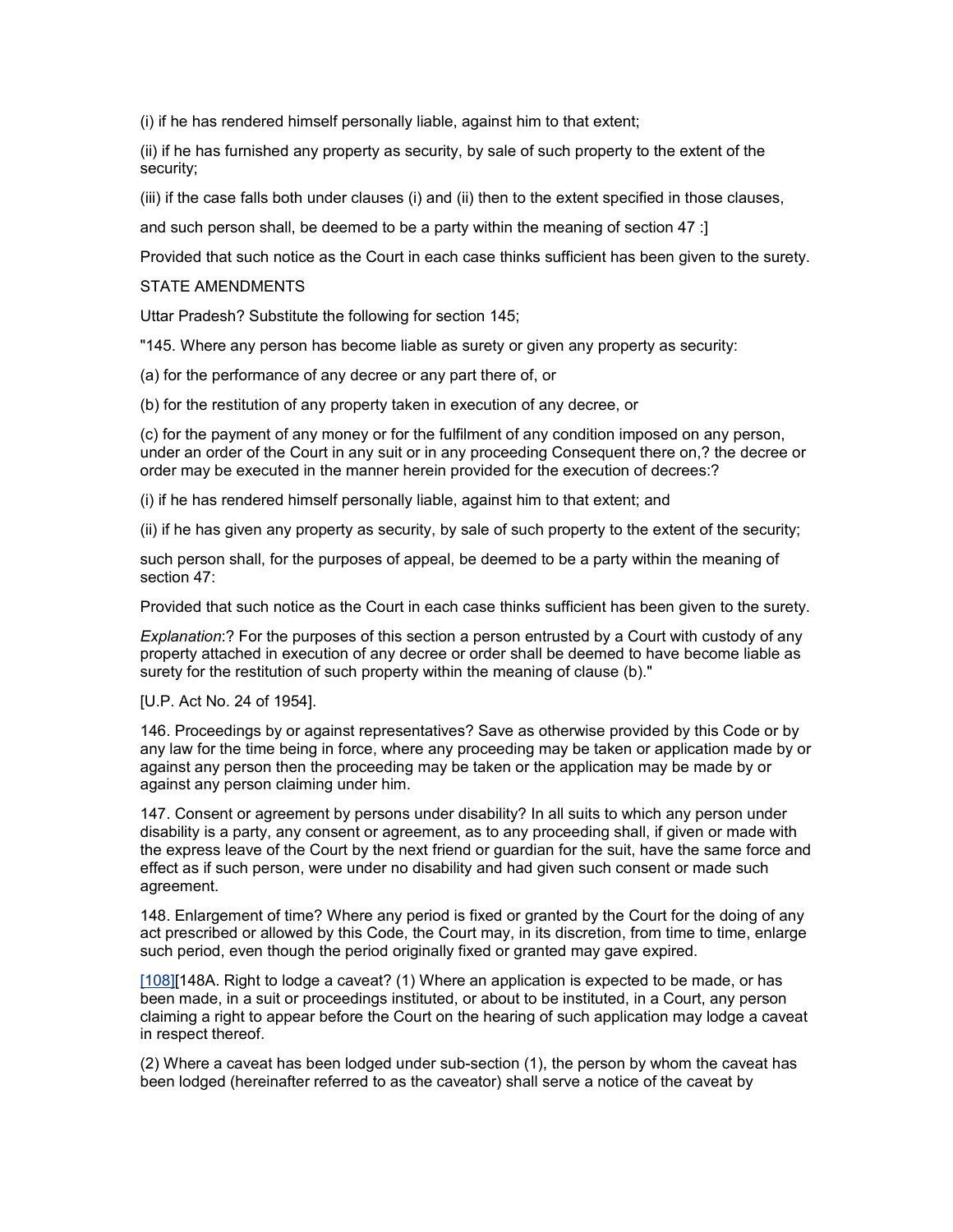registered post, acknowledgement due, on the person by whom the application has been or is expected to be, made, under sub-section (1).

(3) Where, after a caveat has been lodged under sub-section (1), any application is filed in any suit or proceeding, the Court, shall serve a notice of the application on the caveator.

(4) Where a notice of any caveat has been served on the applicant, he shall forthwith furnish the caveator at the caveator's expense, with a copy of the application made by him and also with copies of any paper or document which has been, or may be, filed by him in support of the application.

(5) Where a caveat has been lodged under sub-section (1), such caveat shall not reman in force after the expiry of ninety days from the date on which it was lodged unless the application referred to in sub-section (1) has been made before the expiry of the said period.]

149. Power to make up deficiency of court-fees? Where the whole or any part of any fee prescribed for any document by the law for the time being in force relating to court-fees has not been paid, the Court may, in its discretion, at any stage, allow the person, by whom such fee is payable, to pay the whole or part, as the case may be, of such court-fee; and upon such payment the document, in respect of which such fee is payable, shall have the same force and effect as if such fee had been paid in the first instance.

150. Transfer of business? Save as otherwise provide, where the business of any Court is transferred to any other Court, the Court to which the business is so transferred shall have the same powers and shall perform the same duties as those respectively conferred and imposed by or under this Code upon the Court from which the business was so transferred.

151. Saving of inherent powers of Court? Nothing in this Code shall be deemed to limit or otherwise affect the inherent power of the Court to make such orders as may be necessary for the ends of justice or to prevent abuse of the process of the Court.

152. Amendment of judgments, decrees or orders? Clerical or arithmetical mistakes in judgments, decrees or orders or errors arising therein from any accidental slip or omission may at any time be corrected by the Court either of its own motion or on the application of any of the parties.

153. General power to amend? The Court may at any time and on such terms as to costs or otherwise as it may think fit, amend any defect or error in any proceeding in a suit, and all necessary amendments shall be made of the purpose of determining the real question or issue raised by or depending on such proceeding.

[\[109\]\[](http://www.helplinelaw.com/bareact/bact.php?no=12&dsp=civil-proc-code#_edn109%23_edn109)153A. Power to amend decree or order where appeal is summarily dismissed.? Where an Appellate Court dismisses an appeal under rule 11 of Order XLI, the power of the Court to amend, under section 152, the decree or order appealed against may be exercised by the Court which had passed the decree or order in the first instance, notwithstanding that the dismissal of the appeal has the effect of confirming the decree or order, as the case may be, passed by the Court of first instance.

153B. Place of trial to be deemed to be open Court? The place in which any Civil Court is held for the purpose of trying any suit shall be deemed to be an open Court, to which the public generally may have access so far as the same can conveniently contain them :

Provided that the presiding Judge may, if he thinks fit, order at any stage of any inquiry into or trial of any particular case, that the public generally or any particular person, shall not have access to, or be or remain in, the room or building used by Court.]

154. [Saving of present right of appeal]? Rep. by the Repealing and Amending Act, 1952 (48 of 1952), s. 2 and Sch. I.

155. [Amendment of certain Acts]? Rep. by the Repealing and Amending Act, 1952 (48 of 1952), s. 2 and Sch. I.